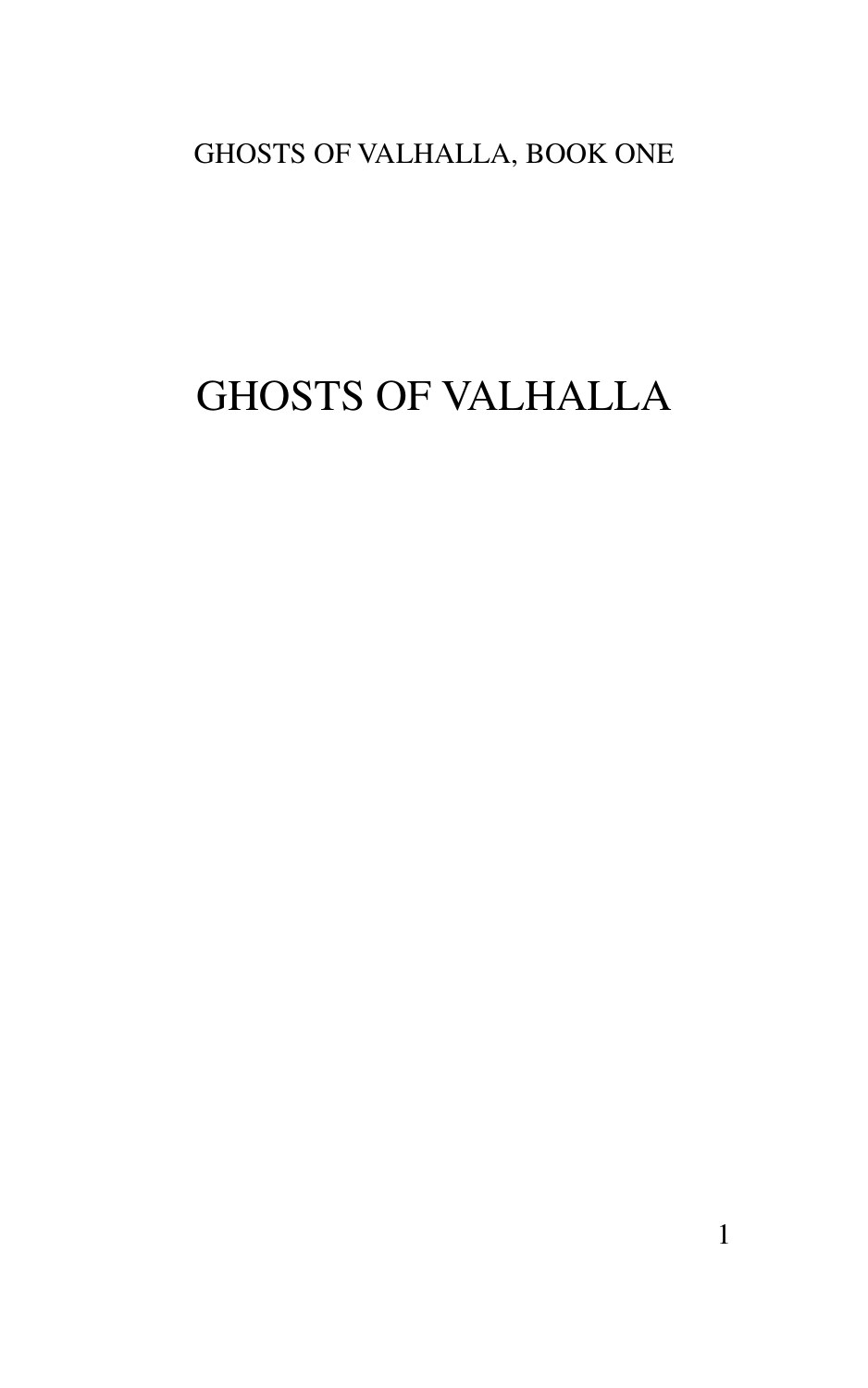Copyright © 2018 Low Ash Primary School All rights reserved.

Printed in the United States by Createspace.

Written & Edited By: Class 6HM, 2018 Cover Design: E. Rachael Hardcastle Formatting: E. Rachael Hardcastle

First Edition.

Also available as an e-book.

*Includes an introduction to Ghosts of Valhalla by author E. Rachael Hardcastle. Printed for the library of Low Ash Primary School. Book 1/2*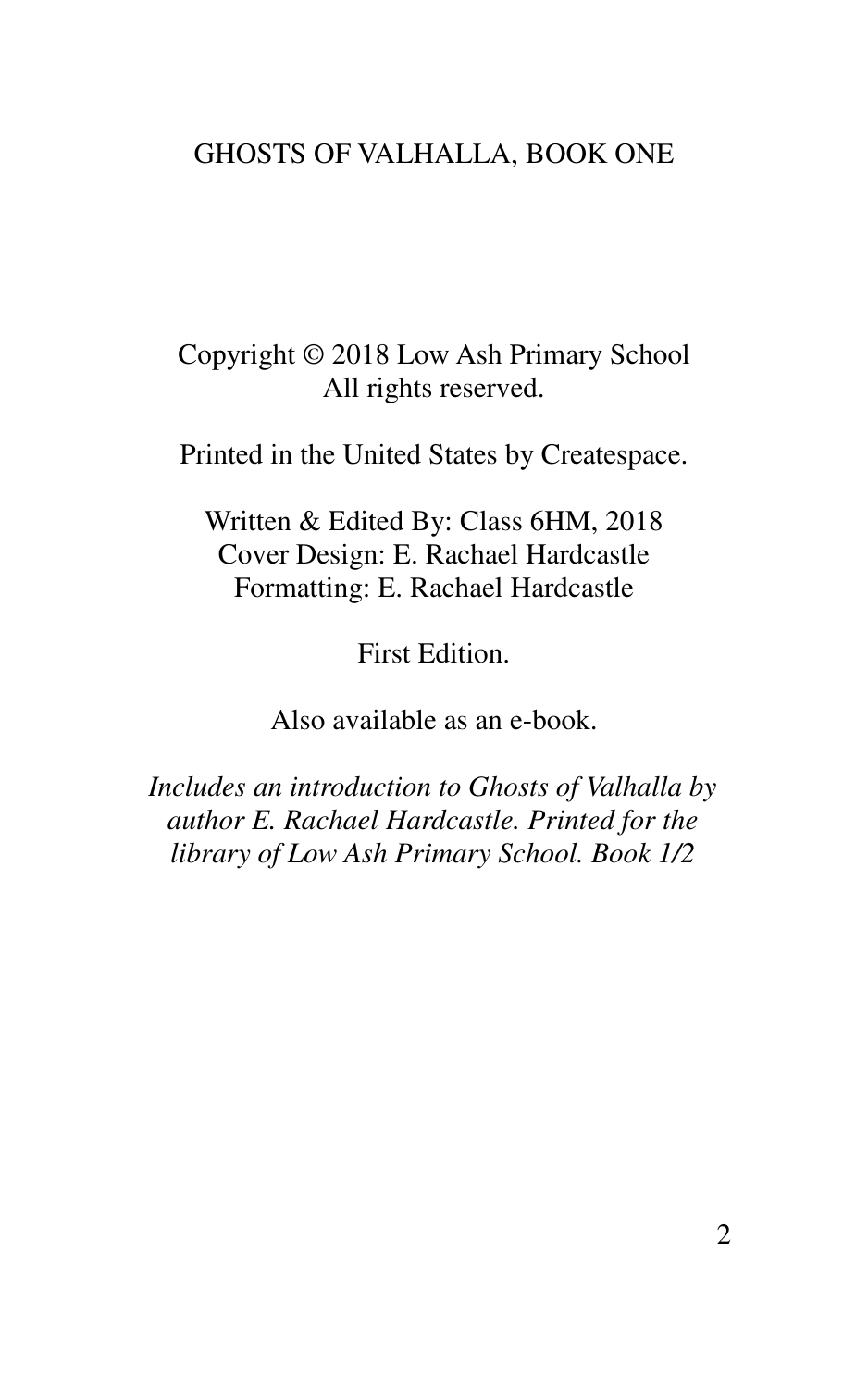# GHOSTS OF VALHALLA BOOK ONE

Class 6HM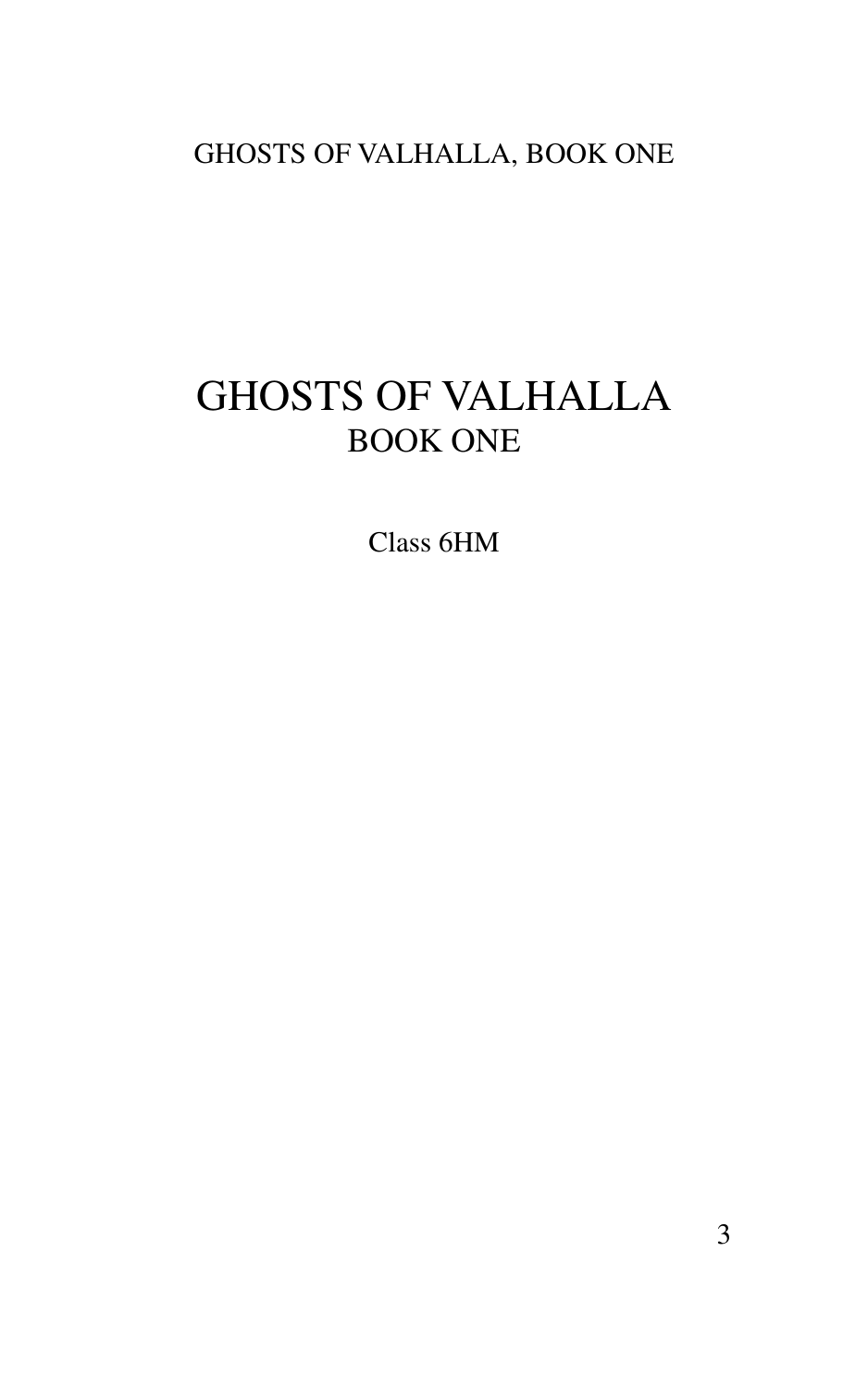"When asked, 'how do you write?' I invariably answer, 'one word at a time'."

- Stephen King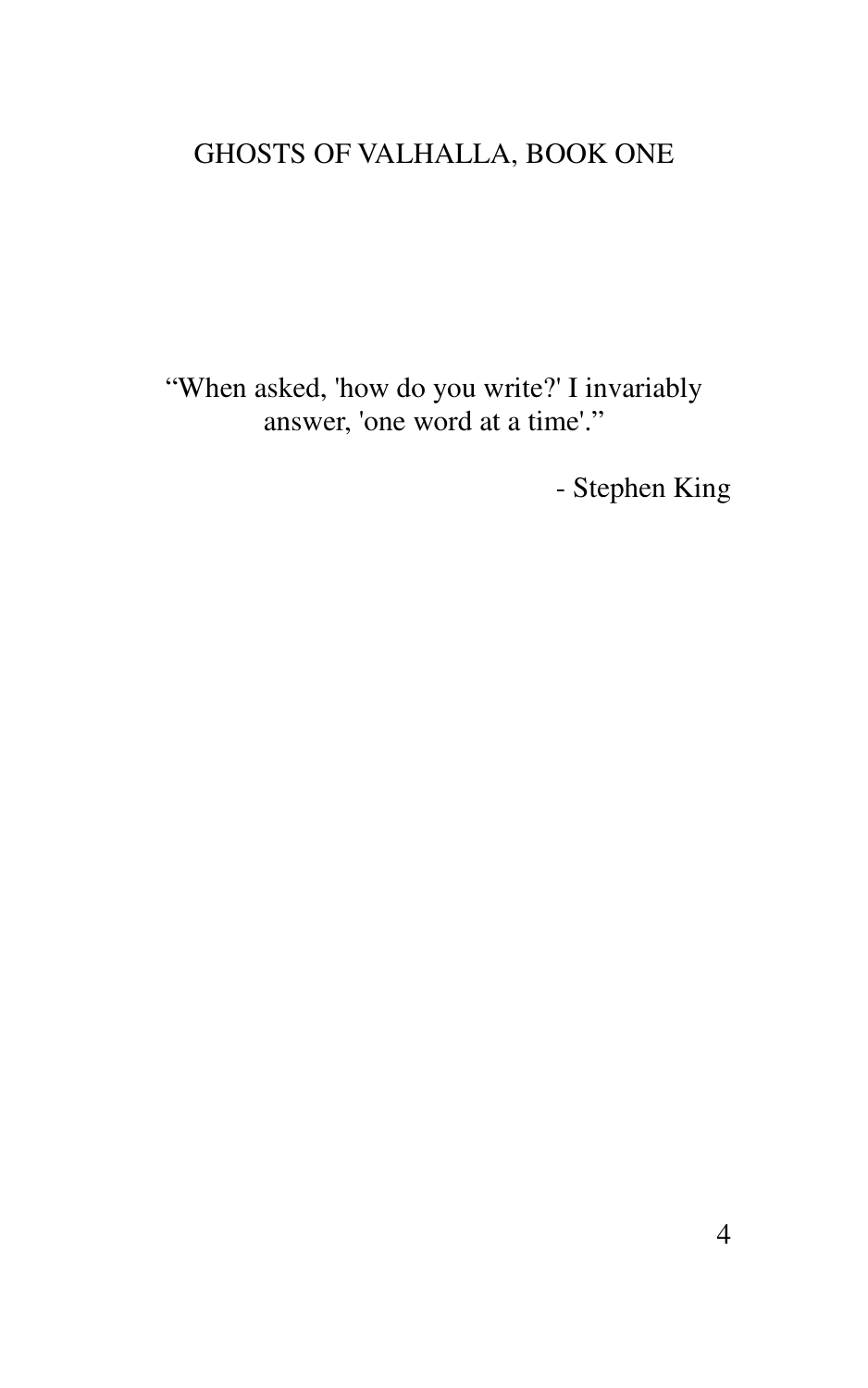# INTRODUCTION

On January 22nd 2018, I returned to visit my first school, Low Ash Primary. It was a pleasure to meet such talented children and an honour to work alongside them again in a creative writing workshop.

They were imaginative and motivated; I was so pleased to witness each idea as it came to life as we drafted stories alongside their study of ghost fiction and Vikings.

Low Ash Primary School welcomed me back for a second time after all these years and after reading these stories, I know in the near future I'll have some competition!

Presenting the first collection of stories by Class 6HM, and wishing the very best of luck to these new authors.

> E. Rachael Hardcastle www.erachaelhardcastle.com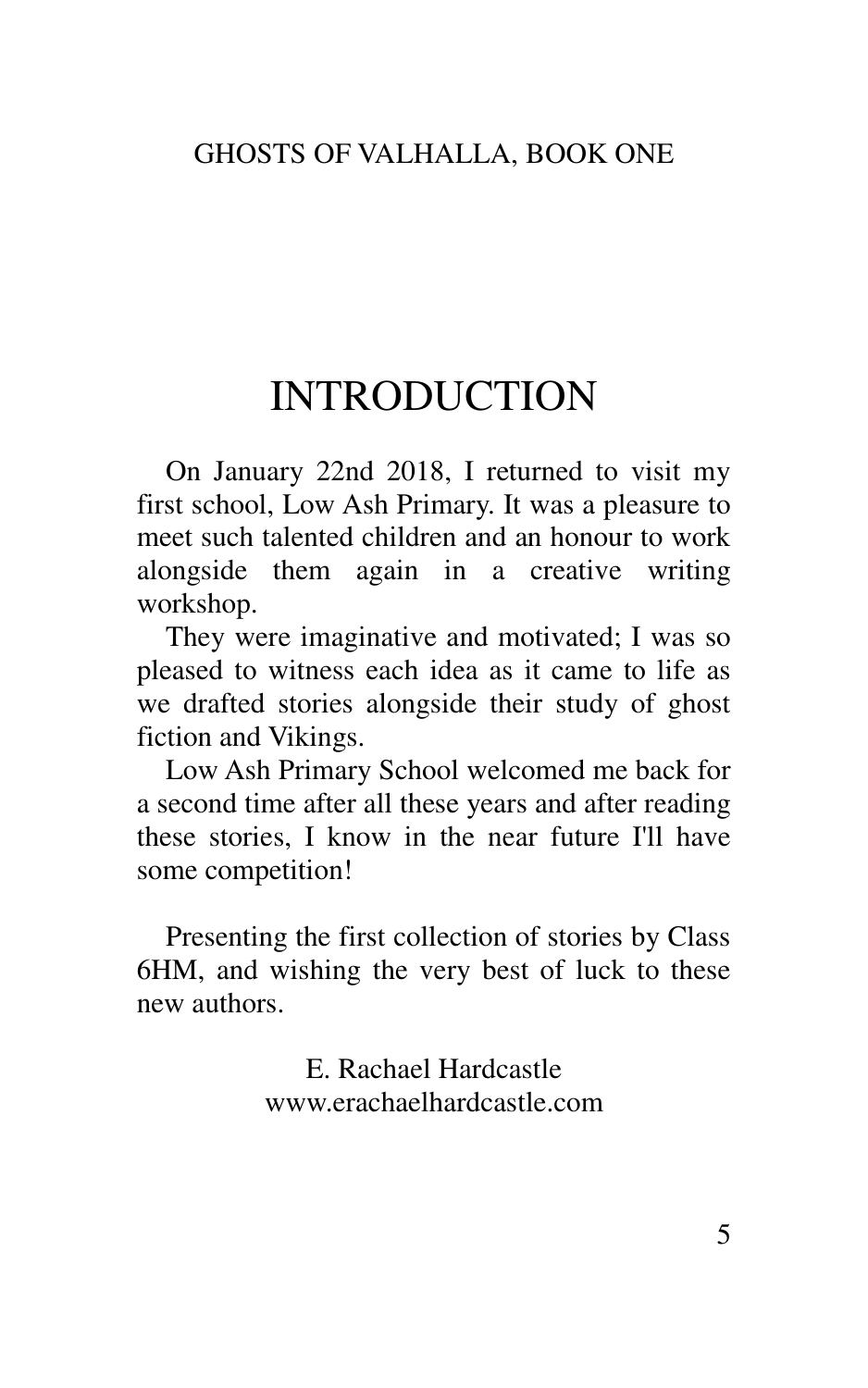# FEATURED AUTHORS

IT LOOKED LIKE FUN! by Alyssa Brigg THE GRAVE OF SIGWOLF by Amelia Helm VIKINGS COME ALIVE! by Anna-Jo Sampson GHOST VIKINGS AAAAGHH! by Bariq Tarar VIKINGS ARE COMING by Charlie Gaunt NIGHT-TIME ADVENTURE by Chelsey Dennett VICIOUS VIKING ADVENTURE by Cherish Turner

THE VIKINGS AND ME by Clara Noble THE GHOST NIGHTMARE by Daniel Lawrence VIKING ISLAND by Elaine Agbodo VIKINGS COME ALIVE! by Emily Lister THE VIKING CATASTROPHE by Emma Conrad A NIGHT WITH THE VIKINGS by Jake Dolecki-Fisher

THE DARKNESS by Jayden Szpitter THE HAUNTING VIKINGS!! by Jayden Vickers A NIGHT WITH THE VIKINGS by Joseph Denning

THE VIKING TERROR TRIP! by Kaitlyn Walker NIGHTMARES AWAITING by Kiera Taylor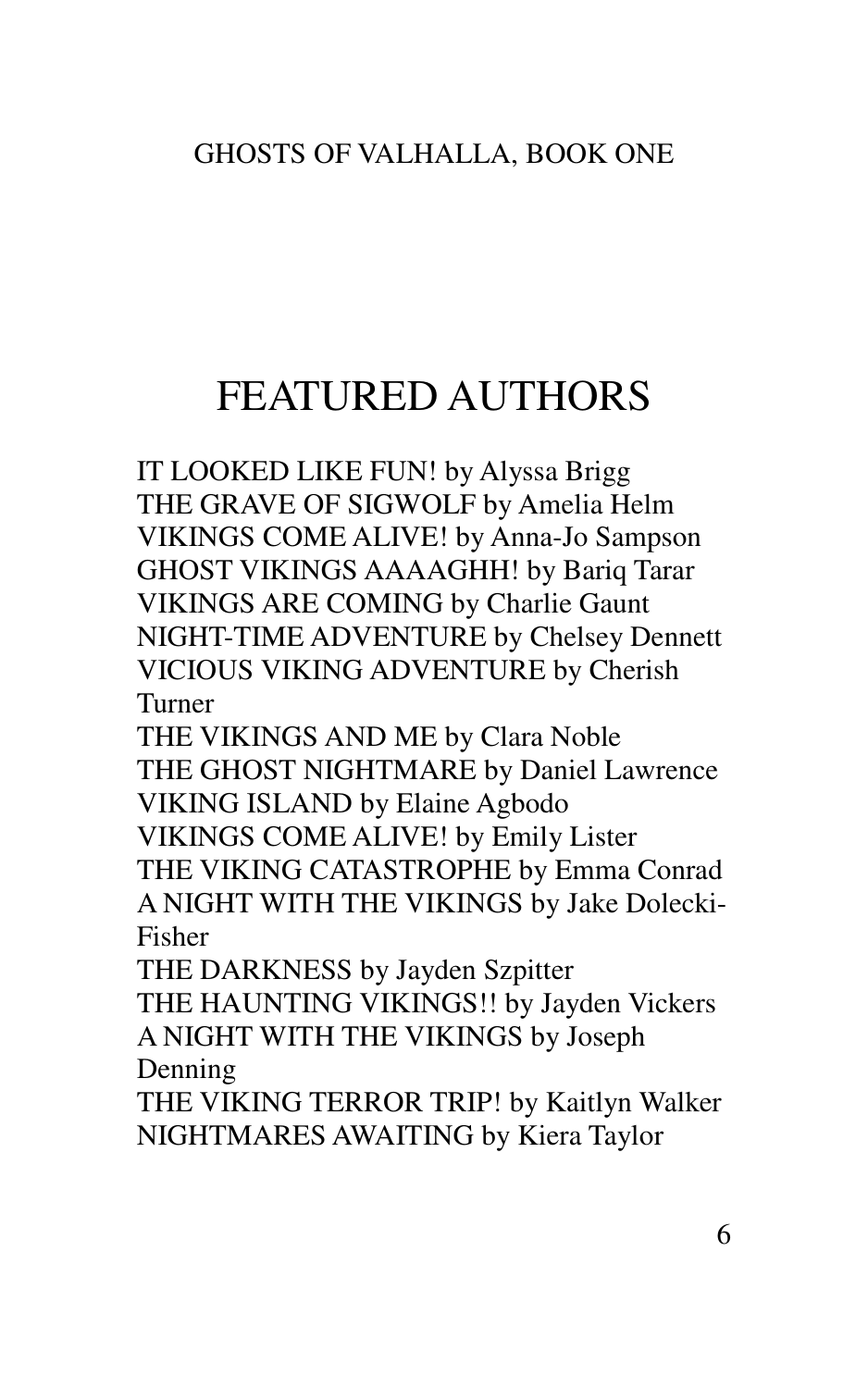VIKING VISIONS By Kieran Moore VIKING MYSTERY by Labeeba Naeem THE GHOST STORY by Leah Fozzard A VIKING ADVENTURE By Lemise Al-Saffar VIKING HORROR! By Lily-Mai Coles NIGHTMARES! (OR NOT) by Lucy Barker THE DOOR by Micah Stewart ARGHHHHHH! By Molly Lowry THE SKELETON OF VALHALLA by Sam Winder TERROR ON VIKING LANE By Siena Bharaj THE ATTACK OF THE VIKING WARRIORS by Thomas Thornton-Fletcher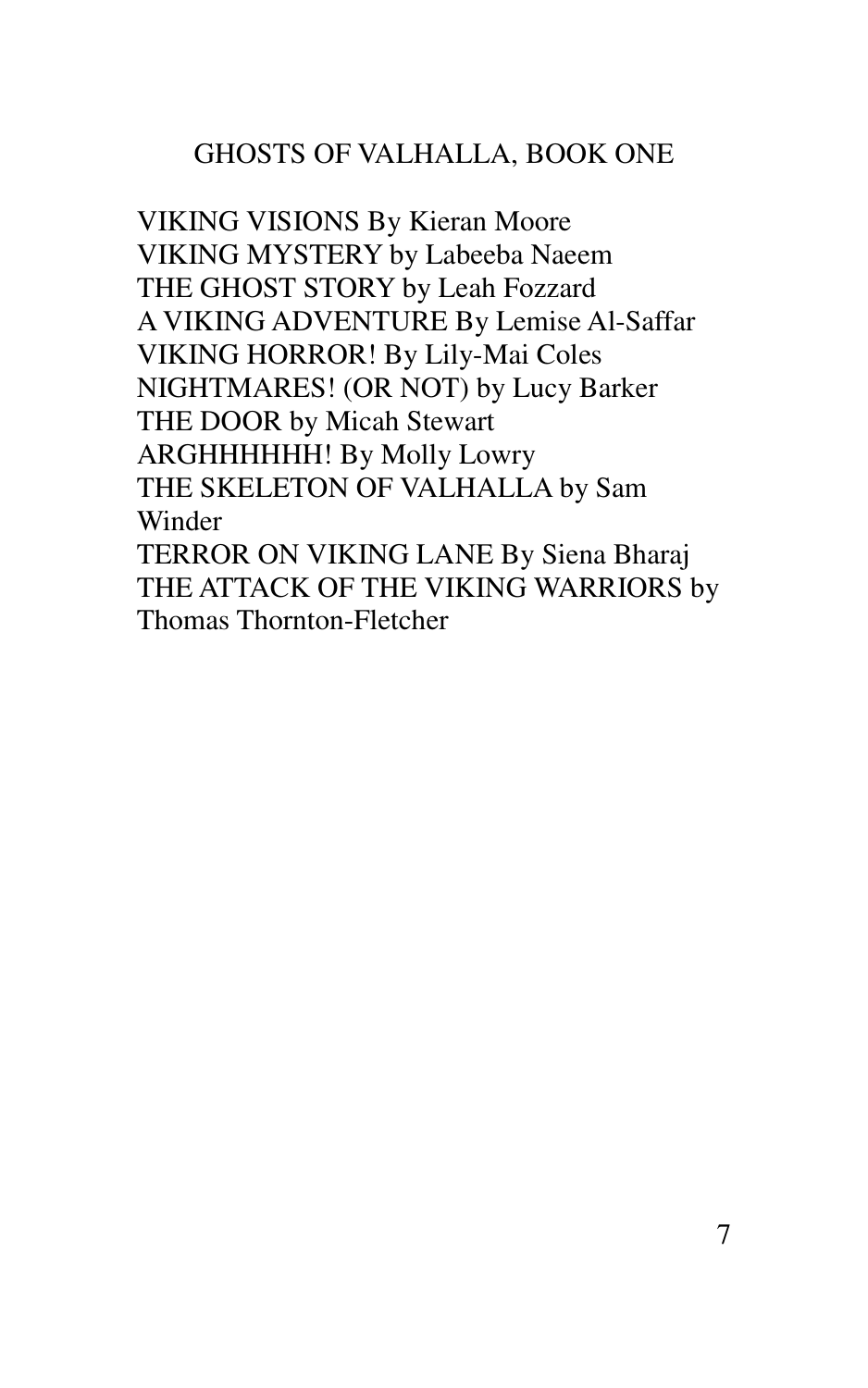# IT LOOKED LIKE FUN

#### by Alyssa Brigg

It was a dark, gloomy night and my friend, Charlotte, and I were awake. I asked her if we should explore and she agreed. We sneaked out of the dorm room where the teacher, Miss T, was on the floor snoring with three packets of digestive biscuits and a knocked-over cup of coffee. She also had a biscuit in her mouth. We both jumped over her and went down the winding stairs and out of the exit door.

We walked near a towering statue and suddenly we saw a giant flame glowing in the air. Charlotte and I went to see, but as we approached, we heard singing. We slowly walked closer and saw a huge longboat on fire with people holding hands dancing around. It looked like fun. But after we walked to the Viking-like party, a man (who had a candy-floss beard and weapons as bright as the sun and as big as a fire extinguisher on his belt) came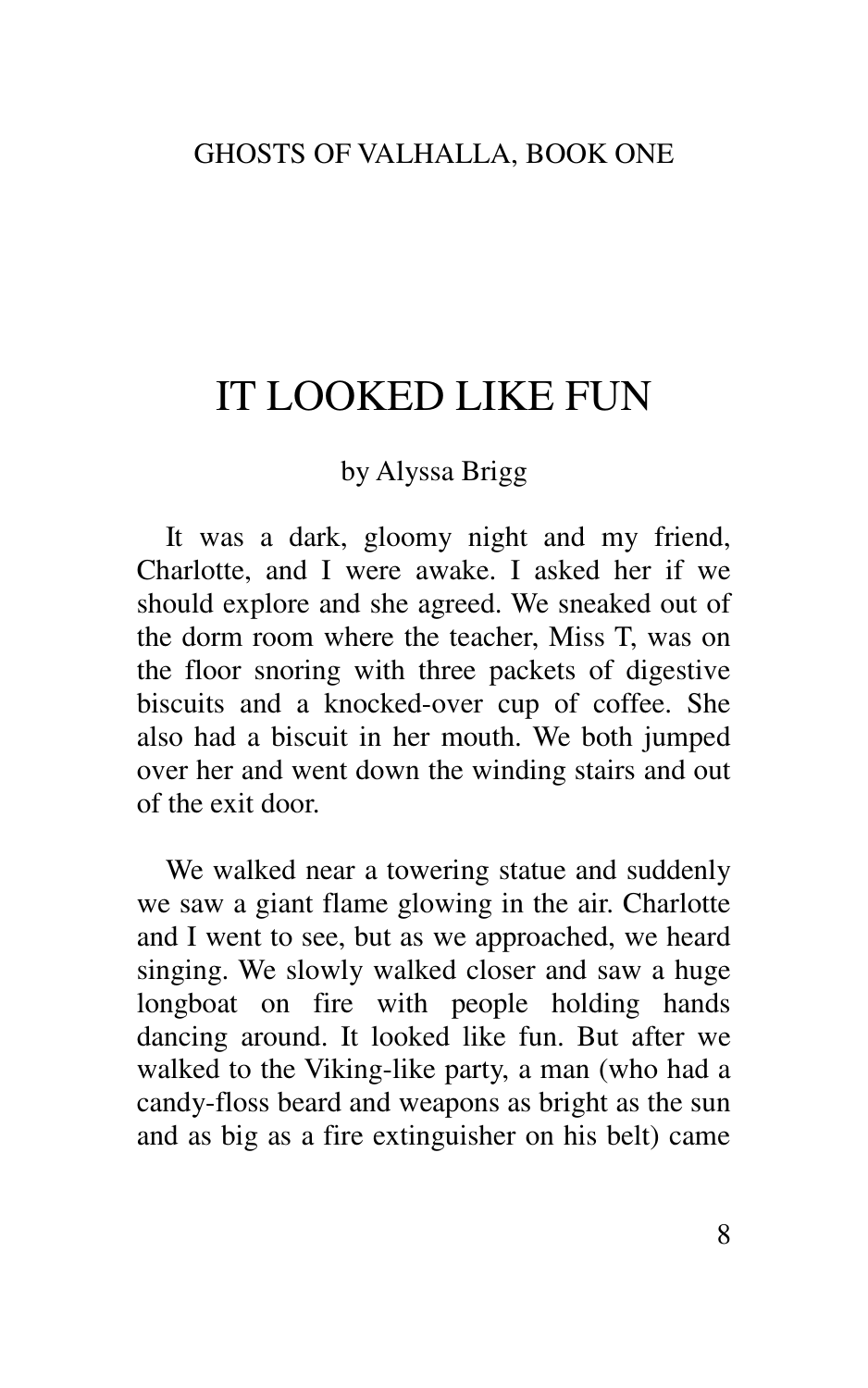out of the crowd towards us.

He said his name was Duke Erik-Mora and he explained that it was Valhalla which is a huge celebration that the Vikings celebrated every year. I was worried that he was going to kidnap me OR EVEN KILL ME and my friend Charlotte agreed with me. Duke Erik-Mora said that he just wanted us to go and join in.

We all started dancing and it was really early in the morning so we decided to go back to bed because we had to get up early. We said goodbye to the Vikings and off we went to bed. As we walked closer to our dorm door where Miss T had been, we saw that she wasn't there anymore, so we were a bit confused and a little worried. We walked through our door. Our mouths dropped to the floor because then we saw Miss T still asleep on our dormitory floor, not only by herself but also still with her biscuits.

Exhausted, we went to bed. About an hour later, my bed started to move, then I heard a man shout, "Oi, it's not comfy under ere!" so I got out of bed to investigate. Under the bed, I saw Duke Erik-Mora….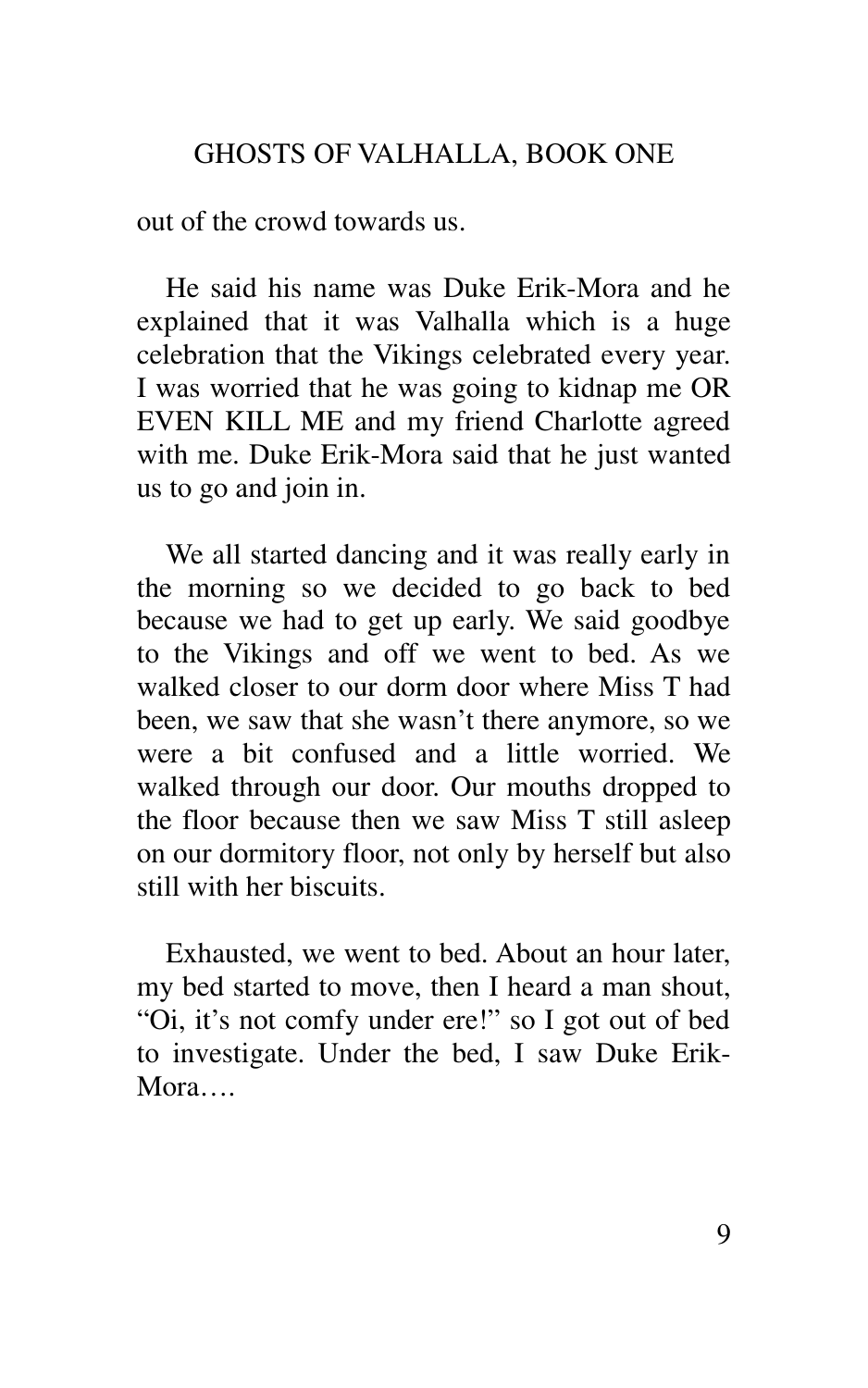# THE GRAVE OF SIGWOLF

#### by Amelia Helm

I couldn't sleep. I turned and looked at the clock which said 1:37 am. I whispered to Kiera next to me, "Kiera, Kiera, are you awake? "

"Yes." She grumbled, "What time is it? "

"It's 1:39am." I answered. "Wait, what's that?" I peered out the window and saw a bright red glow over the brow of the hill.

"I don't know," Kiera said with a curious expression. "Let's go and check it out."

"Fine then," I mumbled. We stood up trying not to make any noise as we crept across the dormitory. The trees danced in the wind whilst we got closer to the window. We clambered out of the window. The silence of the sleeping graveyard was deafening as we sprinted through the rolling hills down to the coast.

The sea crashed against the rocks; the eerie glow got brighter. The winding path ran through the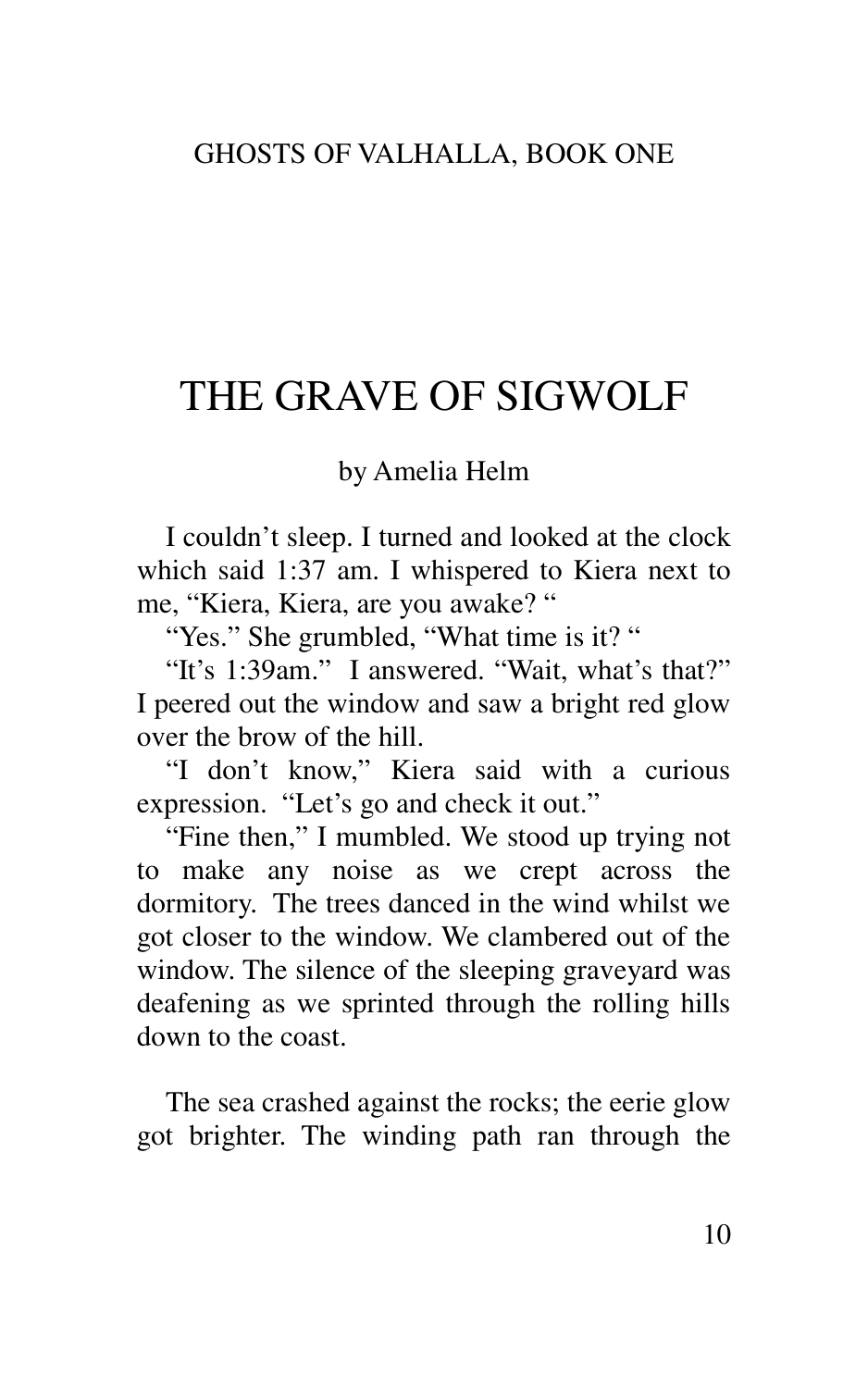sandy beaches. We hid behind a log, watching tall, shadowy figures dance around a roaring fire. The figures looked as if they were wearing some sort of animal skins and weapons clung to their leather belts whilst we crept around the trees trying not to get seen.

 One animal-like man stood tall and towered high above us. A question raced through my mind: who were these strange-looking people? The early morning stretched across Whitby as we stood up and cautiously walked towards these strange people. "Who are you meant to be?" Kiera mumbled as the large, ghostly figures stood shoulder to shoulder.

"I'm the mighty Sigwolf," he boasted, now standing taller. "Who might you be?"

"I'm Amelia and this is Kiera." I answered with a slight wave of my hand.

"How about you come to Valhalla to help us defeat Sigrid the Evil?" he asked, tightening his fists. I nodded to Kiera as she nodded back.

"Sure, we'll go," I answered.

He started leading us towards a passage. "Up here," he said as we continued to follow him.

"Wait, who's Sigrid the Evil?" Kiera questioned.

"Sigrid the Evil," he snarled, "has been terrorising our people, but now it's time to put a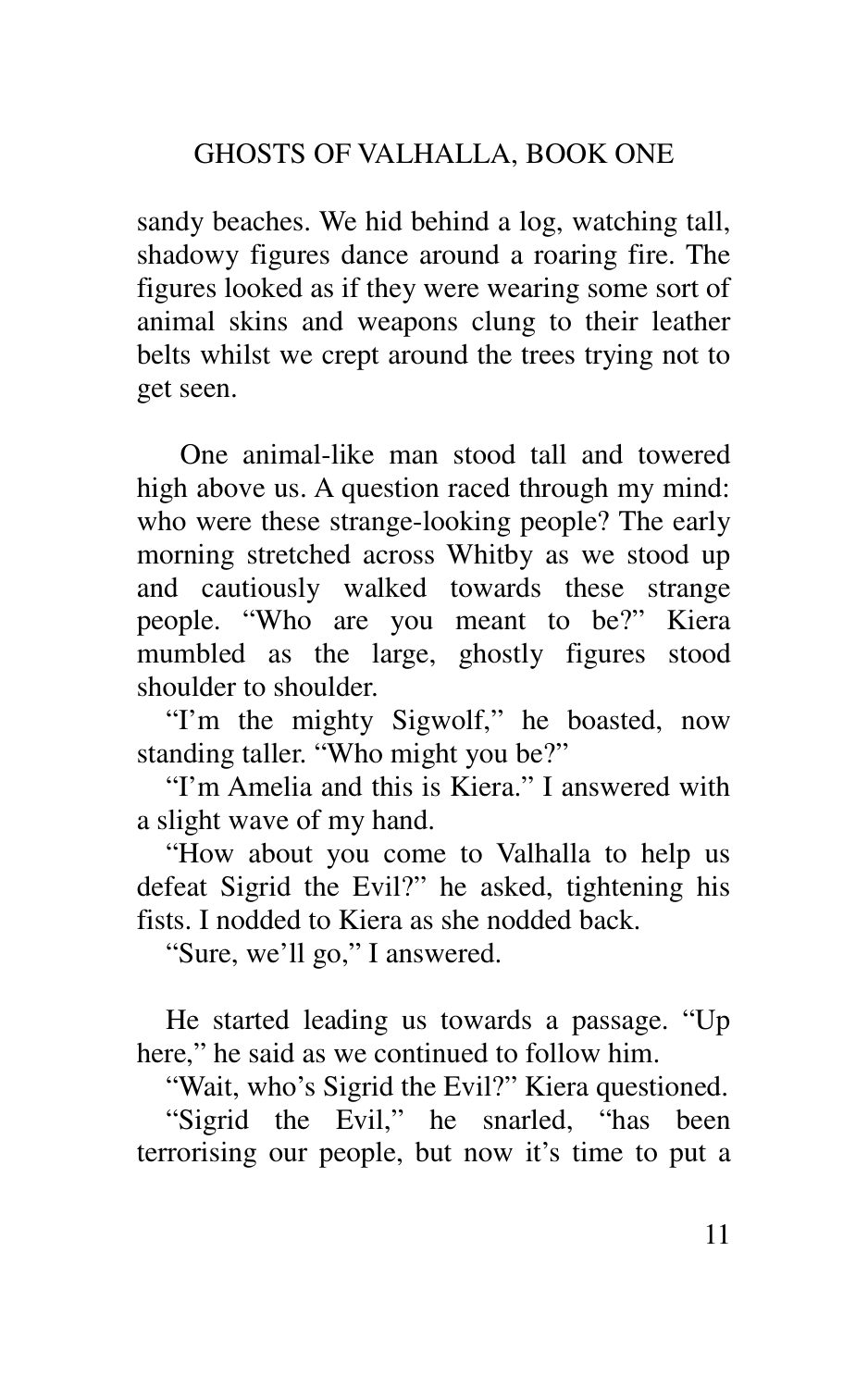stop to it."

As we wandered up the winding passage, we stumbled up across an amazing place. Valhalla. "Whoa, this place is amazing!" we gasped in amazement as we continued wondering around in awe.

"Welcome to Valhalla, Viking Heaven." Sigwolf proudly explained.

Whilst we continued walking through that amazing land, waterfalls poured over the edge. The longhouses stretched far across the city of Valhalla and the large, historic town slept as we entered the tall, iron gates.

We walked into the weapon smith's building and watched him as he made us longswords. "Here you go," the weapon smith said as he handed us our weapons and armour.

"Thank you," I replied quickly, handing them to Kiera.

"Well then, let's get ready for battle." He handed us our armour and we wandered out to the battlefield.

I looked at the clock which now said 5:30am.

"Kiera," I whispered, "we have to go - it's nearly 6:00am!"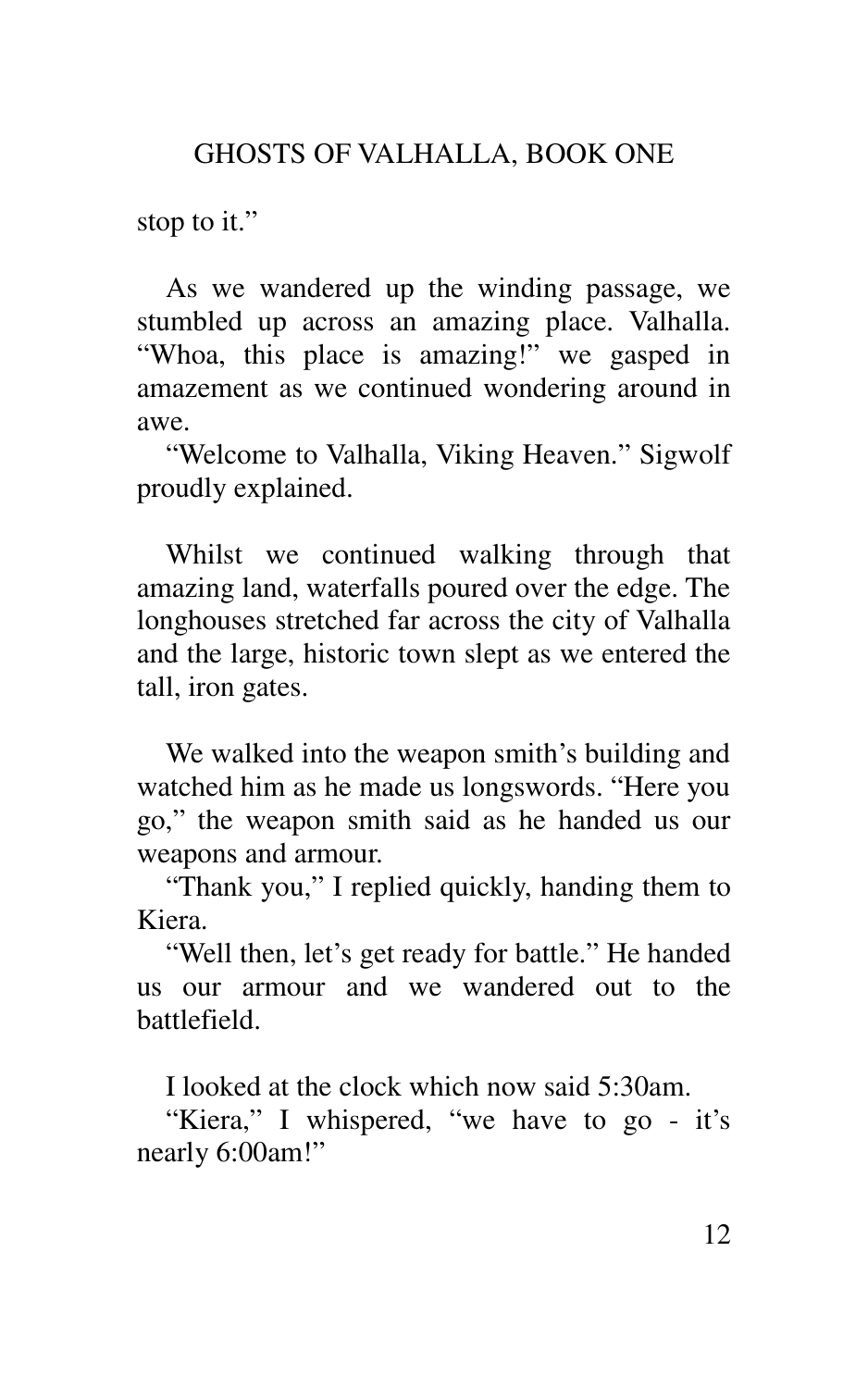"What about the battle?" Kiera questioned with a firm tone.

"We'll have to run." I answered.

"But we have to help defeat Sigrid!" she replied.

I stood there speechless as I nodded to Kiera while we slid the armour on and grabbed our swords, running to catch up with Sigwolf.

A gloomy, tall figure stood at the other side.

"Ah, Sigwolf," a voice bellowed, "my old friend, and I see you have brought others." A large, gaping hole opened underneath me and Kiera and swallowed us.

"AHH!" we screamed as we landed face first into the mud, knocked unconscious.

In the morning, we woke up somehow in our dorm again. Was it all a dream? I looked at Kiera and whispered, "What happened?"

"I don't know," she answered as she sat up. Mud was encrusted on our feet as we both looked at each other with puzzled faces. I felt something hard under my pillows. I grasped it, showing Kiera and whispering, "Look! A Viking brooch!"

"Whoa, I have one too!" she whispered back, pinning it to her top. "So, it wasn't a dream?"

"I don't know," I answered with the same question still racing through my mind. Was it a dream?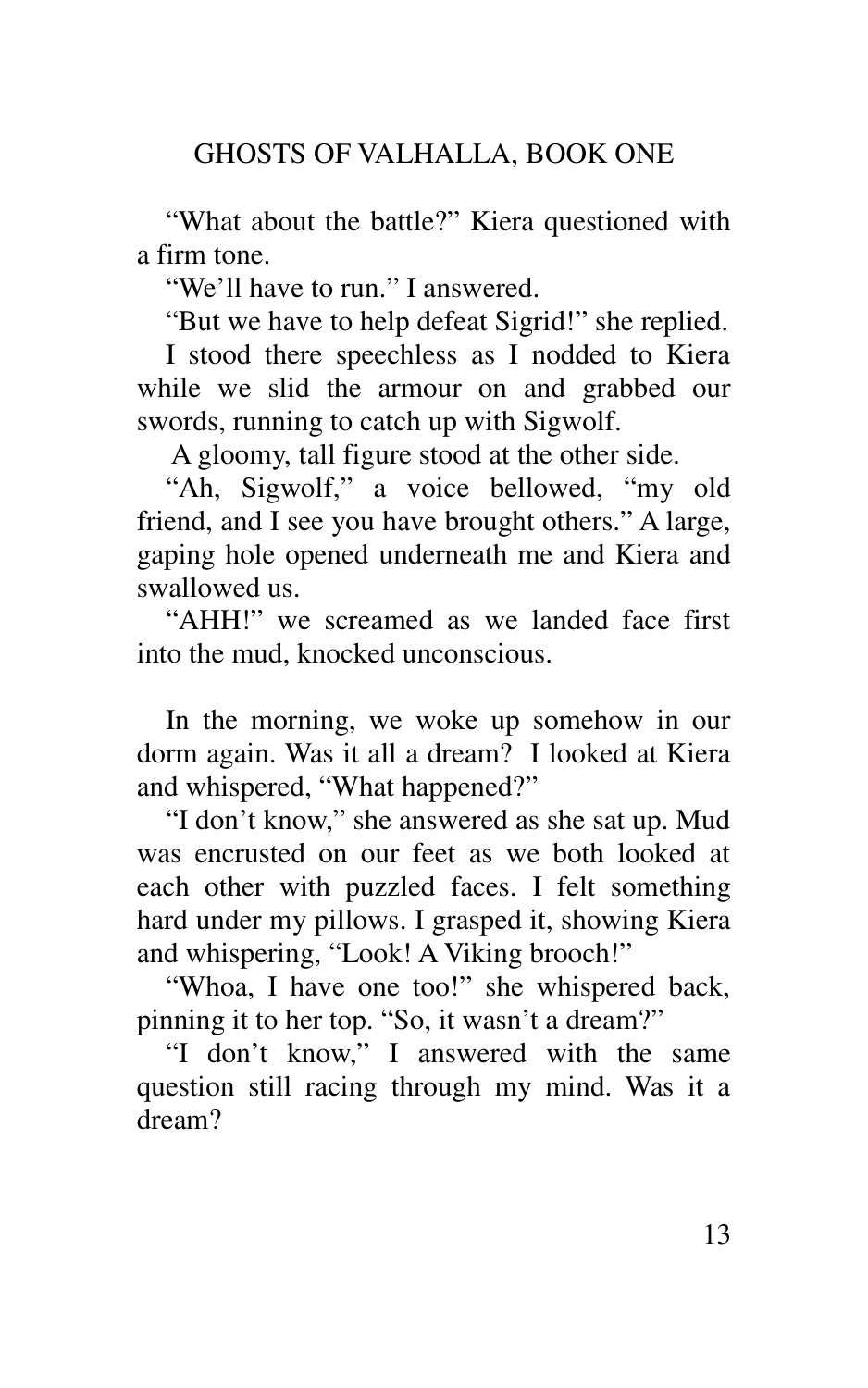## VIKINGS COME ALIVE!

by Anna-Jo Sampson

One quiet evening, the teachers were all asleep; meanwhile, all the children were whispering.

"Guys, we have to be quiet!" whispered Emma.

Everybody in the room fell silent. Several minutes passed before the chattering started again.

"Anna-Jo, are you awake?" asked Siena.

"Yes." I replied. Clara clapped silently. All eyes were on Clara.

"What?" snapped Kaitlyn impatiently.

"Shall we all escape to go and explore?" asked Clara.

"Why?" asked Kaitlyn.

"I just wanted to go because I heard something and I saw a shadow run." replied Clara. There it was again. The shadow. A black nothing.

Emma, Clara, Kaitlyn and I changed out of our pyjamas, put our shoes on and wrapped up warm. "Wait! What about Chelsey and Molly?" I asked.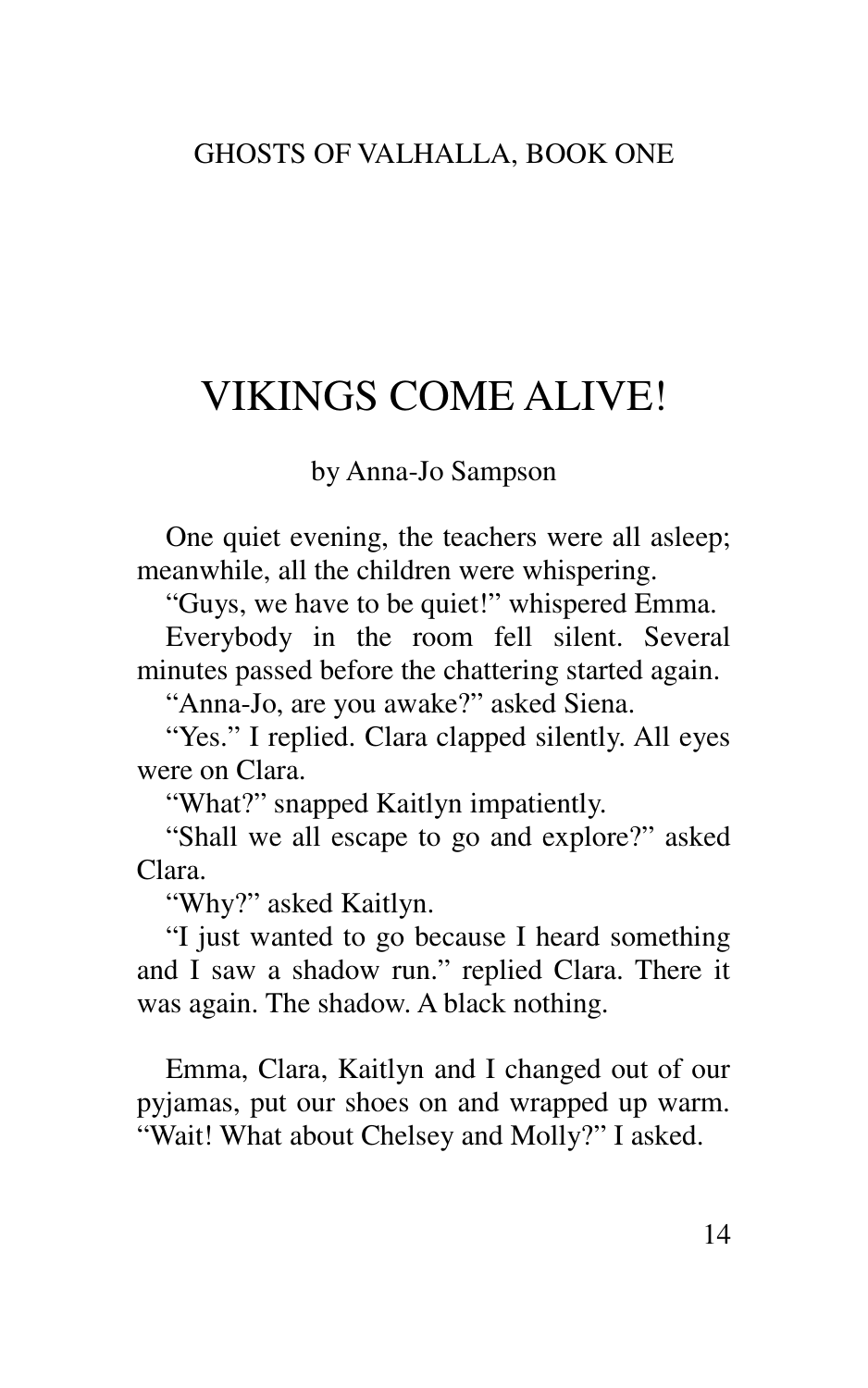"I'll wake them up!" exclaimed Emma. Emma went over to their beds and woke them up. Molly and Chelsey got ready too.

"There it is!" shouted Clara.

"There what is?" asked Chelsey.

"Why did you shout?" whispered Molly. "You're going to wake the teachers up."

"Sorry, I saw the shadow again!" explained Clara.

"What shadow?" we all asked in whispering voices.

"I'll tell you later," explained Clara. We stood in the middle of the room working out how to get out.

Thinking quickly, Clara gazed out of the window looking for the shadow. All the others and I looked for a solution for how to get out. "I've found something!" exclaimed Kaitlyn. We all ran to the other window, tiptoeing quietly. There stood some ladders. Tall wooden ladders.

Quietly, we climbed through the window and down the ladders. "Freedom!" shouted Chelsey. The giggling started.

"Let's go and explore!" Molly suggested. Slowly, we parted into groups: Molly and Chelsey were in one group and I was in the other group with Kaitlyn, Emma and Clara. Molly and Chelsey ran towards the woods. Running too fast for us,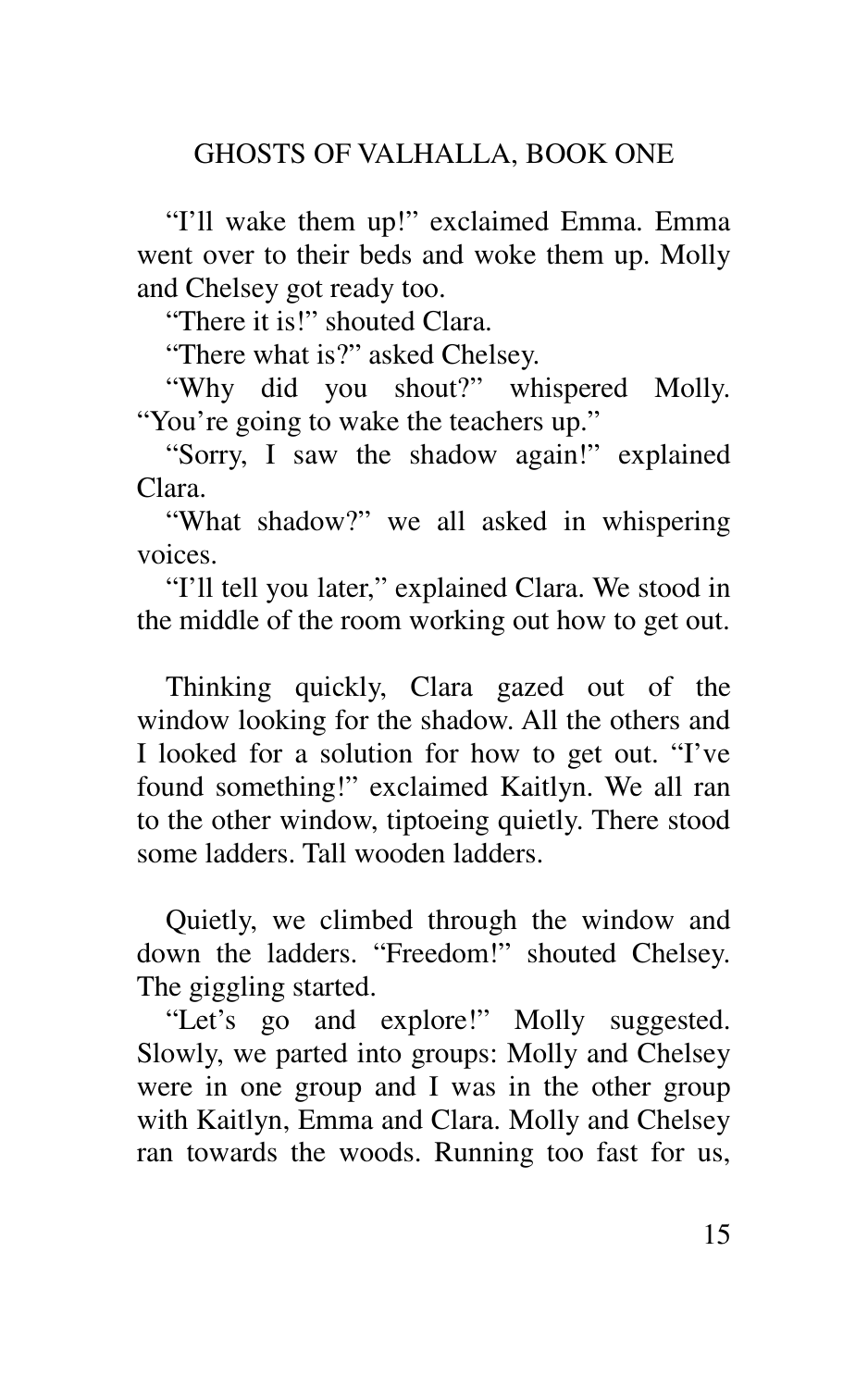they were lost in the distance.

Squelch. Squelch. The deep, brown mud squelched beneath our feet. There in the distance was the burning glow of a crimson-red fire. "What's that?" questioned Kaitlyn.

"I don't know. Let's go and check it out," I replied. We ran towards the glowing fire.

Suddenly, before our very eyes, we were witnessing a Viking burial. We were lost for words. We walked through the Viking burial ground.

Standing high as soldiers were three tents. We carried on walking around the corner. The flickering fire with its calm glow was surrounded by wood logs standing in the flickering glow. The air smelt of burning smoke. We could feel it was the air of Vikings.

"Hey, what are you doing in our village?" shouted a mysterious voice.

"Ahh!" I screamed in fear and shock.

"What is that?" asked Clara.

"I don't know," I replied. The question racing through my mind was this: where were Molly and Chelsey? Three more Vikings came out of from the death-like trees.

"What do we do - run or fight?" whispered Emma.

"Run," we all whispered. We all rushed towards the abbey. A dark, oak tree loomed in the distance.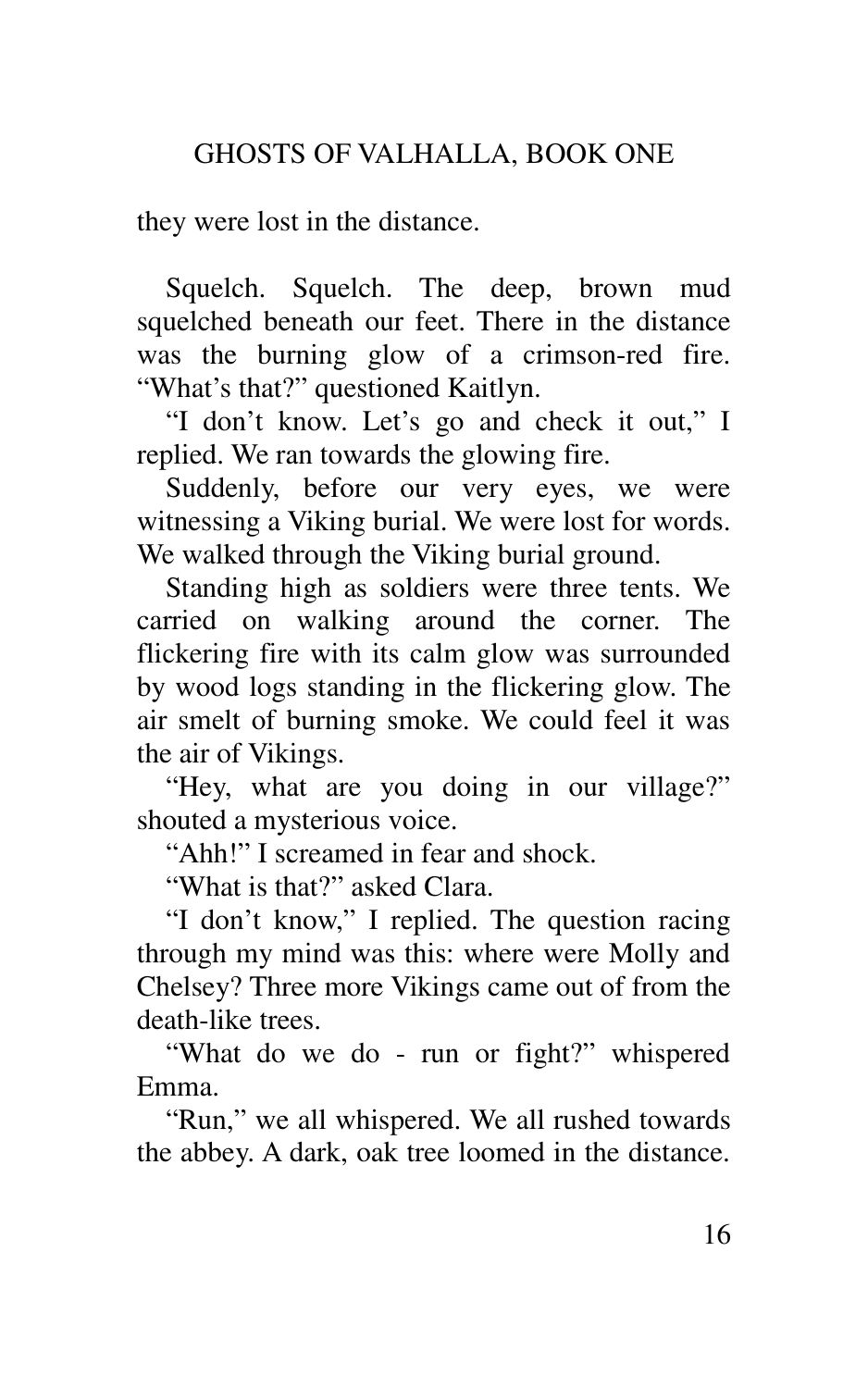We all made it to the tree, but where were Molly and Chelsey?

Panting, my eyes looked all around the dark night for Molly and Chelsey. They were nowhere to be seen. Sneakily, we crept away from the tree and headed to the woods. The Vikings were still chasing us and we could hear their Viking footsteps behind us. We saw two heads in the distance running towards us. Could they be Molly and Chelsey? The heads became clearer, but it wasn't our friends. It was the Vikings. Over the hill, Molly and Chelsey came into sight.

"Guys, we are here!" they shouted. We all ran (including Molly and Chelsey) to the abbey and climbed up the ladders and through the window. Chelsey knocked the ladders down and locked the windows. We were all safe now.

The next morning, I woke up and I saw grass on the floor. Could it be from my dream? Or maybe it wasn't a dream…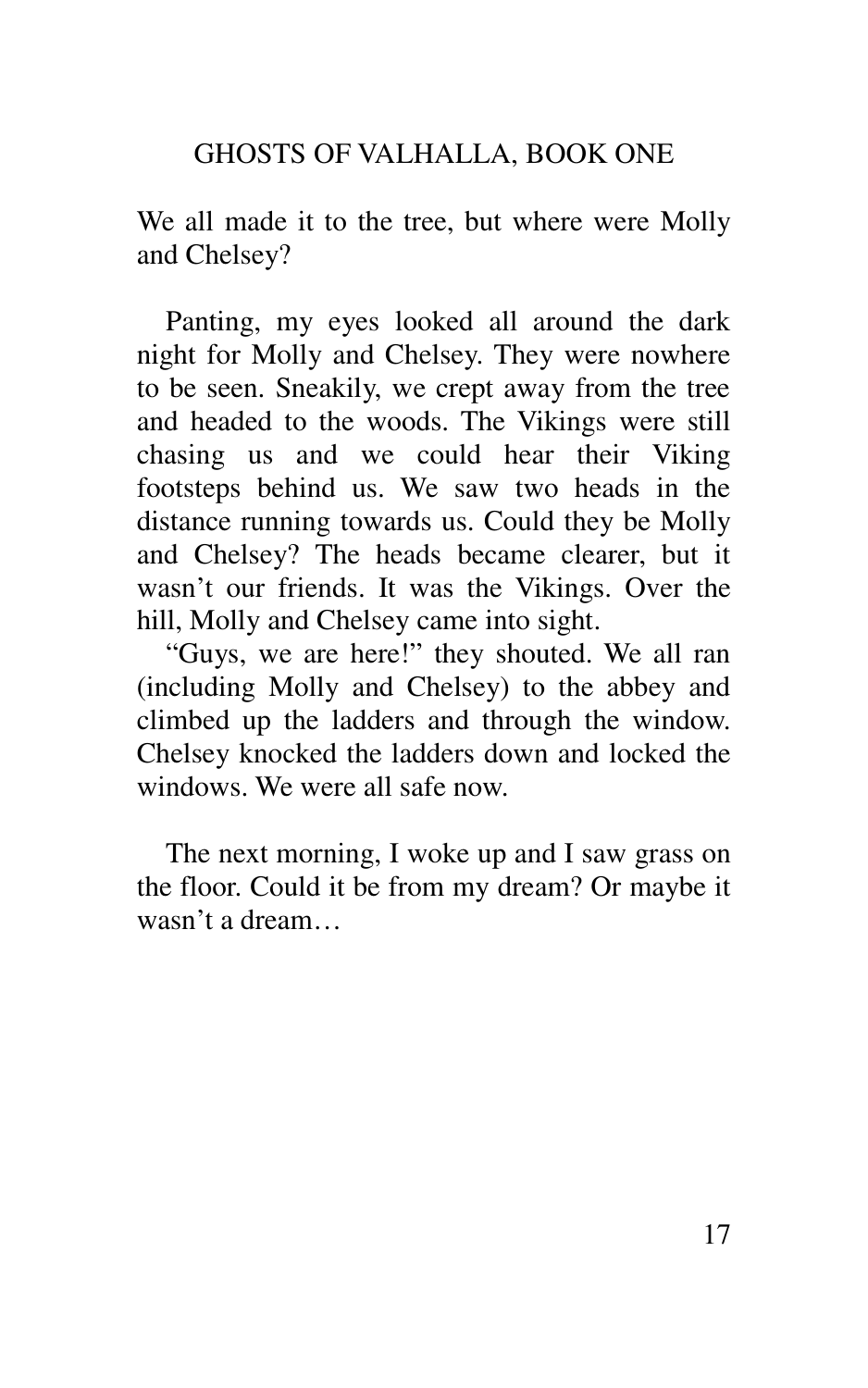## GHOST VIKINGS AAAAGHH!

#### by Bariq Tarar

This scary, frightening school trip was the darkest hour of my life. My life was (almost) destroyed by terrifying, ghostly figures. I had never seen anything like them before. It all started at midnight when I heard a strange noise.

We had gone to a strange, spooky house in the middle of nowhere. Exhausted, we eventually arrived and wearily stumbled to our rooms. It was by now a dark and gloomy night. Suddenly, whilst I was half asleep, I heard a strange and frightening noise, so different to the familiar night time sounds: the children loudly snoring; teachers repeatedly coughing; and the owls quickly screeching. The question running through my mind was this: what was that? I woke up a lazy, tired Jayden and a grumpy, groggy Joseph. From nowhere, we saw ghostly white smoke appear. We had to investigate.

Slowly, we crept out into the fresh, wild open.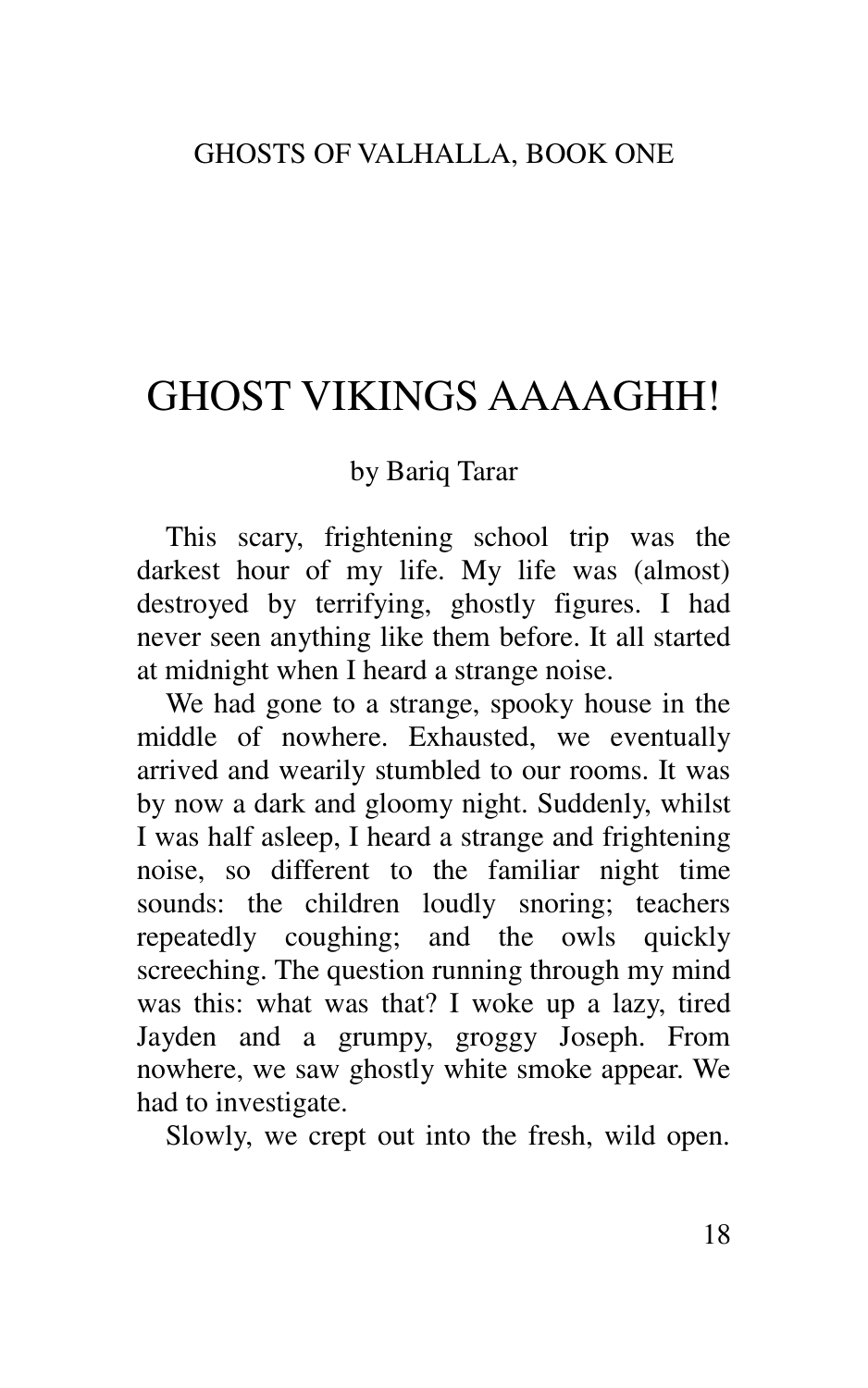We were all cold and shivering on the outside, but brave and warm on the inside. After following the smoke for a short while, we arrived. On arrival, we saw a strange pile of mossy, eerie stones making a circle. Next to the stones were Vikings - who looked vicious and brave - happily cooking raw meat on a fire.

Unfortunately, Jayden tripped on a loose grey rock and the Vikings spotted us. We urgently ran as fast as our skinny, short legs could carry us. Unexpectedly, the Vikings stopped dead and left us alone.

"Who are they?" whispered Joseph.

I replied, "They are Vikings."

Barely alive, we still had to go back and investigate what they were doing. When we arrived, we didn't see the Vikings anymore, only a ship. Somehow I smelled fear and could taste death.

Suddenly, the Vikings jumped out at us but they passed straight through us as if we weren't even there. I noticed they were mysterious white ghosts. They came from the mossy, grey rocks and the ancient, creaky long ship. As fast as he could, Jaydan ran back towards to the old, rusty house, quickly followed by Joseph and me. We all dived into our cosy, snuggly beds. The rusty, brown door was pushed closed behind us by the kind, whooshing wind.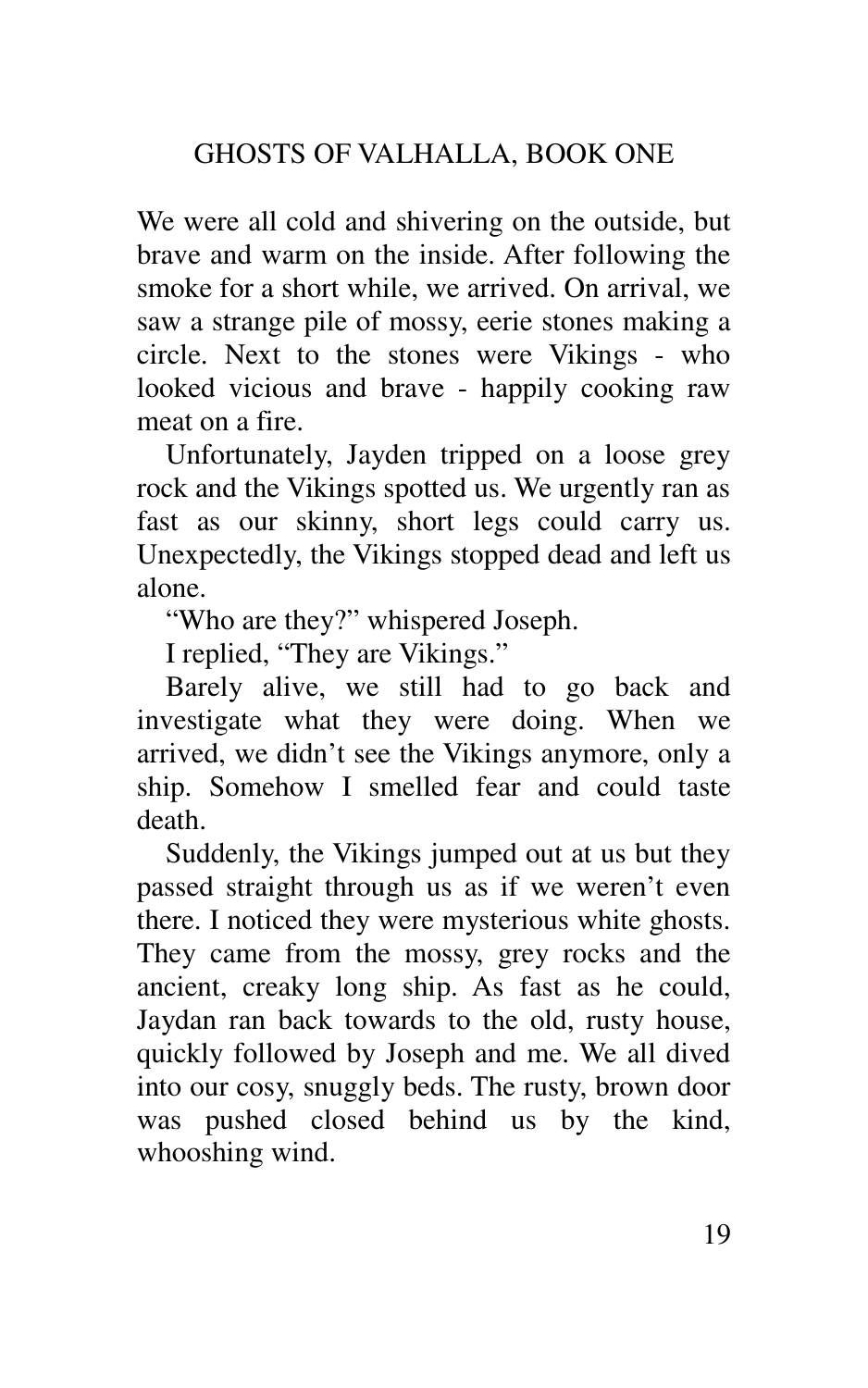Quickly, we went to sleep like nothing happened...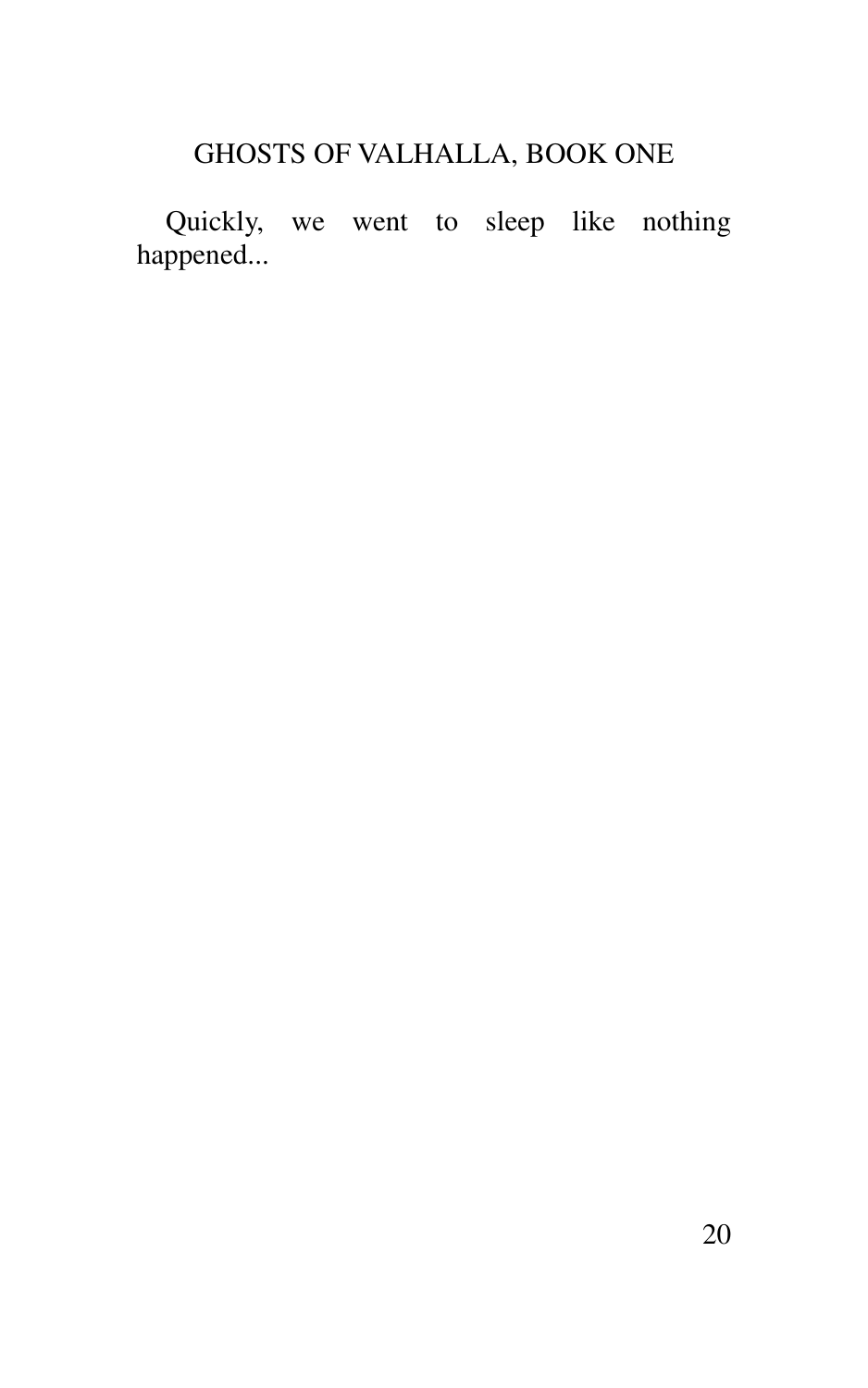## VIKINGS ARE COMING

by Charlie Gaunt

I was half awake when I heard a scratching at the window. I climbed down the crooked, old bunkbed.

"Sammy," I whispered. "There's something outside."

"It's probably just a pigeon. Go back to sleep – it's twelve o'clock at night," he replied angrily.

Terrified, I went to the window but nothing was there. I opened the window. The question running through round my mind was this: what was it? I heard it again at the opposite window. What was it?

I toughened up and decided to climb through the window.

"CHARLIE, GET DOWN FROM THERE NOW!" Mrs Wilkinson shouted.

"I could hear something though," I said.

"RRRRRRRRRAAAAAAAAARRRRRRRR!" a Viking shouted as Mrs Wilkinson was leaving the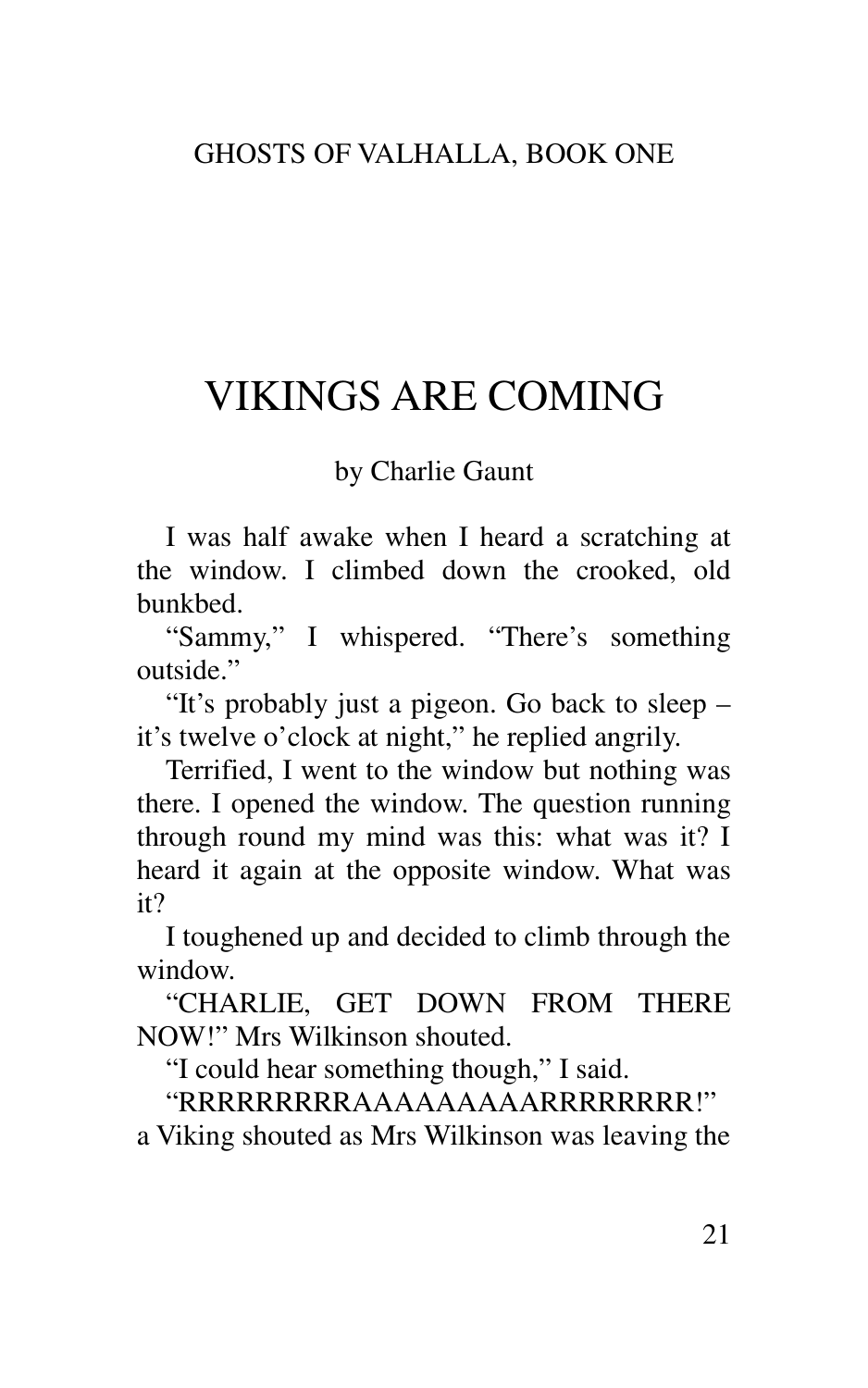dormitory, but she did not seem to see or hear him. "Where do you come from?" I said.

"HAMDA HEE!" he shouted, as he smashed the window with his two meter long sword.

"Come with me!" the Viking commanded.

"Ok," I replied cautiously.

He put me on his crooked back and brought me to Hamda Hee - the place where all Vikings live. There were Vikings everywhere.

"What are we having for food?" I asked.

"BEEF!" all the worn-out Vikings all shouted.

After eating for a while, I started to get really full and I brought out a camera. So, I said to them "Who wants to take a photo?"

"What's a photo?" they cheered.

I explained what a photo was and I told everyone to smile. We all looked at the funny photo - with either cheesy grins or funny faces – and we all laughed. After we looked at it, something started to happen. It started to go all black.

I woke up and I was back in the dormitory. It was very early morning. Everyone was still asleep. There was lots of mud on my shoes. Was it real? It left me with lots of questions. I searched for my camera. I needed to find the photo.

Quickly, I turned the camera on and scrolled through the images. I found the photo with the Vikings, but there were no Vikings - just me, all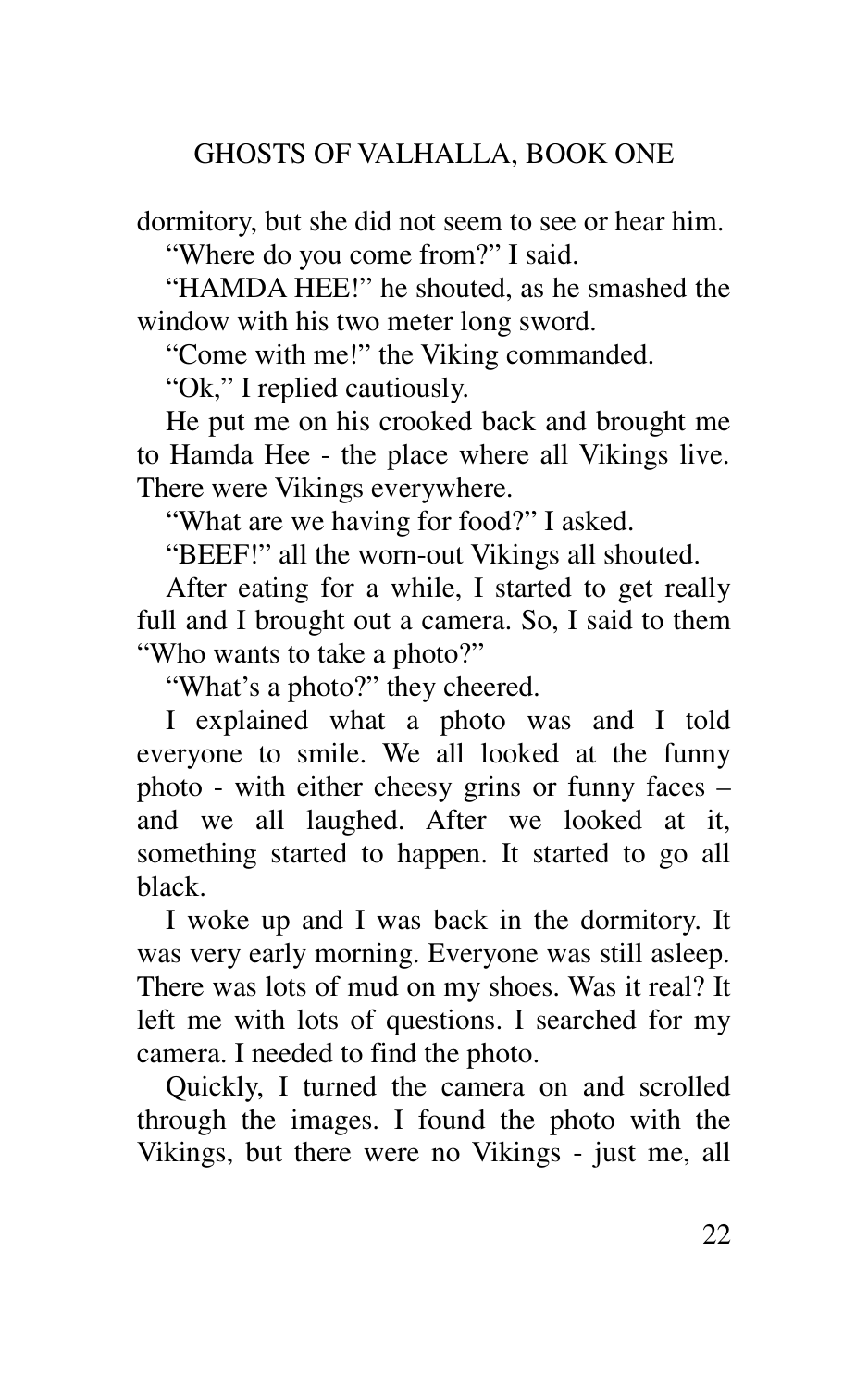alone, pulling a funny face …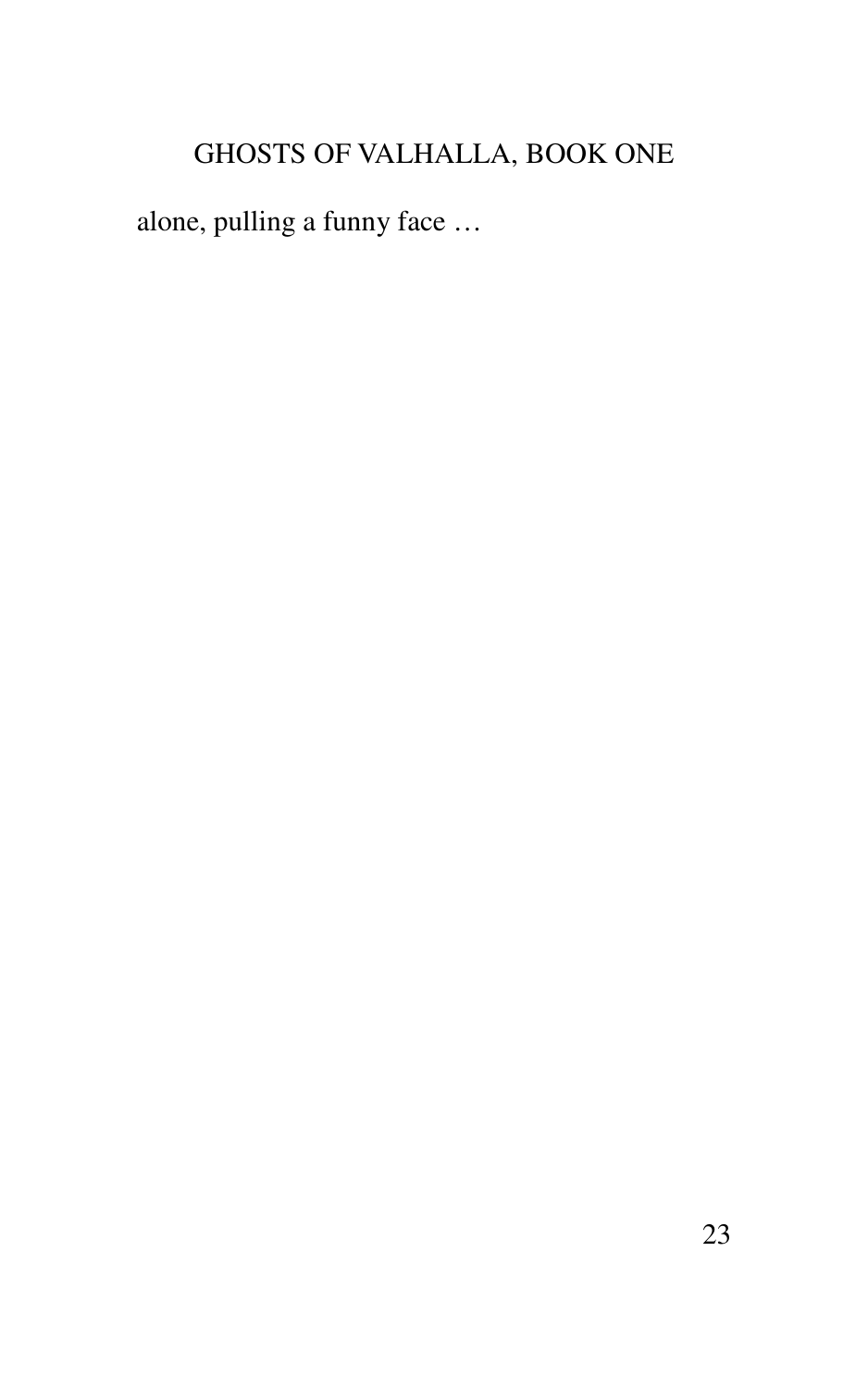### NIGHT-TIME ADVENTURE

by Chelsey Dennett

It was 12.00 at night. "Leah, are you awake?" whispered Chelsey.

"Yes, I am," Leah whispered back.

"Do you want to go on an adventure?" hissed Chelsey.

"Yes, let's do it!" whispered Leah excitedly.

Leah and Chelsey tiptoed down the creepy hallway past all the teachers who were snoring loudly in the teachers' room.

"Quick, let's go to that open window," murmured Chelsey.

"Ok," replied Leah.

Quietly, they crept cautiously to the window so that no one would hear them going out. Chelsey was the first one to climb through the window and then Leah followed her out. After they were both out, they walked excitedly further away from the campsite.

After a few seconds, Leah said, "Look, Chelsey,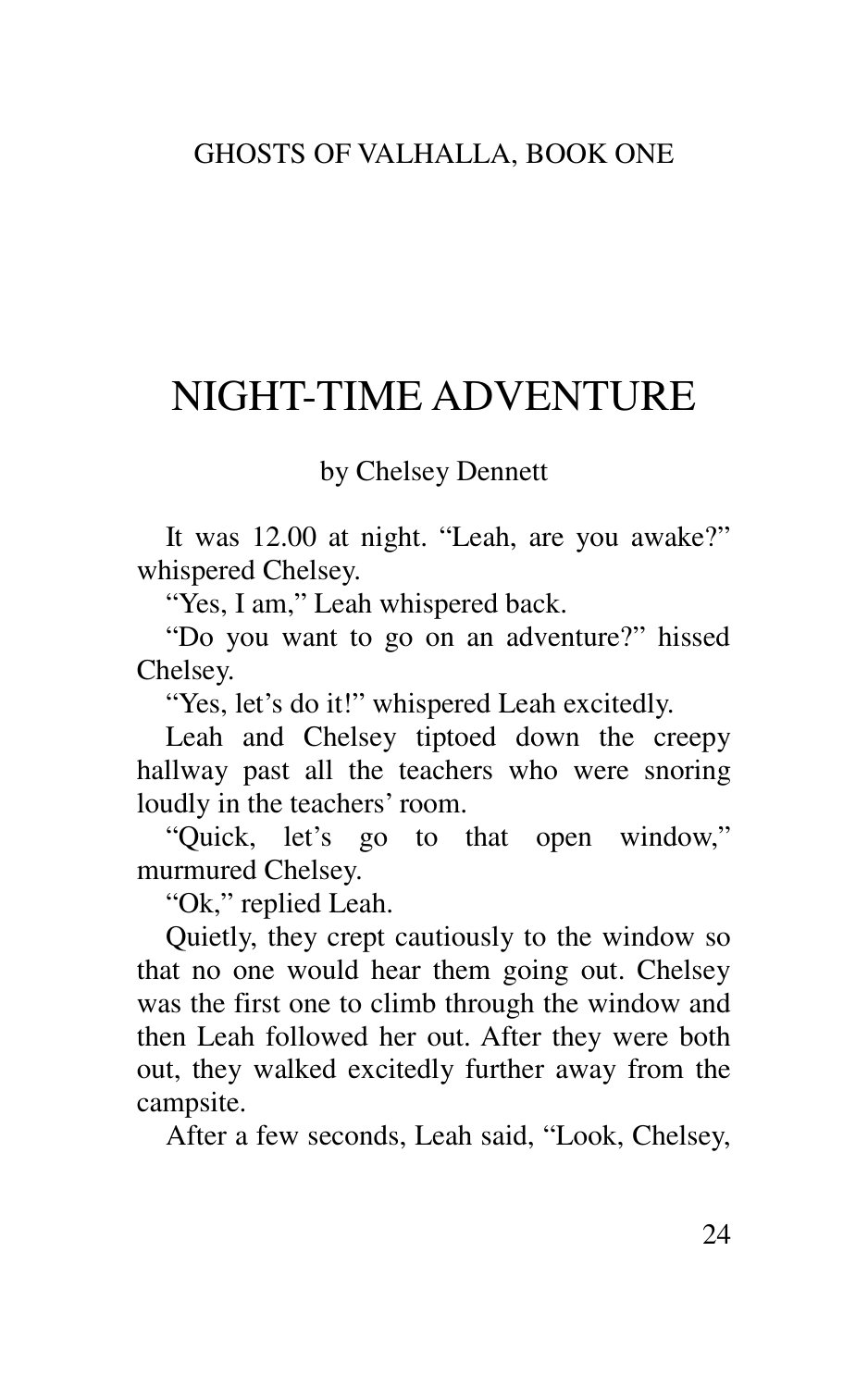there is a glow of crimson-red fire in the distance!"

"Oh yes," replied Chelsey. "Shall we go and see why it is there?"

"OK," said Leah.

A few minutes later, they arrived at a spooky, gloomy forest with bone-like trees staring at them. As they carried on walking nervously into the forest, they finally arrived back on to the narrow path.

As they wandered up the narrow path, it was silent and all they could hear were creepy crows (who were haunting their minds) screaming. When they got to the top of the winding, gloomy path, in the distance they could see a colossal castle which had the red and orange fire inside that seemed to watch them as they walked slowly past the ominous graveyard.

The black, iron gate looked foreboding: made worse by its very loud creaking; the black posts which were as sharp as vampire's teeth; and its brown, tall, wooden pillars.

A few moments later, they saw creepy people surrounding the red fire. Suddenly, the strangers saw them and started to run toward them, so the girls ran away.

Leah said, "Do you think we have lost them?" Then the strangers appeared again but seemed nice and friendly this time, so Chelsey took a picture, then Leah took a picture.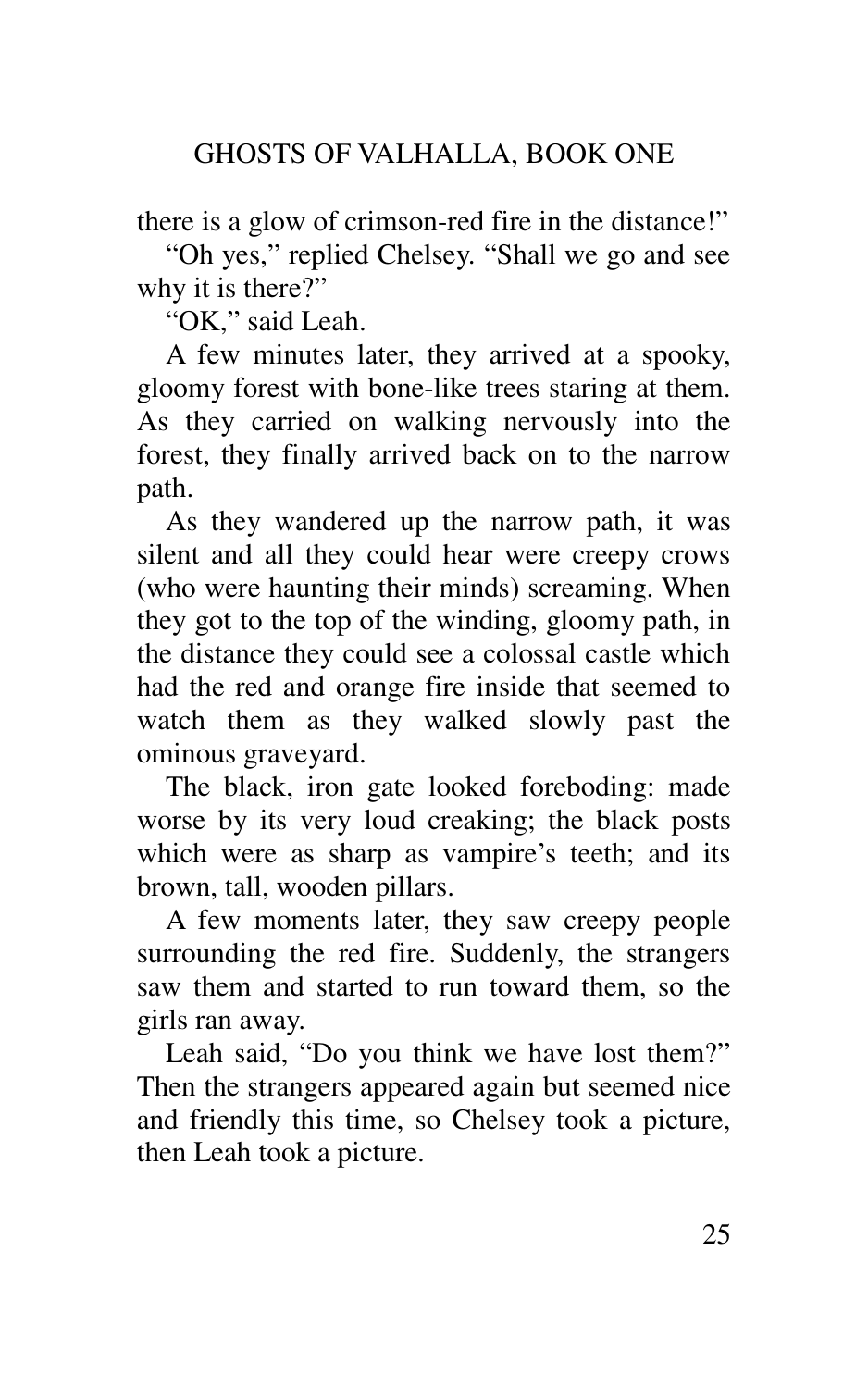After a while, Leah started to get tired so they headed back to the campsite, tiredly walked past the teachers and jumped into bed.

In the morning, when they all woke up, Chelsey and Leah looked on their cameras to show their friends the pictures of their night-time adventures. But their photos were not there …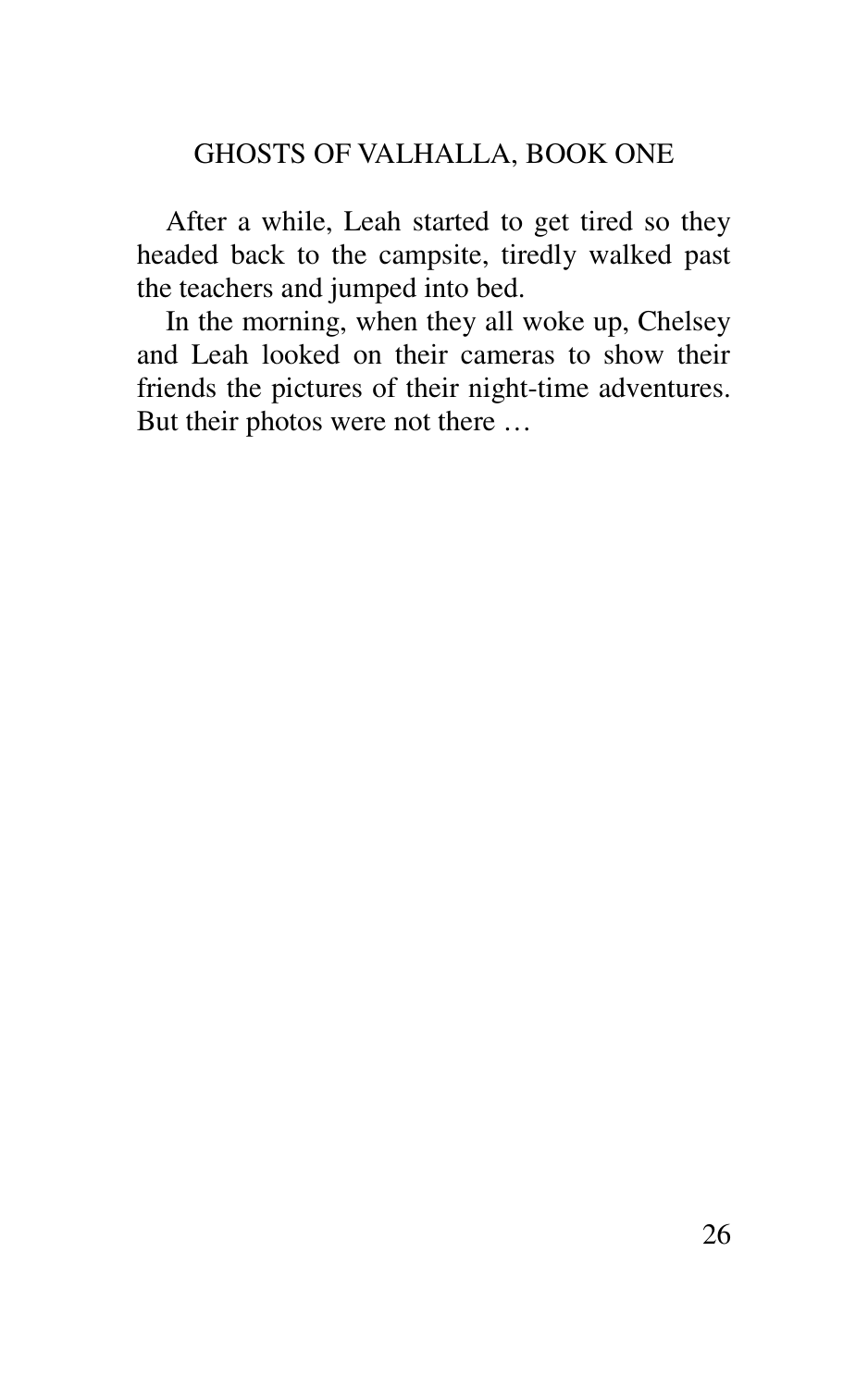# VICIOUS VIKING ADVENTURE

#### by Cherish Turner

It was a dark, gloomy night in the countryside, on a school trip, during the night. Emily and her friend Kaitlyn could not get to sleep, so they decided to escape and explore…

As they made their way up the winding, cobbled path, all they could see was clear darkness, and the eerie shape of the large bush swaying side to side. Kaitlyn, who was terrified by the movement, jumped aside. She said, "Oh no, what have I done? I have knocked over a precious ornament!"

Emily replied "It's ok - just keep walking."

When they finally made their way up the winding path, they heard a noise. BANG! They both wondered what was happening.

After they paused, they then began to make a couple more steps forward. A few seconds later, they both reached their hands out in the darkness to find a mysterious, hollow door, but that was not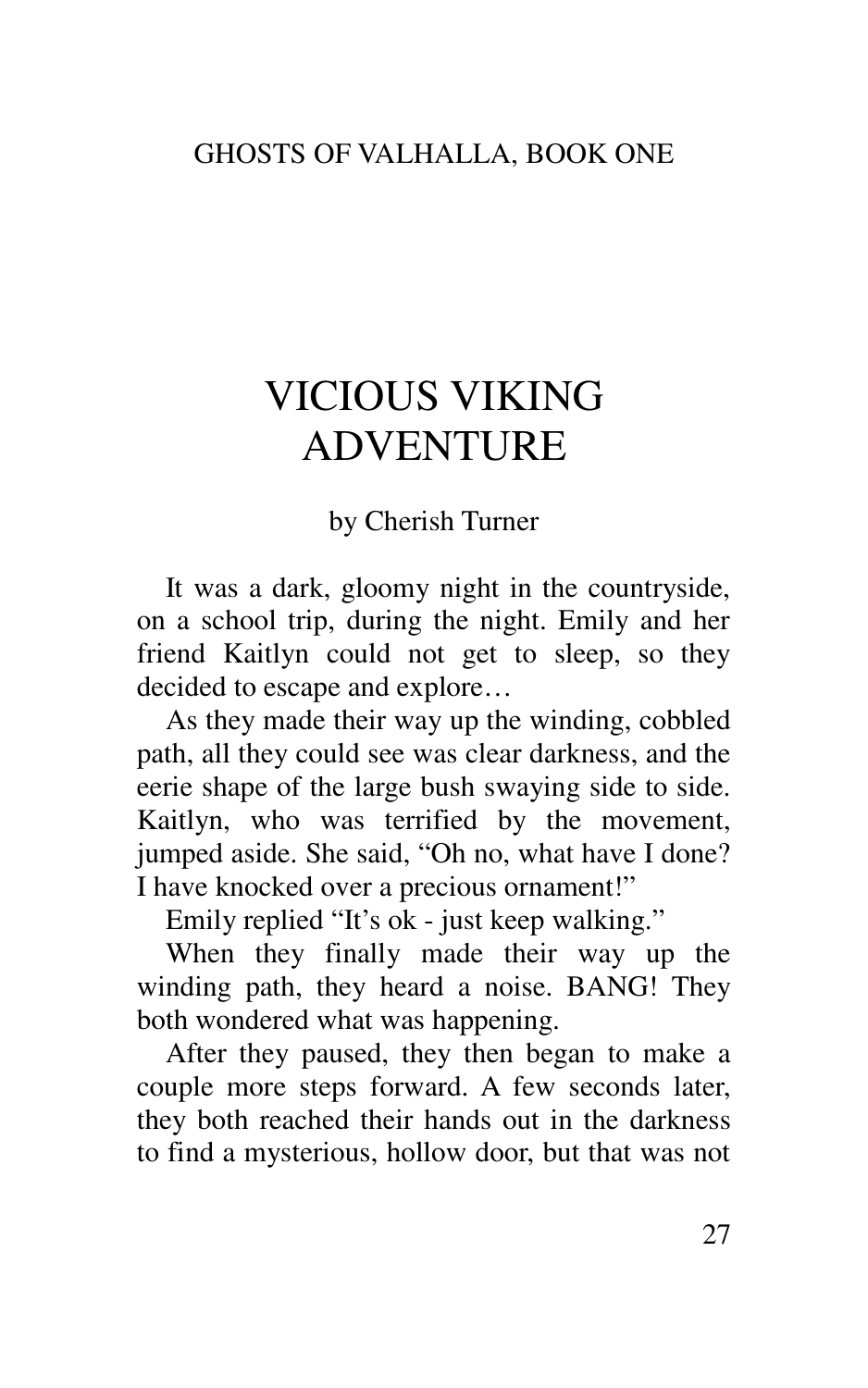all…

Terrified and nervous about opening the mysterious door, they froze in shock. A creepy hand opened it. Creak. Who did the hand belong to? How did it get there? What did the owner of the hand look like? A strange man appeared, who looked like a Viking, and stared at them like he had never seen a human before!

He shouted, "WHAT ARE YOU DOING HERE?"

Both of the girls were so shocked and scared that they didn't answer. After a little while, the Viking suggested they followed him to his village. Should they go?

A little later, he took them both to a place called Valhalla which looked very frightening. There were fireworks, bonfires and, of course, a Viking barbecue. Kaitlyn asked why they were having it and they told them it was because they were celebrating the victory of a fight that they won.

About seven hours later, Emily and Kaitlyn were so tired that they decided to head back to the campsite before anybody noticed they were missing. When they arrived back, an angry teacher called Mr Kevin was waiting for them.

How much trouble would they be in? The girls hoped it was nothing too bad…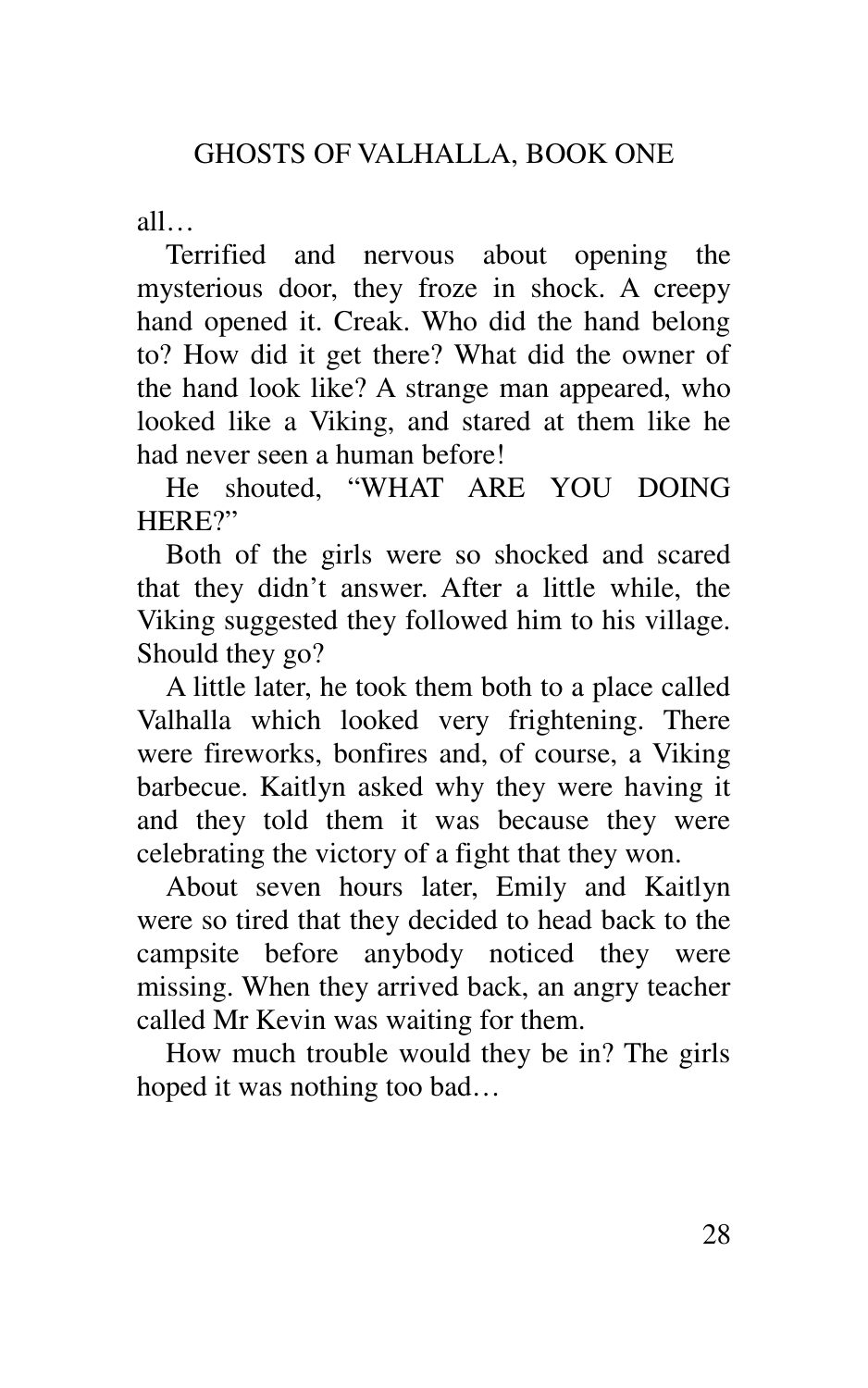# THE VIKINGS AND ME

### by Clara Noble

It was midnight and we were at Nell Bank on a school trip. The room was silent and only Molly, Emma, Anna-Jo, Siena and I were awake. We had to be really quiet. Suddenly, there was a knock on the door. "Who do you think that was?" I asked.

"It's probably Siena and Anna-Jo coming back from searching the other corridors," replied Molly.

"Let's see, just to be sure," said Emma. The door handle started to turn before it opened with a creak.

"Please be Siena and Anna-Jo, please be Siena and Anna-Jo," Molly repeated quietly over and over again with her fingers crossed. Siena and Anna-Jo came through the door. Everyone was relieved. ''Hi, guys!" I said happily. "Whoa!" I fell over.

"How did you fall?" asked Anna-Jo. "You weren't even walking."

"I don't know!" I replied.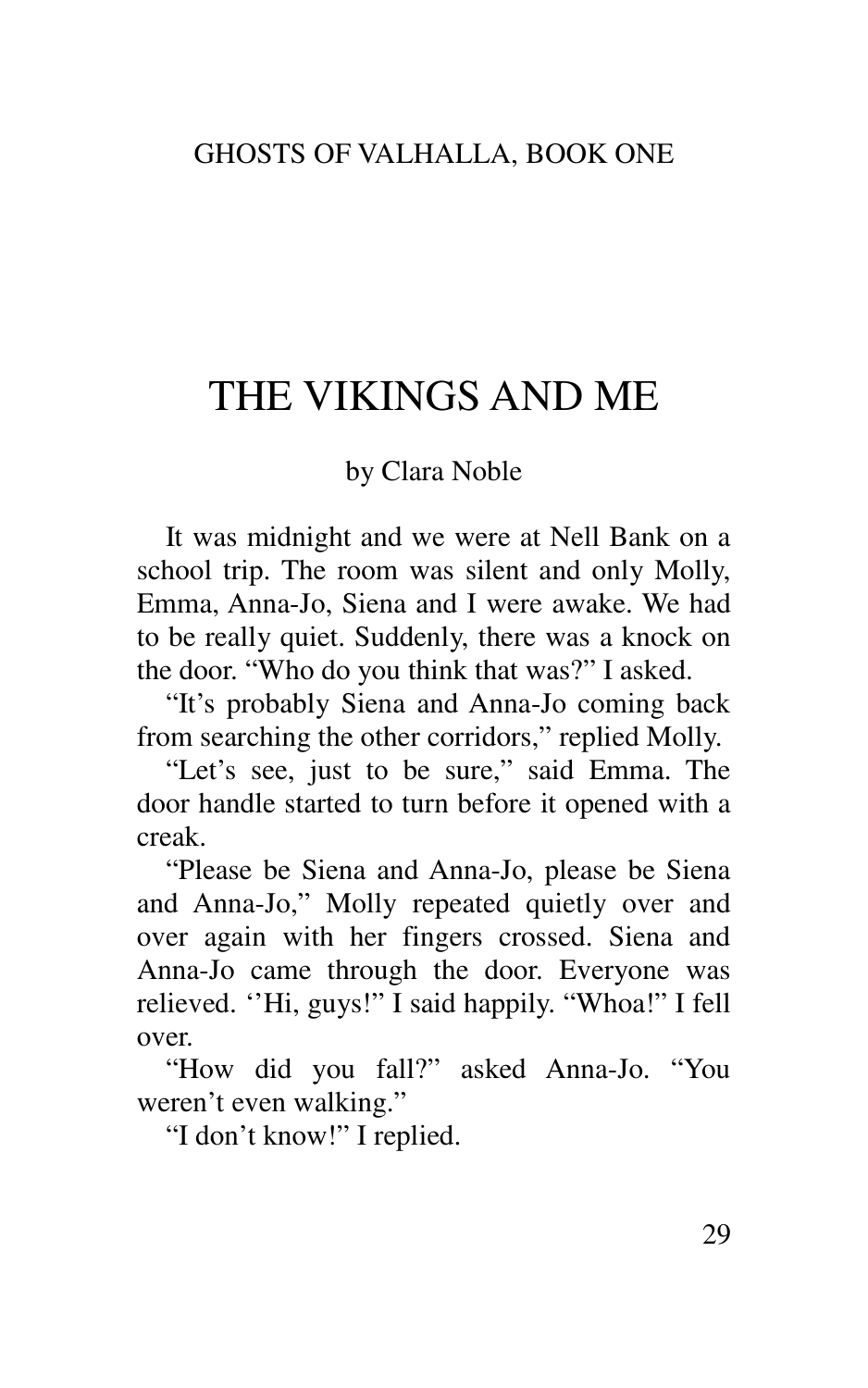We looked on the floor and next to me was a bottle. I picked it up and tried to open it, but dropped it. It rolled under the bed, so Siena went to look. There was a door set in the wall under the bed. "Guys, come here and look at this!" said Anna-Jo in confusion.

"Let me see!" whispered Emma. We all looked under.

"Should we open it?" asked Anna-Jo. The door was eventually opened by Emma because none of us wanted to open it, so she stepped up and did it.

Through the door, there was a wood with dilapidated, mossy rocks and in the distance, there were people. Anna-Jo started to walk in. We followed her. "I'll take a picture," murmured Anna-Jo as quietly as she could. But the flash had been left on! They noticed the flash and ran after us with swords and axes.

"Let's run!" exclaimed Emma.

"I think that would be best," replied Siena quickly.

"Come on!" I screamed, "We haven't got all day!" We ran back through the door as fast as we could before they got through too. Emma slammed it shut and luckily no one got hurt and no strangers got through.

"They've gone, haven't they?" asked Anna-Jo.

"Yes." I replied. "Look at the picture, so we can get an idea of who or what they were."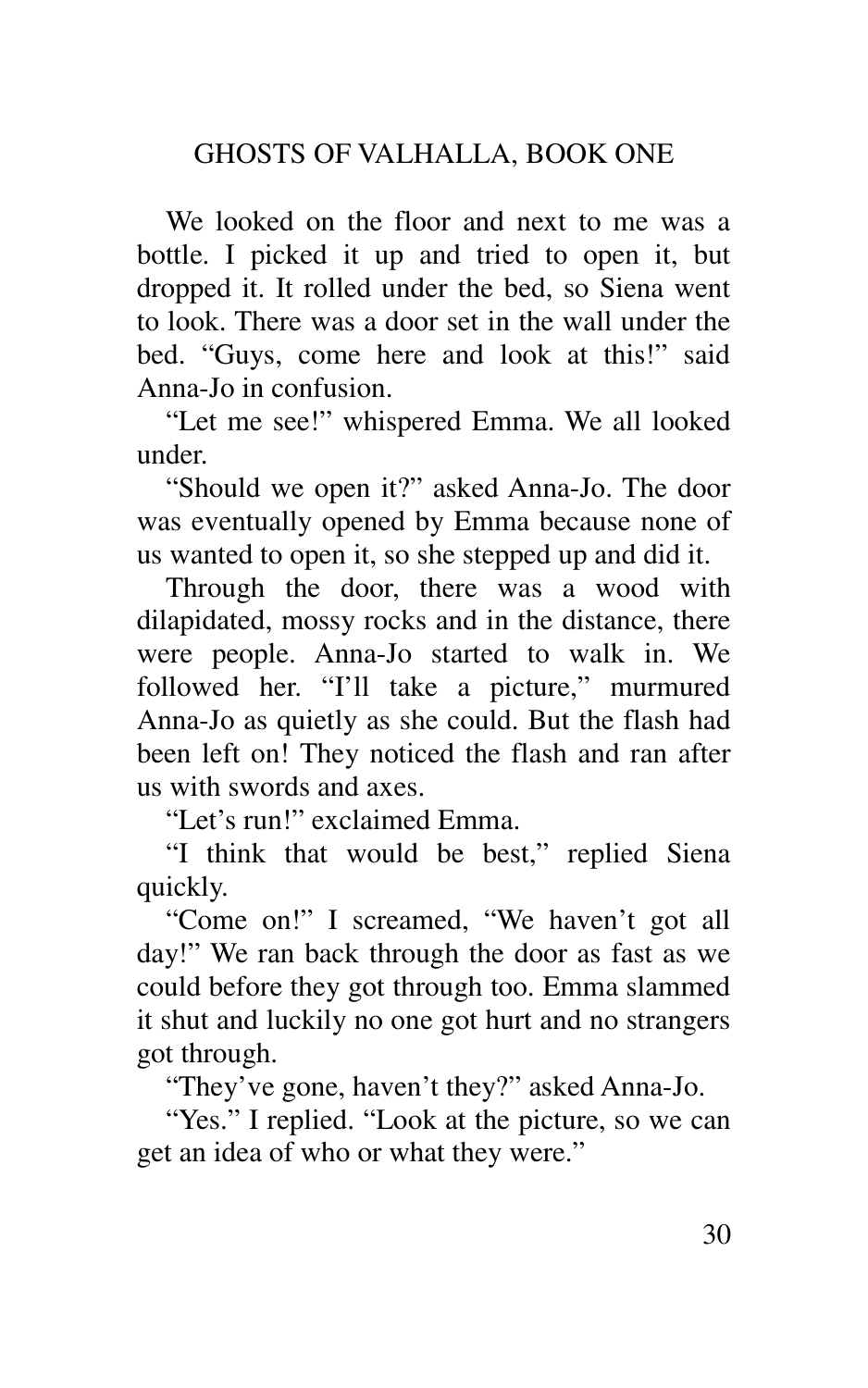"First of all, I have so many questions!" I said. "Why is there a door and why was there a bottle?"

"I don't know, Clara, but Anna-Jo, look at the photo," shouted Emma. She looked at the picture and the only people in the photo were statues! Just gold, grotesque statues everywhere.

"How did that happen?" asked Siena.

"I have no idea!" Anna-Jo answered.

Something caught Anna-Jo's eye in the corner of the photo. It was the date the picture was taken on. "Oh!" she exclaimed. "This isn't the right picture!"

"What?" asked Emma.

"This is the one I took at the museum," replied Anna-Jo.

"Anna-Jo!'' we all shouted. I scrolled to the picture we really took that day and we all knew who the strangers were. Vikings. Large, fearsome Vikings.

"Get into bed, I can hear a teacher coming!" whispered Siena. We all jumped in bed, but to our surprise it was Molly.

"Where did you go?" I asked.

"I just went to the bathroom." Molly replied.

A few minutes later, I fell asleep. After a long night, I woke up in the morning and thought it must have been a dream. I looked on the camera and saw the last picture taken. It was telling us that it wasn't a dream.

Actually, it wasn't a dream after all.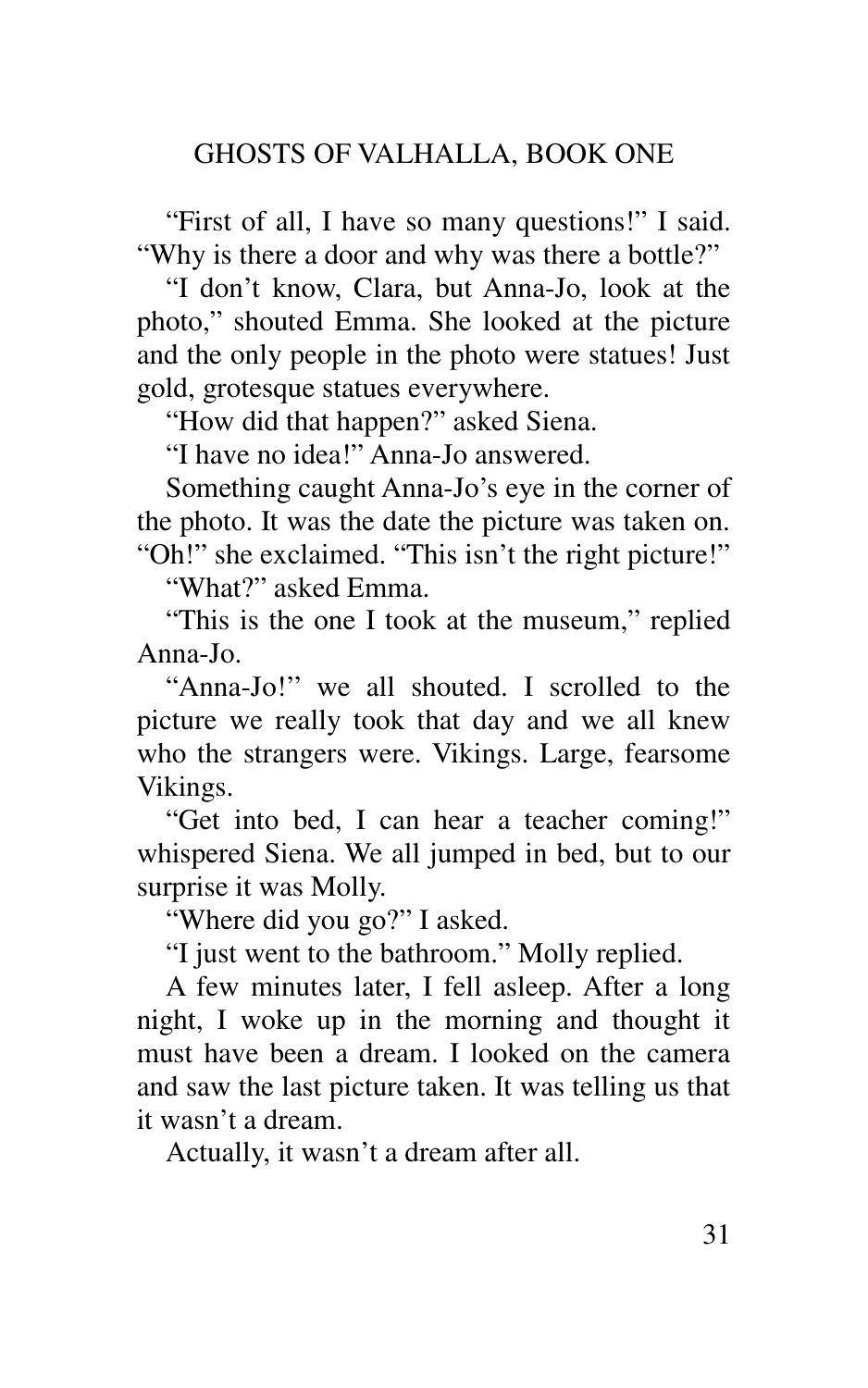### THE GHOST NIGHTMARE

by Daniel Lawrence

Daniel walked over to Thomas and asked, "Are you awake?"

"Yes," Thomas replied.

"Do you want to sneak out into the forest?" came Daniel's next question.

"Ok," said Thomas, bravely.

They hastily made their way downstairs, but they were making a lot of noise, so Thomas had the extremely good idea of going out of the window. They dashed out of the window and into the forest.

A few minutes later, they realised that they were lost. They walked on, but the more they walked, the more frightening it became. All of a sudden, they tripped and were launched through the air before landing in a heap on the ground. Puzzled, Daniel looked around and realised they were in a deep hole that looked like a trap. They were stuck! He looked down and realised that there was a pile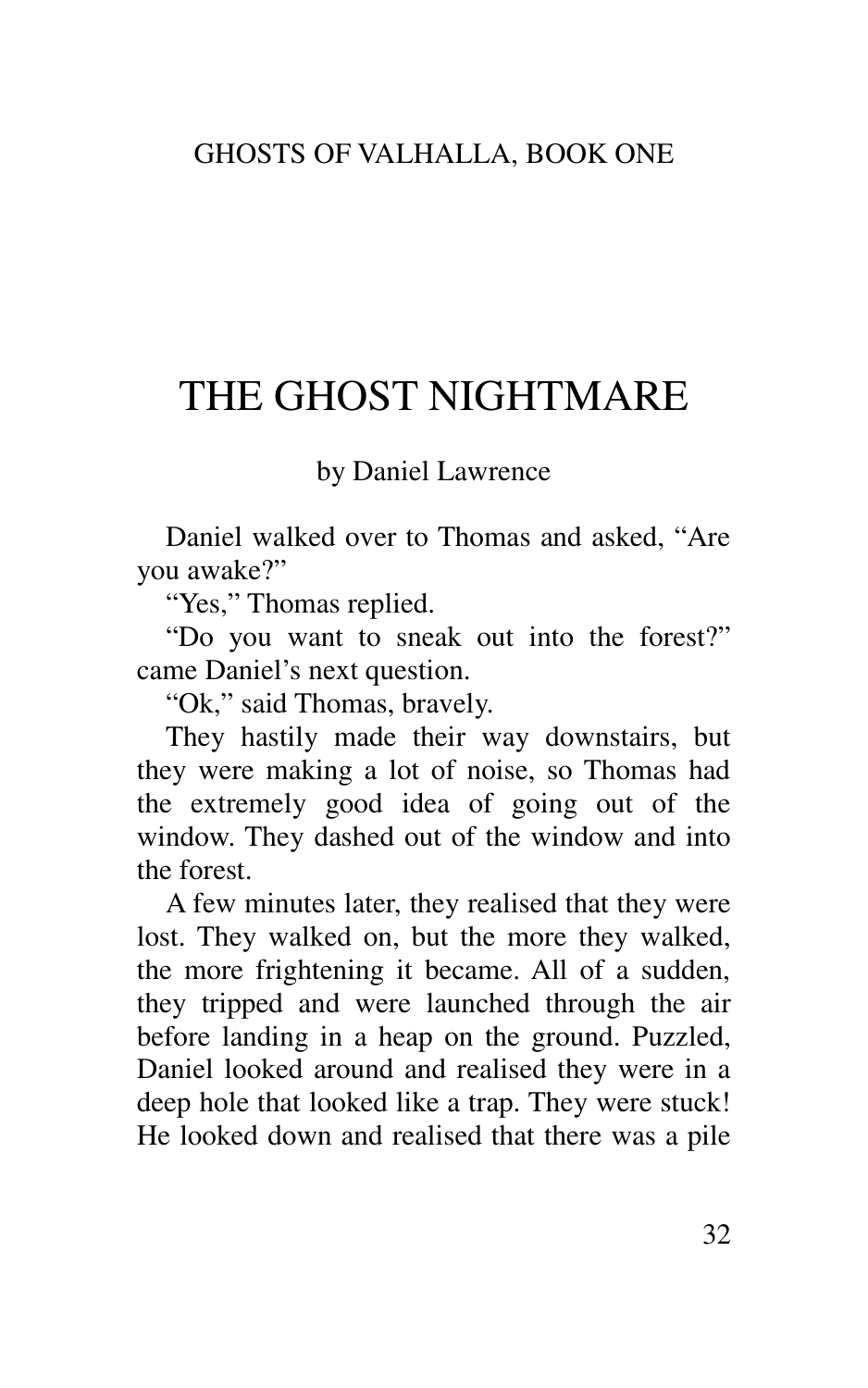of bones on the ground shaking frantically. Suddenly, a sapphire-coloured being flew out of the bones which then immediately stopped shaking.

It was a Viking ghost! They both gazed at the sapphire-coloured ghost with a look of horror on their faces. The Viking quickly let them out of the trap when he realised that they were humans and not animals. The Viking quickly dashed off and Thomas and Daniel quickly follow behind.

Soon, they realised that the Viking was heading towards a Viking burial ground. They quickly stopped, and the Viking also came to a halt, but as soon as they did, a giant ship stormed through the trees and through their bodies!

Daniel and Thomas looked at the ship and realised that not only was there more than one Viking ghost, there was an entire colony!

They walked on once again and found the actual burial ground. The Vikings were all having a giant feast because they were preparing to go on a voyage. They were all really friendly and invited Thomas and Daniel to join them.

A few minutes went by, and they were all having a fantastic time eating, singing and dancing round the fire.

The next thing that Daniel was aware of was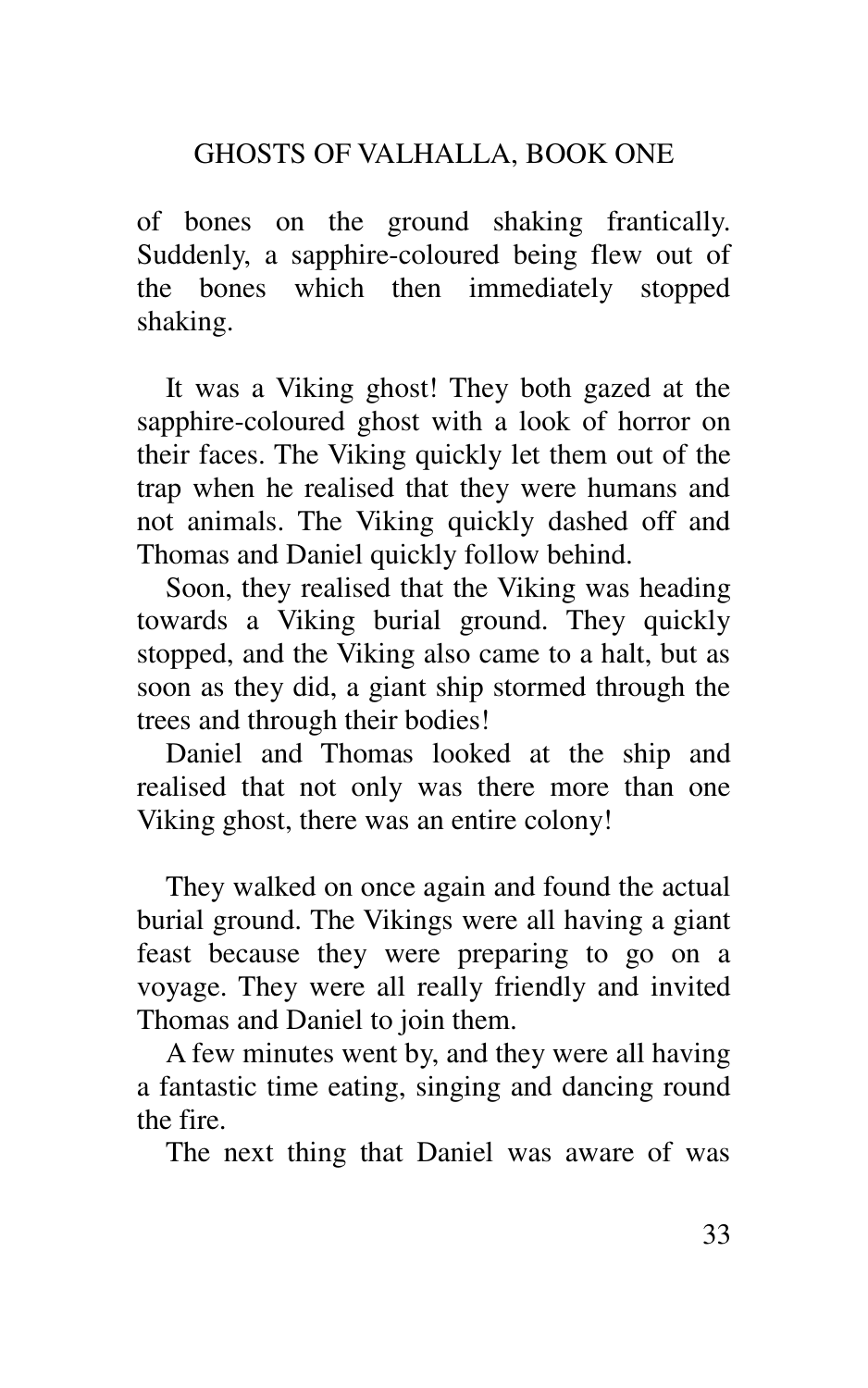waking up safely in his bed with his feet covered in dirt and with a piece of chicken in his hand. The question racing through his mind was this: was it all a dream, or had he really been celebrating with Vikings?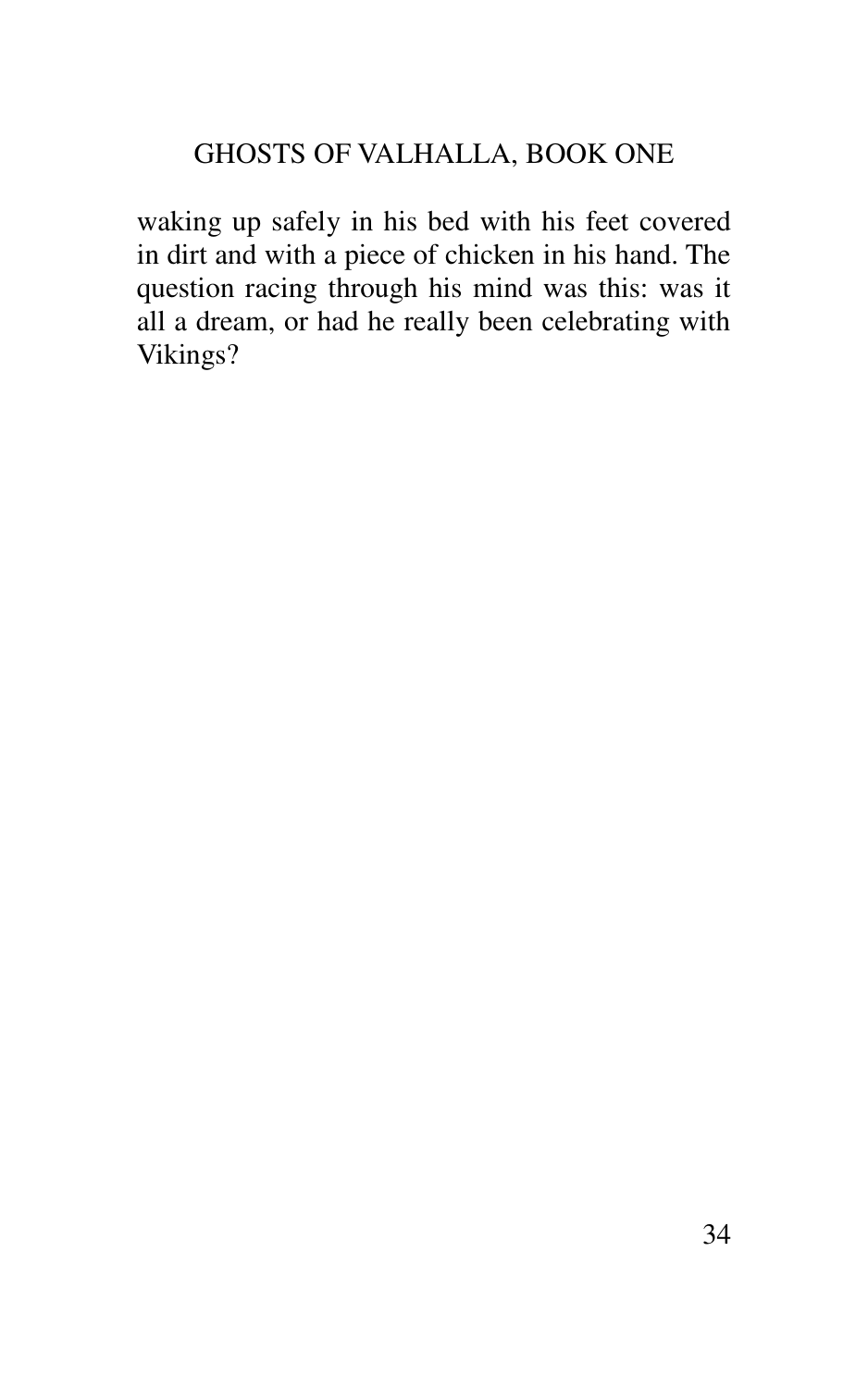## VIKING ISLAND

#### by Elaine Agbodo

"Alyssa, I heard something - wake up!" whispered Elaine.

"What is it?" questioned Alyssa.

"I heard something. Let's go and see what it is," said Elaine.

"Ok," mumbled Alyssa.

We tiptoed out of the room and into the dark hallway. All of a sudden, we could hear the teachers starting to snore. Tiptoeing out of the mysterious hallway, we reached the staircase. It was dark and I didn't like it.

We manged to get outside. The door slammed. We turned around but the abbey wasn't where it had been. Replacing it was an orange glowing light. Without thinking, we ran straight towards it. All of a sudden, we toppled over each other into a dark hole filled with people wearing animal skins and carrying swords. They were Vikings! It looked like they were being forced to work. But by who?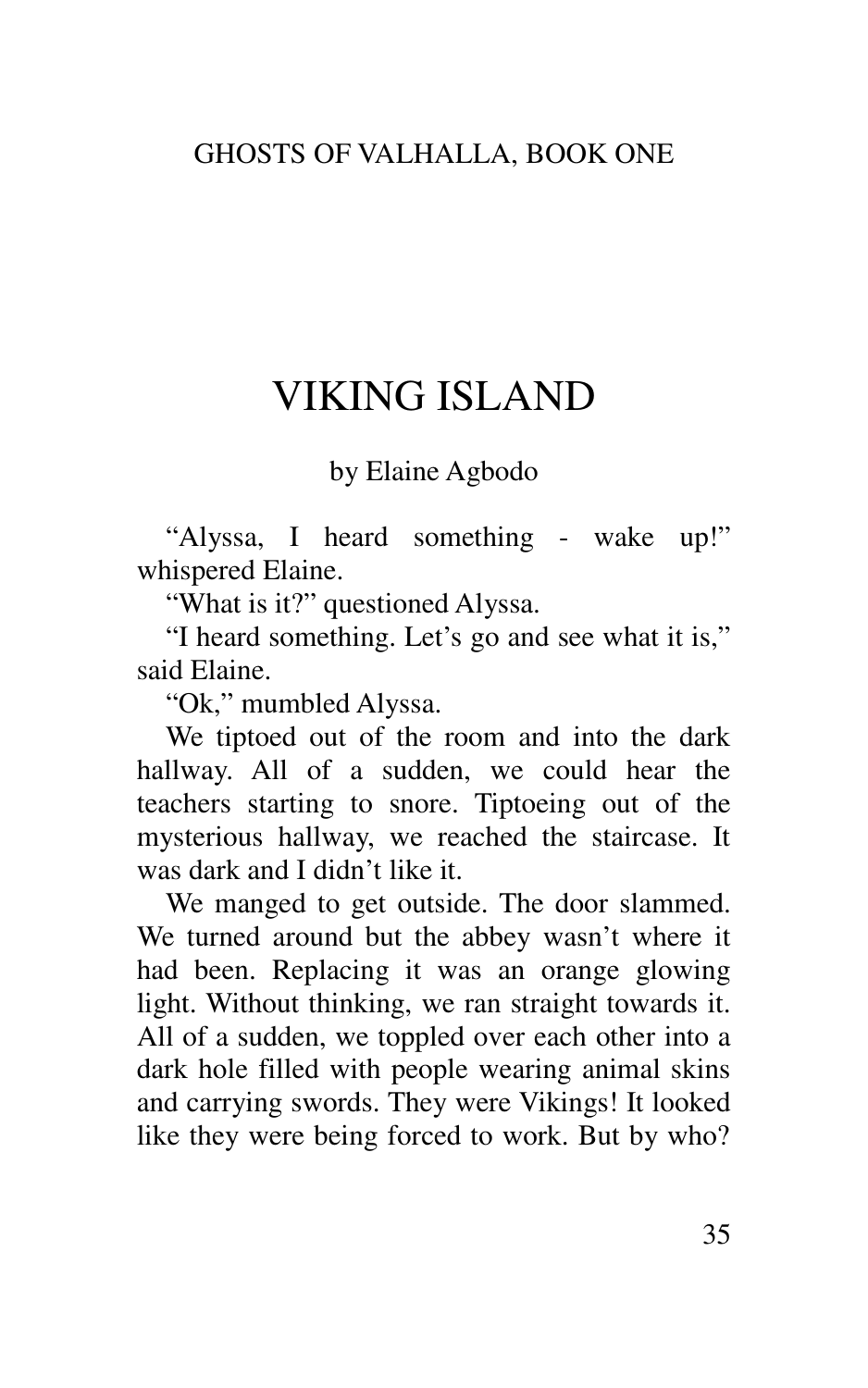It was the Viking leader.

We needed to ask him how to get back to the abbey, but we couldn't get to him. All the Vikings were crowding round him and they wouldn't let us through. After a few minutes of trying to get to him, we finally accomplished our mission. We asked him how to get back but he didn't know what we were talking about. He had never heard of an abbey before and it worried me. Then he told us something we had never heard before. All the Vikings were fake; they were ghosts and they went back to normal after midnight.

The Viking leader was very friendly and invited us to a meal to celebrate all of their victories. After about twenty minutes, we had all finished our food and it was delicious. There was beef, chicken and much more. We were all very full and the time had gone so fast. By now, it was 11:30 at night. None of my friends would have believed me if I told them that Alyssa and I had met a Viking leader.

I realised that the time had started to go even faster. It was 11:45pm and so the Vikings started packing away their things and Alyssa and I started to get ready to go too.

At 11:59pm, they started fading away and said goodbye to us.

Then all of a sudden, in the blink of an eye we were back in our room.

"Elaine, wake up," whispered Alyssa in a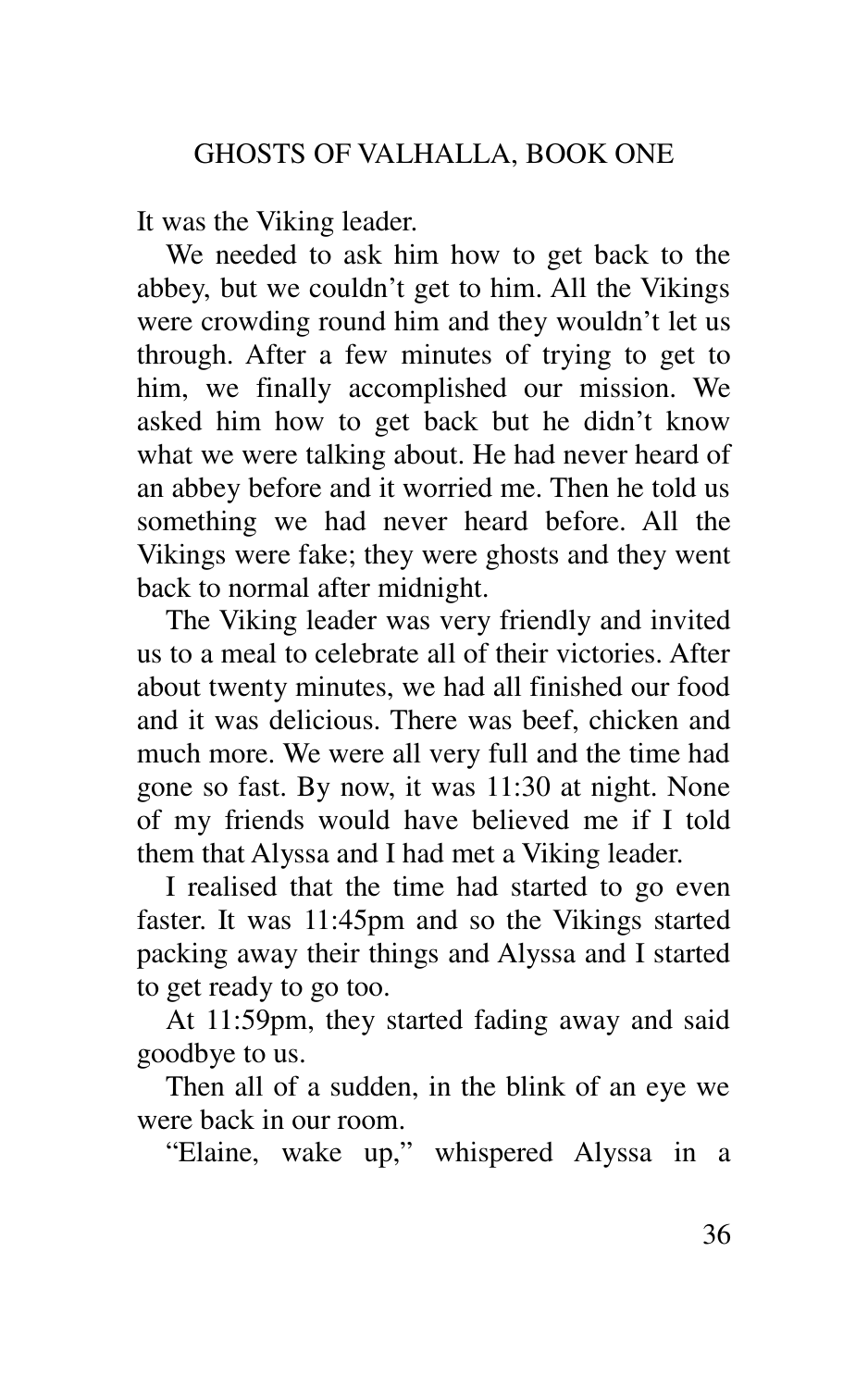hesitant voice.

"Hmm," I said as I woke up.

"What happened?" I exclaimed in a confused voice.

"You were shaking in your sleep," stated Alyssa.

I told the other girls in the room that I had seen lots of Vikings but they didn't believe me. They didn't believe me at all. If they didn't, then I couldn't make them. Something was prickling my back. What was it? It was a Viking jewel. How did it get there? At least I had proof that I did see Vikings. I showed them the jewel and then they believed me.

"Wow, you need to take me there sometime," stated Alyssa. Little did she know that she had already been!

"Are you willing to give up most of your sleep?" I asked her.

 "Of course - as long as I get to meet them," she exclaimed.

Then, at 11:00, the adventure started all over again…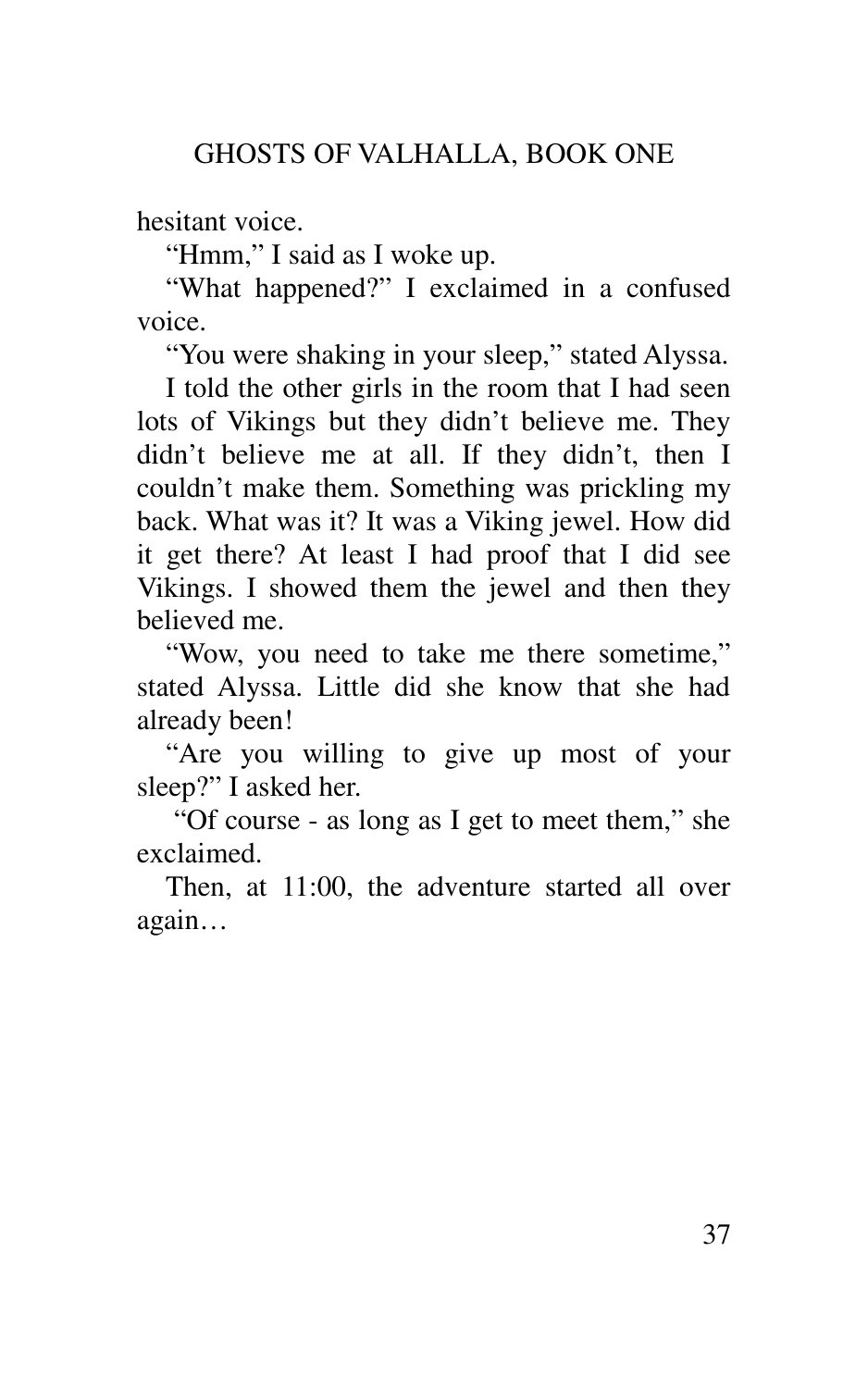# VIKINGS COME ALIVE!

## by Emily Lister

It was a dark and gloomy night, when we two friends went on a journey, to Buck Woods. I am Emily, the active one, and I was climbing trees. Jake, who is not scared of anything, was telling me to hurry up. Nobody noticed us crawling out of the old building.

As we made our way up the long, winding path with its cobbles, the silence was hurting our ears. The silence surrounded us: the silent cold air bit us; the silent grass waved in the wind, and the silent creepy crawlies crept over our black shoes. WHOOSH. The wind was blowing the loose dirt from the floor into our eyes. WHOOSH. WHOOSH. The wind was strong, very strong.

Then I saw a small flicker of light coming from the distance and jumped back in shock. "Come on Jake, don't be a wuss," I shouted.

"Ok," shouted Jake in excitement. "Wait for me then." I was running towards the burning glow of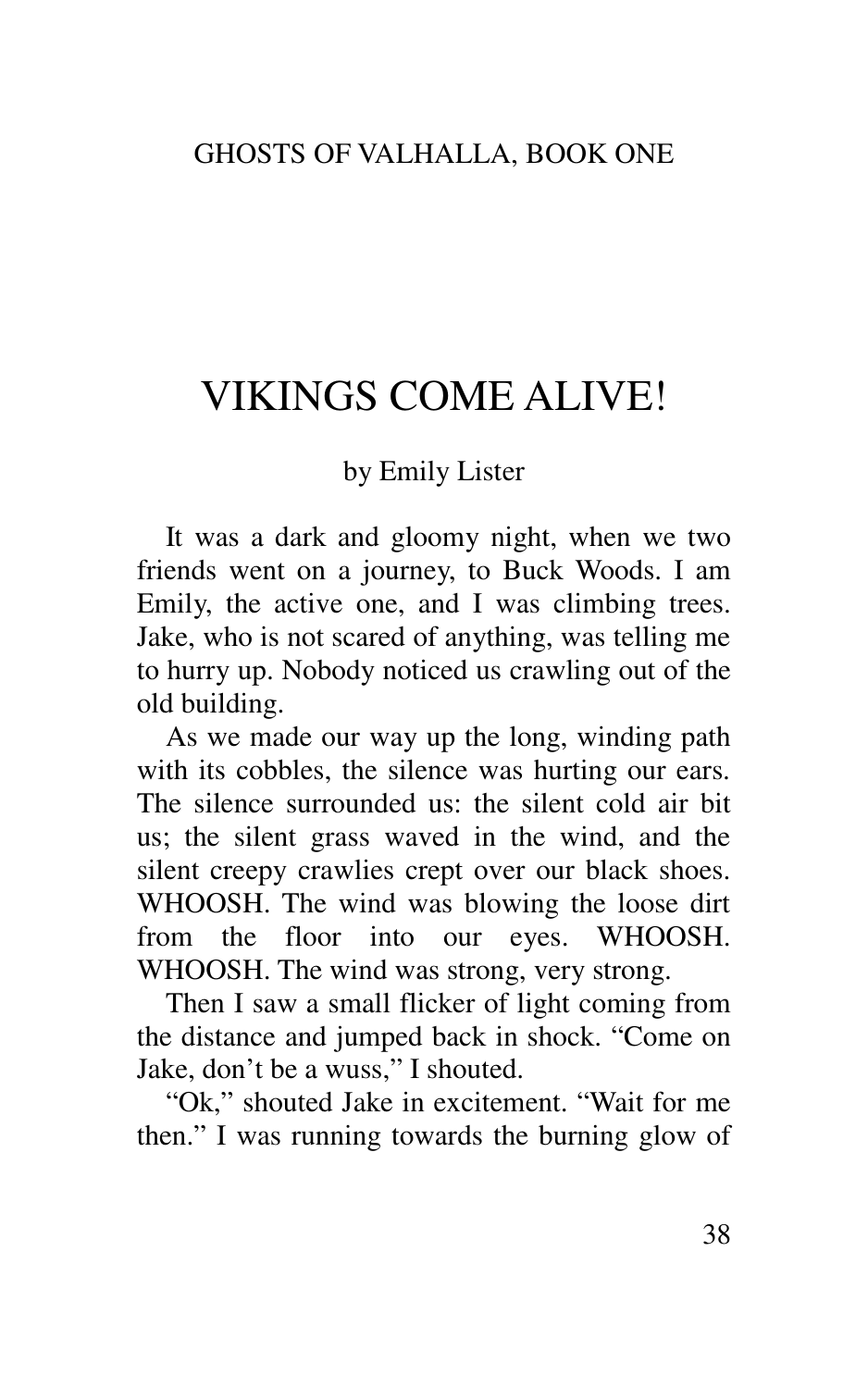the crimson-red fire. Although I didn't want to, my feet were controlling me; it was strange, like I was possessed. Jake saw a bunch of small Vikings playing together, so we started to run away but a boy called Gunnar told us to stay and play with them and we said that we would be happy to.

In a split second, things changed for the worst. We had been playing for hours with Gunnar and his friends when Gunnar's father came - who was the leader of the Viking clan – and he did not seem impressed with his son had done. He started to shout, "GET AWAY, GET AWAY. Gunnar, are you ok?" Then I told Jake to give Gunnar's father a lighter and his pocket knife. Jake and I were so happy when he then invited us to tea.

What seemed like seconds later, Miss Thompson woke me up. I discovered that I had muddy feet. I couldn't understand how or why I had manged to have mud on my feet if I had been in bed. Would I ever find out why?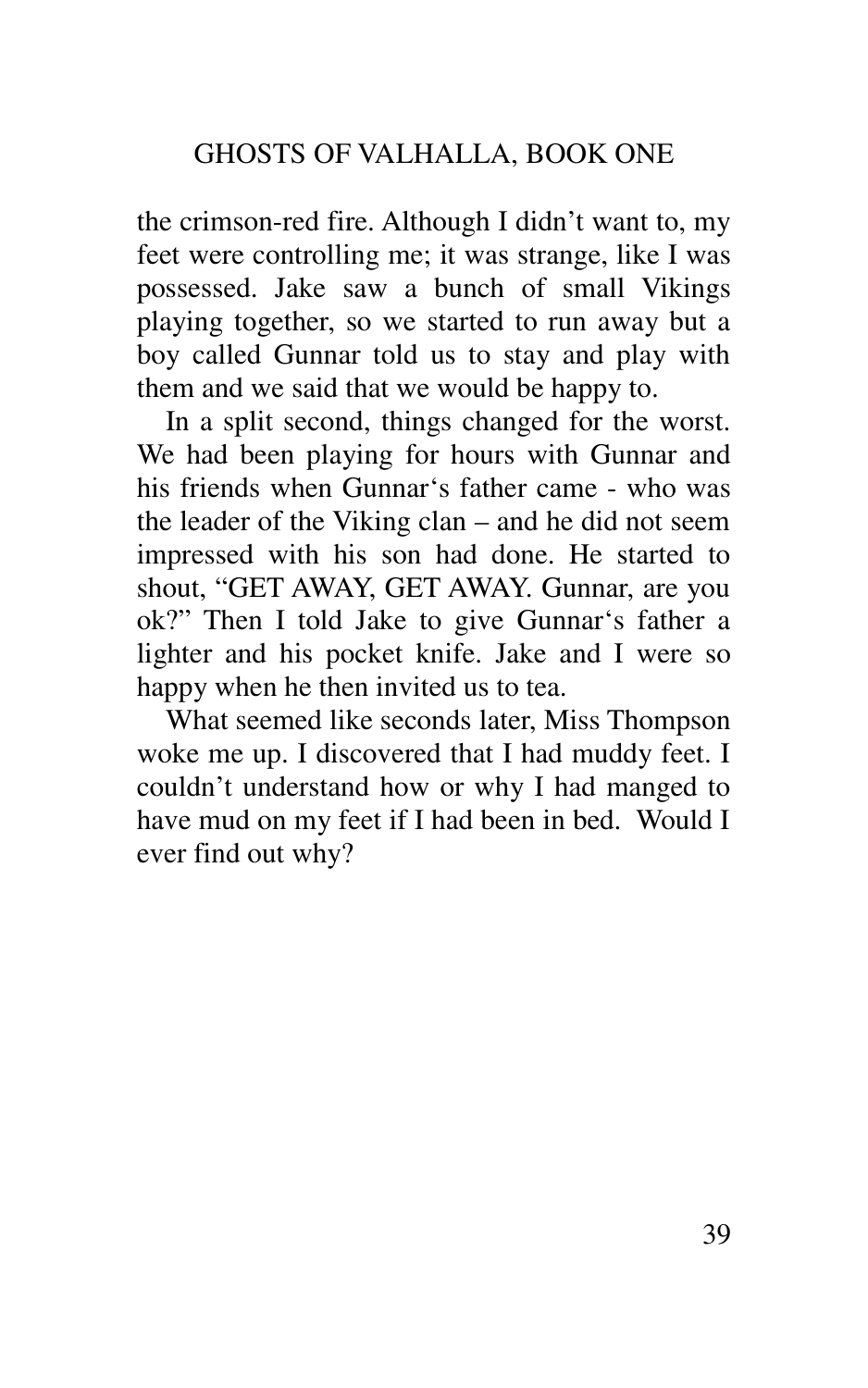## THE VIKING CATASTROPHE

by Emma Conrad

It was 11pm. "Shush! Be quiet, Clara." I whispered whilst yawning and taking a sip of my ice-cold water.

"Ok, ok!" replied Clara.

"Did you hear that?" I asked.

"No," replied Clara.

"I'm sure it was a person outside," I explained, "Let's go and see what it was."

"I'm not sure that is a good idea." whispered Clara, scared.

"Yes, it will be fine," I answered. The wind whistled and howled. Orange crunchy leaves flew around my head. The trees were as tall as soldiers, standing smart and proud.

"Twit twoo," hooted an owl.

"Was that a person?" I exclaimed, "It was tall and dressed kind of weirdly. It had a coat and a brown leather bag."

"No, you're probably just seeing things,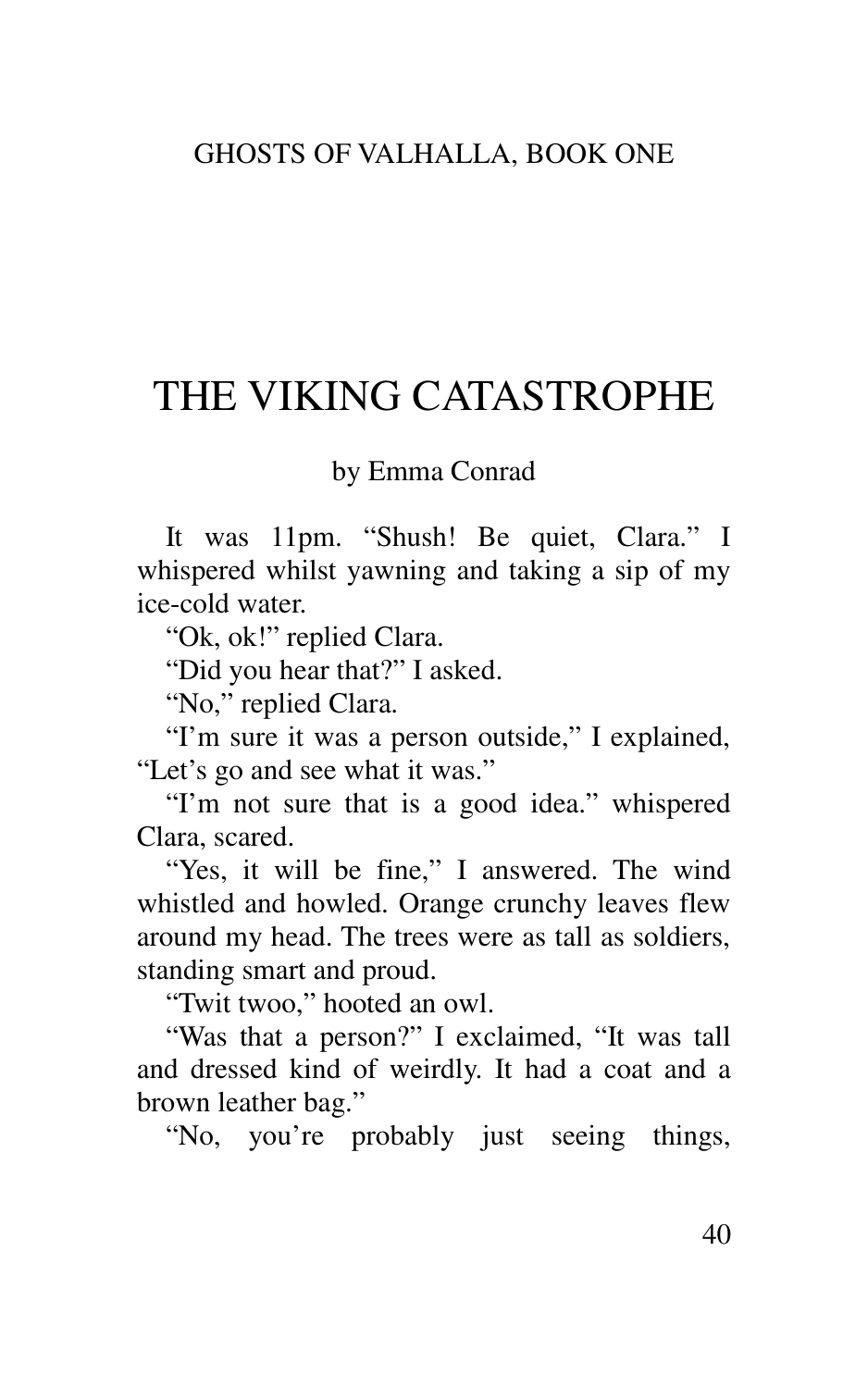Emma," said Clara, hoping she was correct

Squelch, squelch. The ground was full of mud and was very uneven. As we made our way up towards the grotesque figure, unfamiliar sounds teased our semi-conscious minds: the echoing noise of the water drops; the eerily-lit sky; and the tree branches whirling around. Silver spikey railings beside them with their patches of rust were scattered everywhere.

We saw a fire. The crimson-red, flickering fire with its dangerous glow was situated in the middle of a circle of grey stones. Slowly, a burning longboat floated out of it. We walked carefully towards it and noticed the figure that I had seen. Suddenly, it came alive! It was a Viking. A fearsome, vicious Viking. Scared yet brave, we walked up to it and touched it. "I can't touch it!" exclaimed Clara, "It is as if it is not there."

"Let me have a go," I shouted.

"Hey, stop touching me," yelled the Viking. He started running and chasing after us. He ran as swift as a lion.

"RUN!" screamed Clara. We started to run for our lives.

"I'm going to catch you!" roared the Viking. The crows (which were haunting my mind) squawked extremely loud. I wondered what was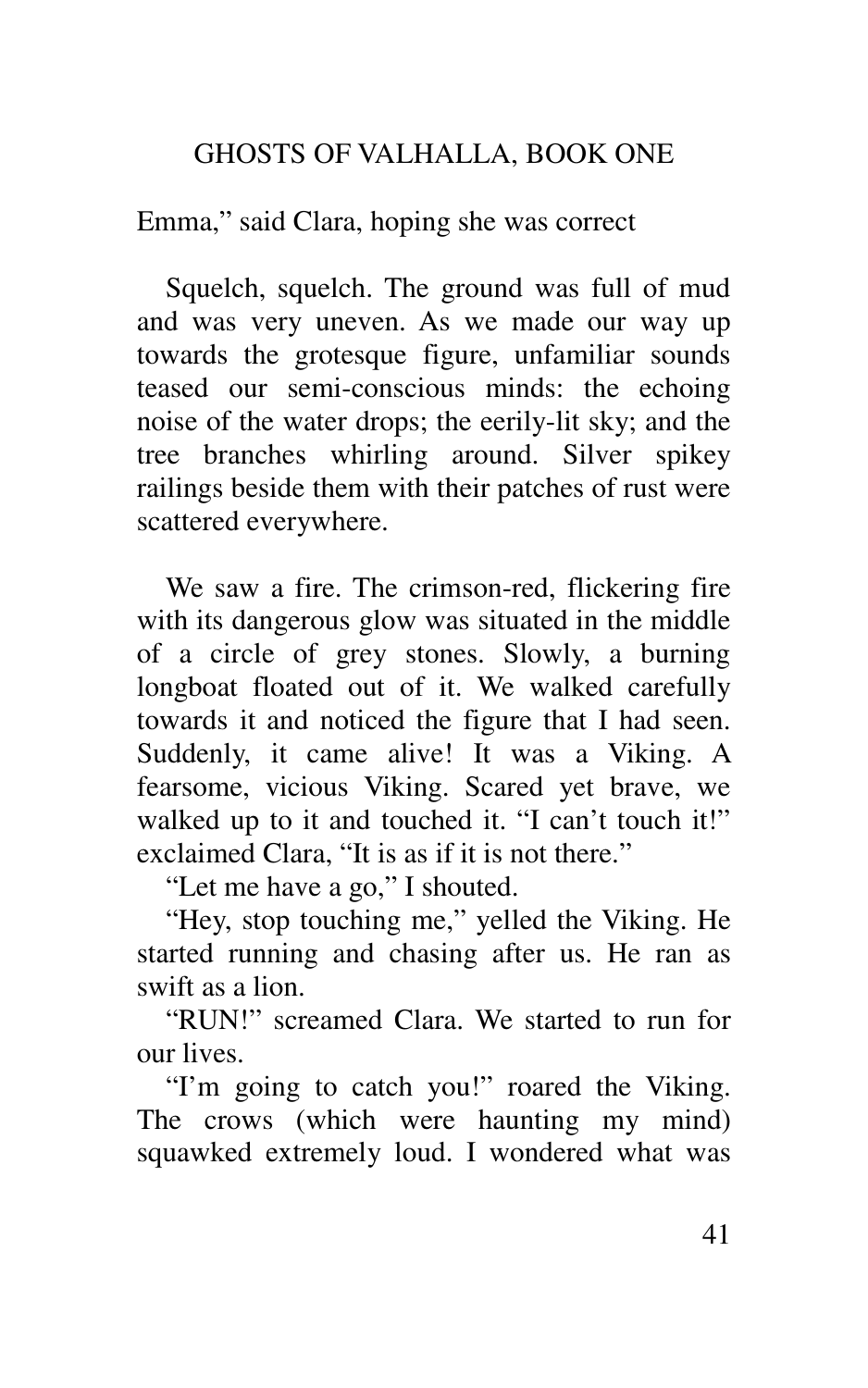going to happen but there was one question in my head that was bothering me: why was there a Viking in the 21st century? Was I dreaming or was this actually happening? I really wanted to stop and be rooted to the spot, but I had to keep running.

 As we ran back, we passed the trees, we passed the orange crunchy leaves and we passed the silver spikey railings.

"Pant, pant, pant. I am out of breath." I said, breathing heavily.

"Me too. I think we lost him." sighed Clara.

"Yep," I replied.

"Zzz, zzz." Clara snored. We woke up in our pyjamas, with everything where we left it. "I had the weirdest dream ever last night. You and I were walking in the woods and we saw a figure. It was a Viking. After that we saw a Viking longboat float out of a fire. Then the Viking chased us and it ended there." explained Clara.

"You will never guess what – I had that very same dream too!" I answered. But we didn't notice the mud on our feet…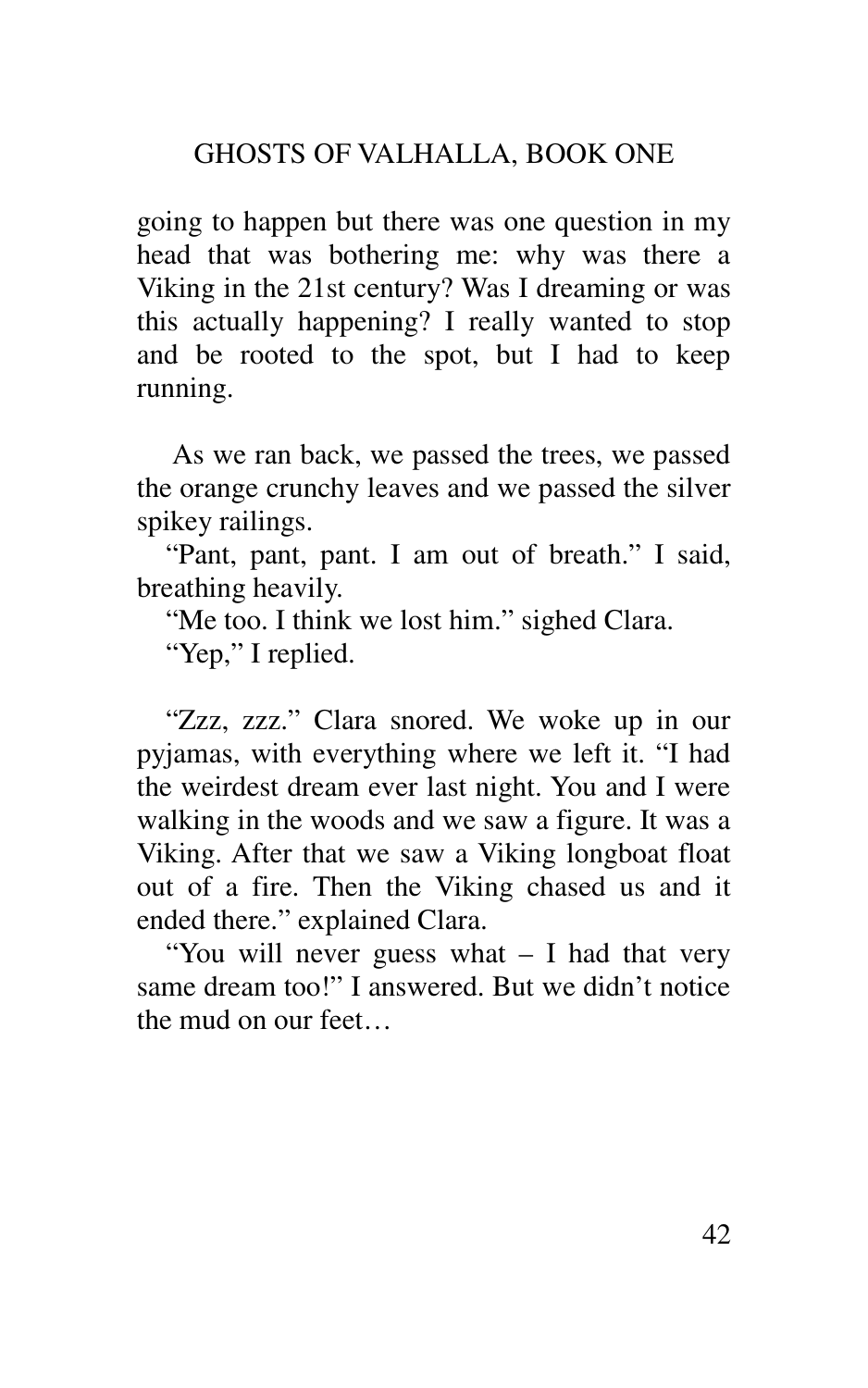# A NIGHT WITH THE VIKINGS

#### by Jake Dolecki-Fisher

It was a dark and gloomy night, when none of us could sleep: all we could hear was the sound of the rough force of the wind blowing; and rustling, with old, crumpled leaves rattling all over.

"Sammy, wake up!" I whispered, "Sammy?"

Sammy replied, "WHAT?"

"Wake up!" I insisted.

Sammy slowly got out of bed and stumbled across the room to the door.

"Wait!" I said, "We need to check that everyone" is asleep first." So we looked over all the people and teachers.

"Right, I think that they're all asleep, so we had better go," sighed Sammy.

"Yeah, ok," I replied.

We slowly made our way to the main door, trying not to trigger any creaky floor boards. We finally made it, which felt like ages. As our cold, frosty hands laid on the splintering wood we could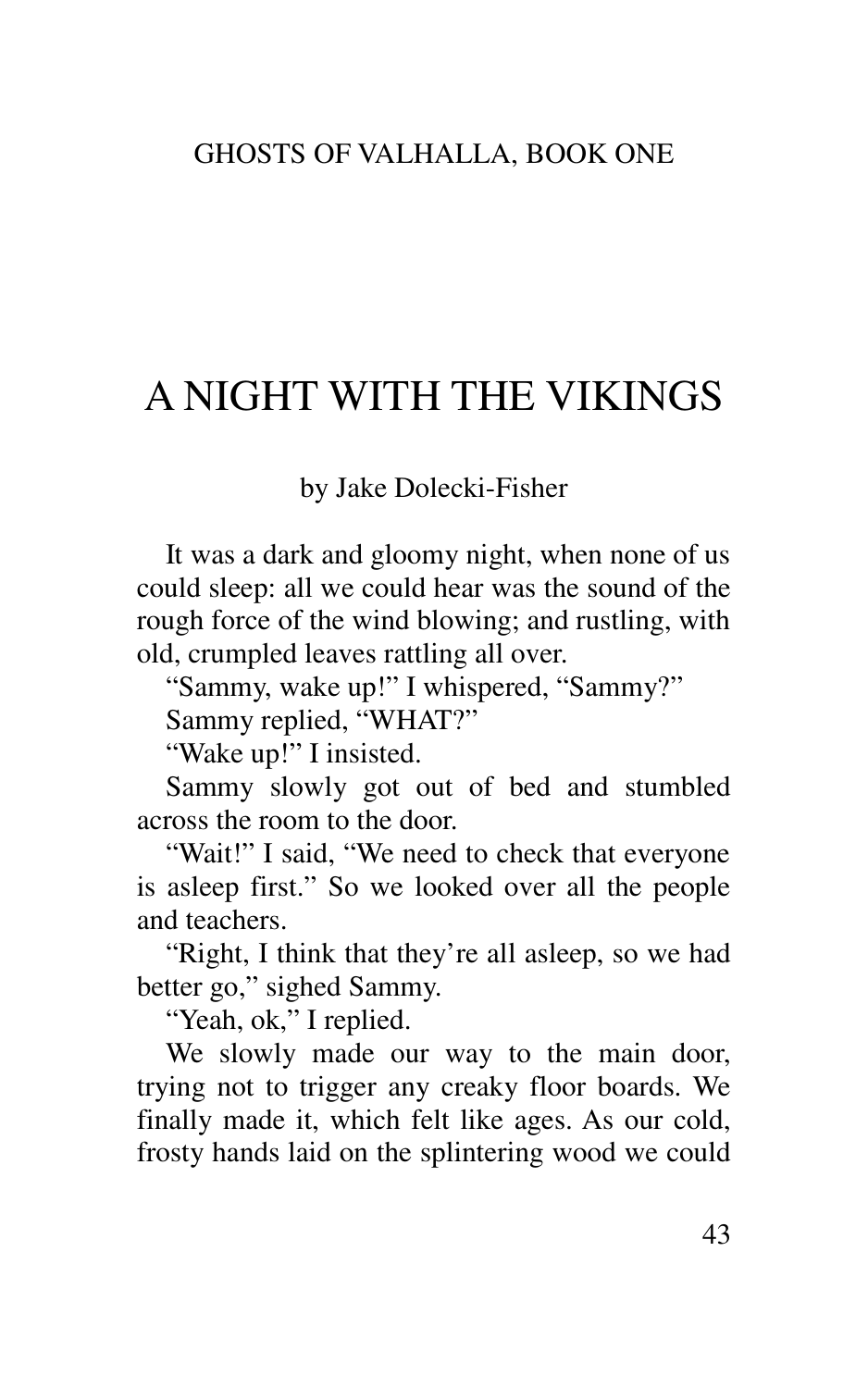feel the weight of the door, as our stomachs sucked in, we took one big heave and the door opened with a noise that our ears could not stand and which was sure to wake anyone up. CREAK!

Squelching through the damp mud, we jumped to what appeared to be a moving light as we peered over the small, grassy hill with a big gulp of fear. The sound of the deafening horns shook the ground. "WOW, that is loud!" I exclaimed.

"I KNOW!" shouted Sammy.

"I think that we should go back to the dormitories," I said worriedly.

We slowly tiptoed through the wet, damp grass back to the long building. Suddenly we heard a deep voice.

"Hey - what are you doing around here?" We froze.

"Uhhh, we just wanted to explore," I exclaimed "Yeah!" Sammy then added on.

"Want a picture with the chief Viking?" the tall Viking said.

"Uhh….OK, sure!" I replied confusedly

We took a selfie with the Chief Viking and they even invited us to a feast! But we had to say no politely because we needed to get back before everyone woke up. We thanked them for being kind and for letting us take a picture with them. As we opened the main door, I said, "Get ready for the screech!"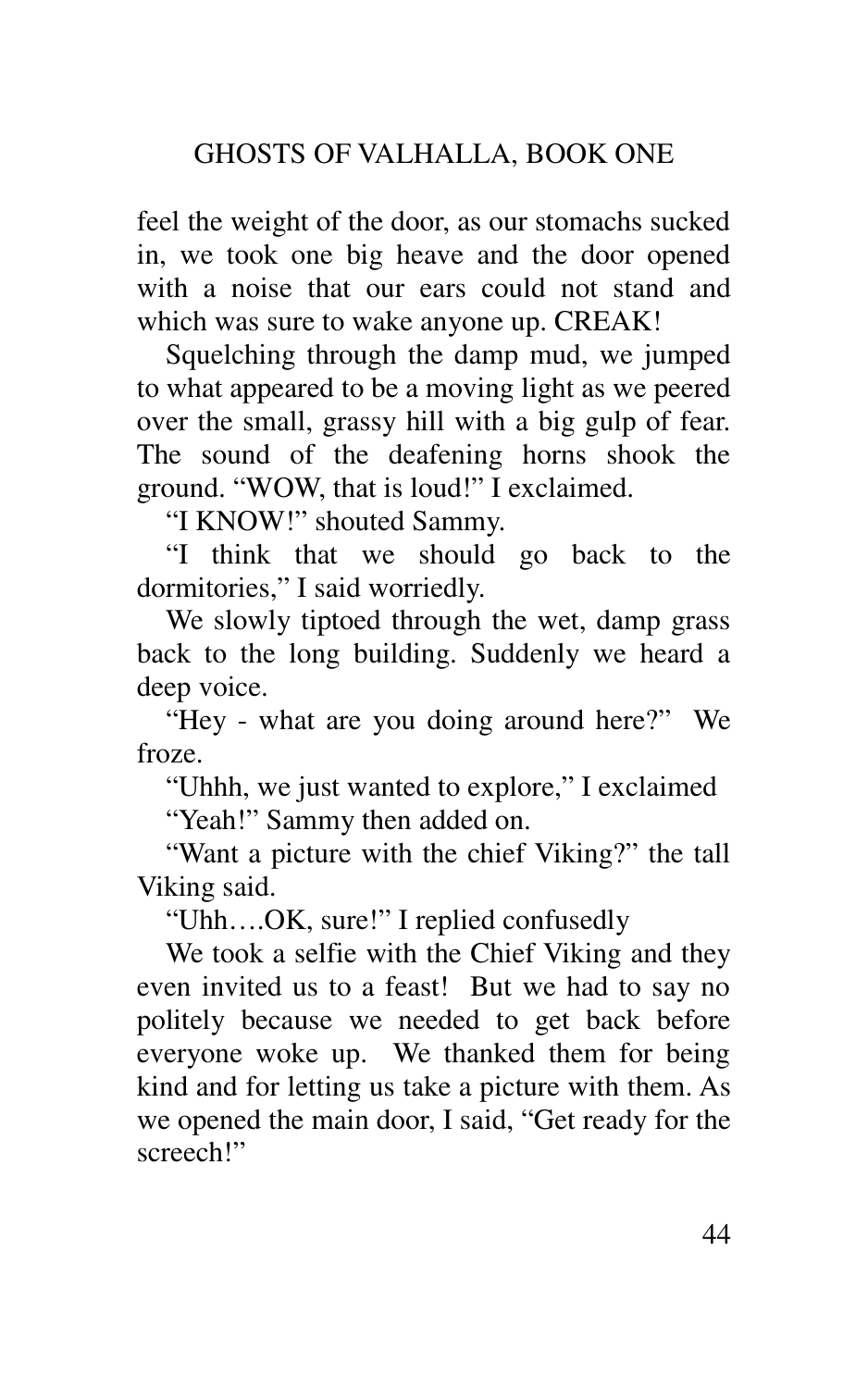## GHOSTS OF VALHALLA, BOOK ONE

SCREECH. We opened our room door and surprisingly everyone was still asleep. We climbed back into bed and I closed my eyes, but I remembered to look back at the Viking pictures and savour the memories. I looked at the selfie, but for some reason the Chief Viking… wasn't there!

My eyes shot open.

"SAMMY, LOOK!"……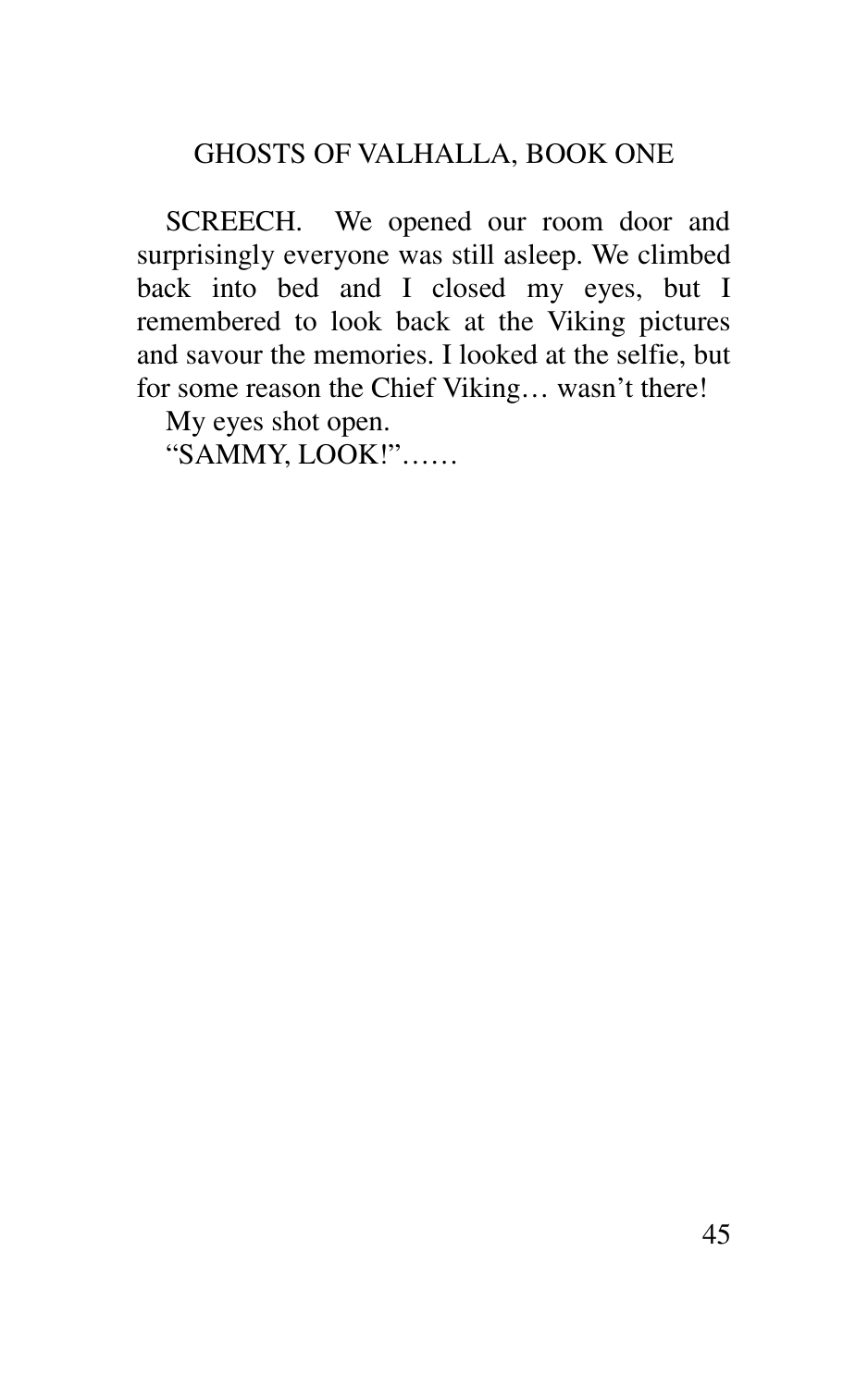# THE DARKNESS

## by Jayden Szpitter

On the first night of the winter school trip (which was to a Viking burial ground), the class went down to the ground floor of the hotel for some hot chocolate; however, as I went down the stairs with my friend Sidney, he stopped me and said "Bro, did you hear that? It sounded like Vikings!"

I exclaimed, "It is probably just the wind." So, we carried on walking down, got our hot chocolate and went back to our dorms.

After around an hour of sleep, Sidney came to my bed and woke me up, saying, "There are Vikings outside!" I quickly went to the window and there were Vikings. Quickly, like ninjas, we went downstairs – out of the door and into the graveyard, hiding. Sidney had his camera with him but when he took the picture it flashed and a dark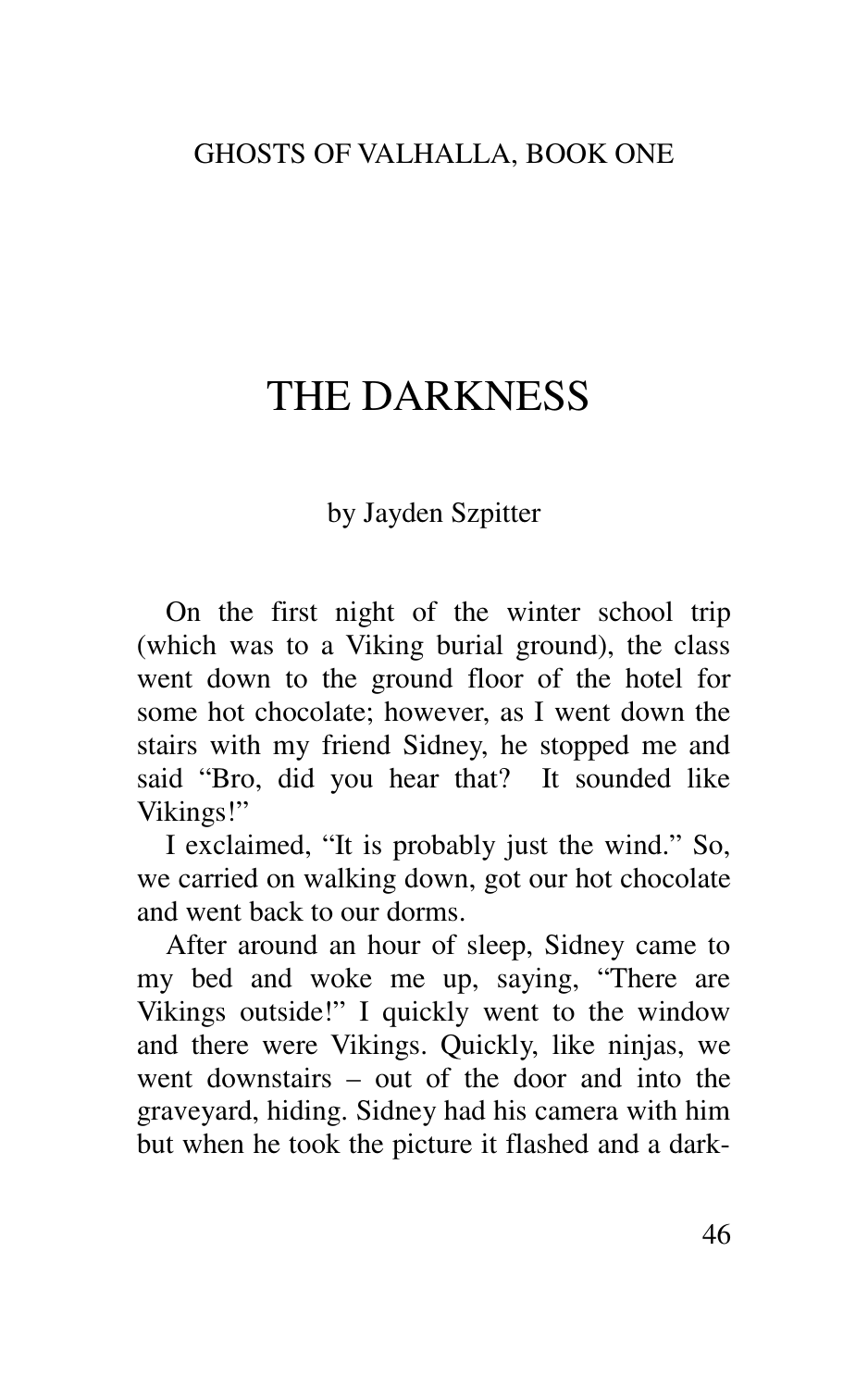haired Viking looked at him sternly.

Like the speed of light, the Viking rushed over, asking, "Do you want to come and celebrate with us?" He was not angry at all; in fact, despite his stern appearance, he was quite the opposite. "Yes, please!" we shouted as we hastily made our way to the other Vikings who were partying. Beautiful was the mead and food, and friendly were the Vikings. After a few minutes of partying, the Guizer Jarl (Head Viking) came to Sidney and me saying, "You need to go back inside now as dawn is breaking." So, reluctantly we said our goodbyes and went back to our dorms to sleep. After what seemed like a full night's sleep, I woke up. It was still night (in fact it felt as if time had stood still). Was that all a dream, or did it really happen? Suddenly, I remembered Sidney had taken a photograph. Hurriedly, I checked his camera. Where was the picture? All the image showed was an empty graveyard.

No Viking…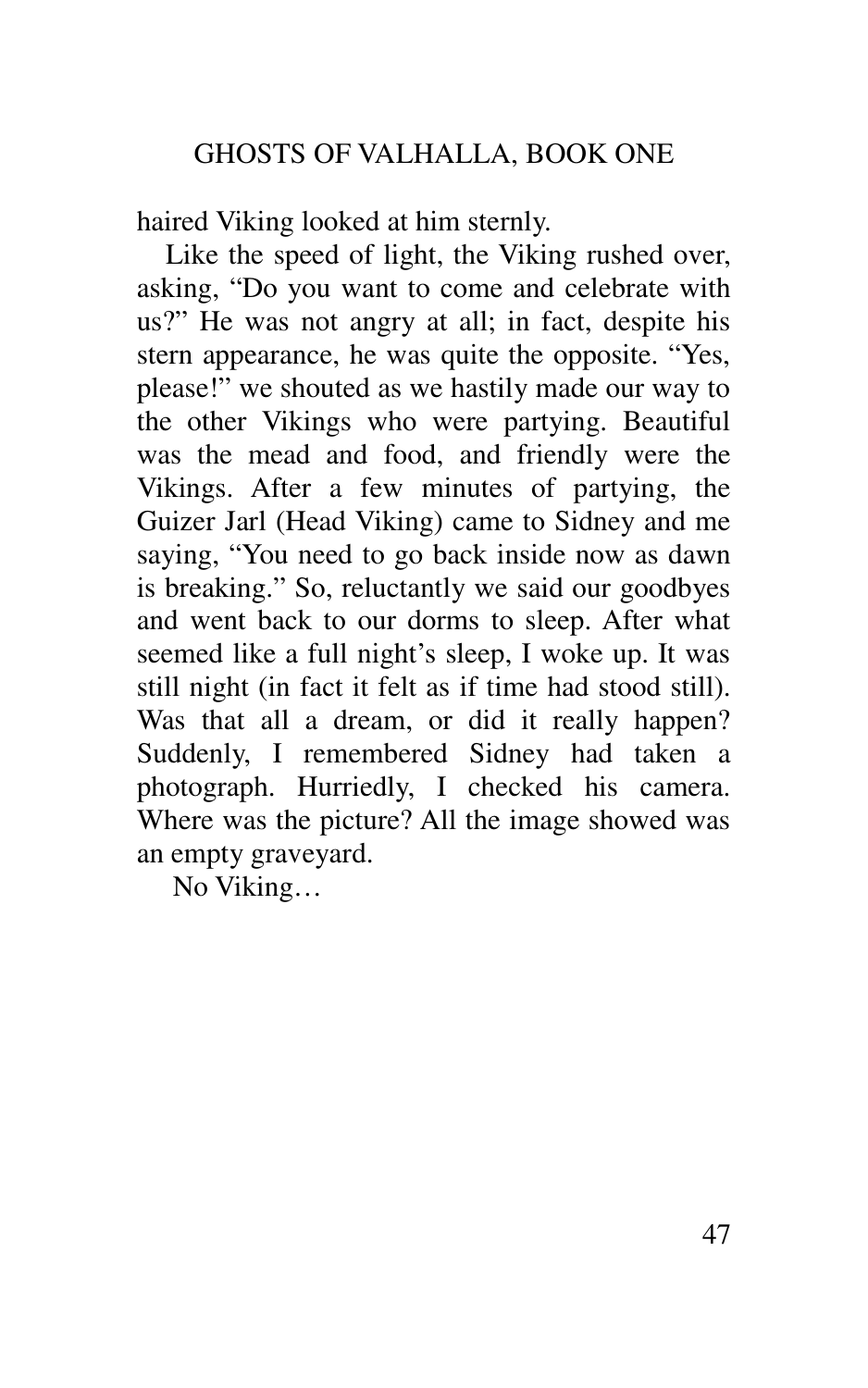# THE HAUNTING VIKINGS!!

### By Jayden Vickers

I woke up in the middle of the night so I decided to wake up Joseph and Thomas too. I explained to them that I wanted to explore around the Abbey. They wanted to go through the door, but I pointed ou that Miss Thompson was snoring outside and also that the stairs were rickety and creaky. I told them we should carefully climb out of the window because it was a very big drop. We slowly climbed down the roof and landed on the old, dusty grass.

Thomas touched me on the back; I jumped, frightened.

 "I've heard this place is haunted and I believe it is. I don't know if I want to go explore round this Abbey," whispered Thomas.

"Really? Now I don't know if I want to go in now," whispered Joseph, quietly. The haunting house and the dark, gloomy night were following us in every step of the creepy way. All around us, I was seeing pop-out faces and leaves, bushes and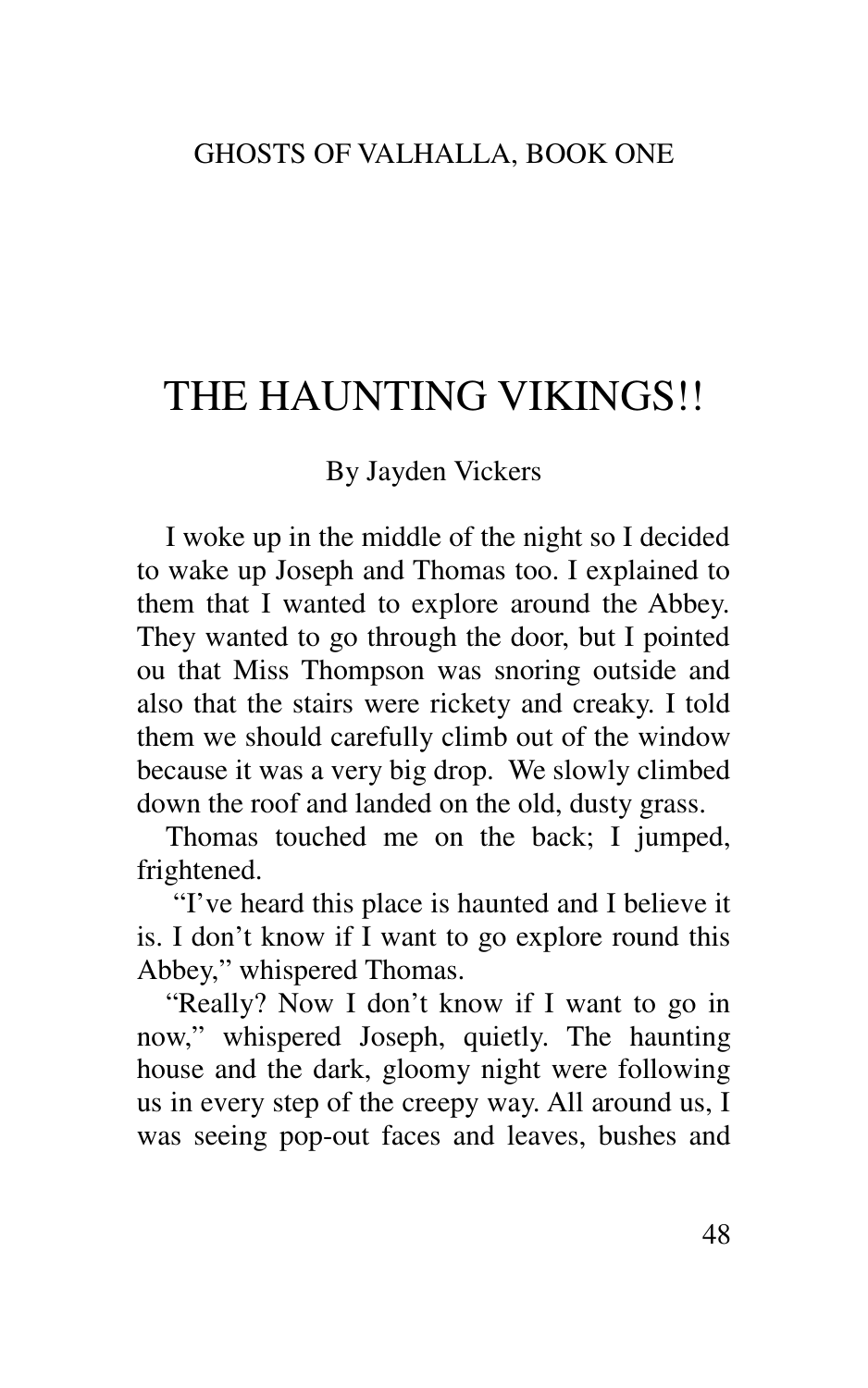trees moving! Now, I really did think that this place was haunted. We heard a splash of water out of the water fountain. The grass swayed along beside us and followed us with the dark, cold night.

We came to a door and crept through it. In the distance, I could see a pool table and a bar. We walked through and then I saw a glass move.

"Did you see that glass move? I did," exclaimed Joseph.

"Yes I did," I whispered. We went to go and investigate. I saw a pile of bones stacked together to make a body. There were a lot of skeletons, playing snooker and drinking. We quickly slid under the table and watched them for about 20 minutes.

"We need to get out. I think we need to get out and attack them!" I shouted. We came out from under the pool table.

Joseph round-house-kicked one of the skeletons in the neck, Thomas punched him in the face, I kneed him in the nose. We fought our way through, but they came back to punching us all in the face. There were three horrible, bearded Vikings left.

I whispered to Thomas and Joseph, "Let's attack them, boys!" We all kicked them and banged their heads together on the pool table. We couldn't climb back through the window as we had to go up the stairs, but we saw a Viking body laid there on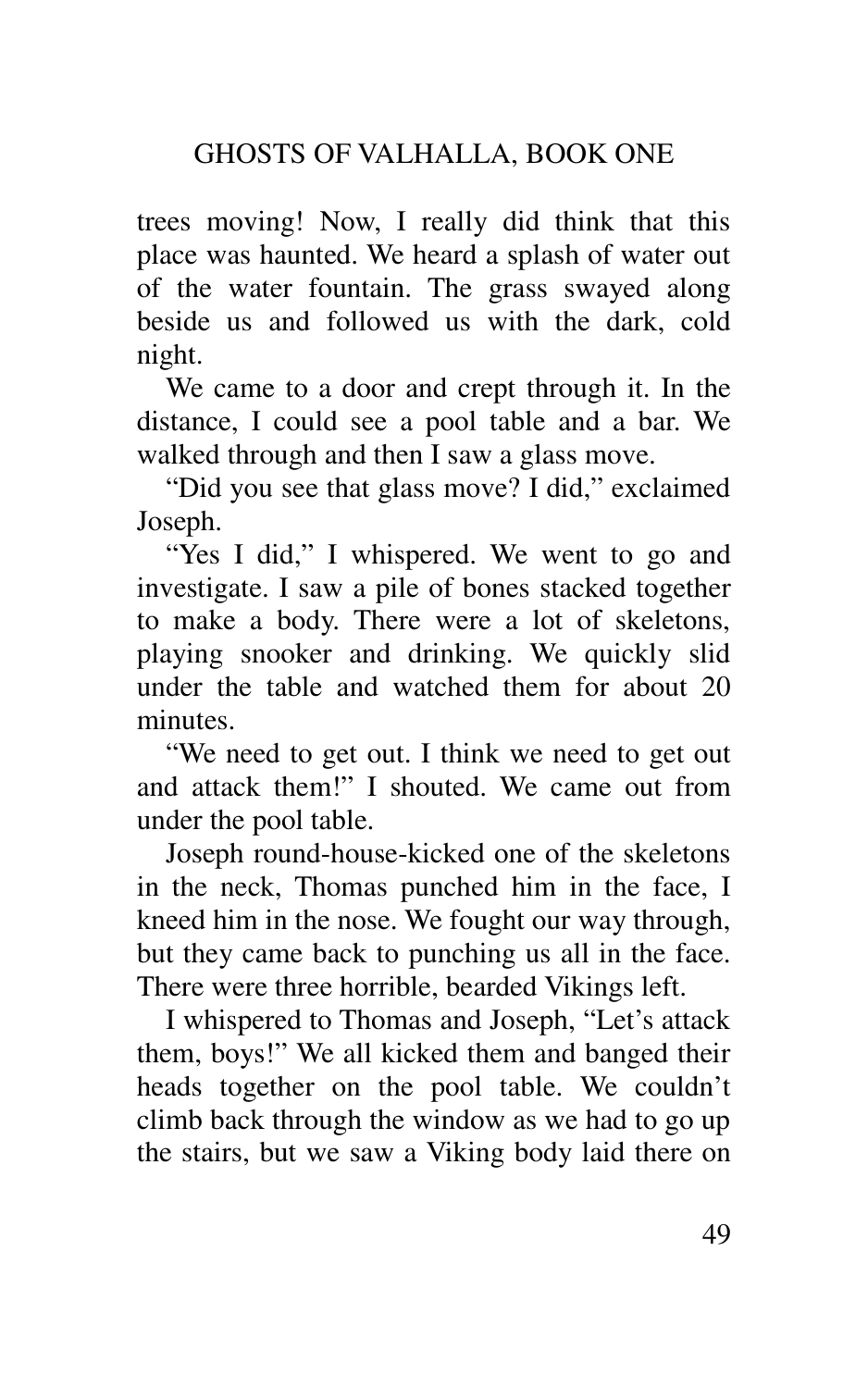the stairs.

I shut our door behind us just as Mrs Wilkinson opened her door and we jumped quickly into our bunk beds.

When I woke up in the morning, yet again I woke Thomas and Joseph up. I asked them, "Shall we go look at the dead skeletons?"

They both shouted, "YES!" We went down the foreboding, dusty stairs, but there was no skeleton! Where had it gone and how did it disappear?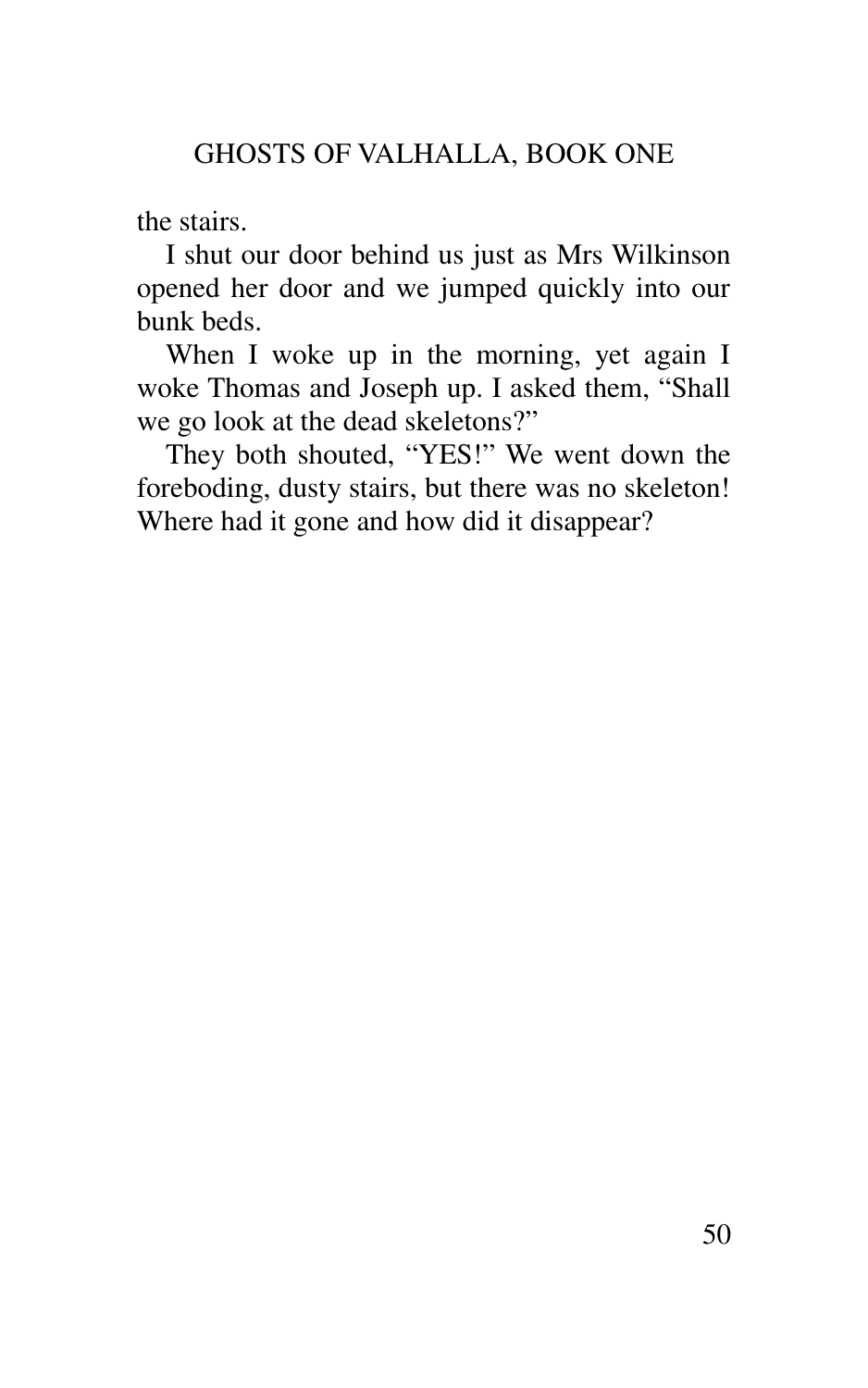### GHOSTS OF VALHALLA, BOOK ONE

## A NIGHT WITH THE VIKINGS

by Joseph Denning

"Jayden, Jayden, are you awake?" I whispered.

"Yes," Jayden murmured.

"Shall we go out and explore?" I asked. "Yes."

We silently crept out of our dormitory.

"Jayden, the teachers are asleep - be quiet," I said.

Quietly we crept around the teachers and ran into the forest.

As we walked up the steep winding path with sticks on the floor, all we could hear were trees waving in the wind. When we got to the middle of the forest, we saw the burning of the crimson–red fire with people sitting around it with clothes like animal fur. The question racing through my head was this: why were these people sitting around a fire? Didn't they have a home to live in?

One of the people sitting around the fire turned around and saw us. What should we do? Should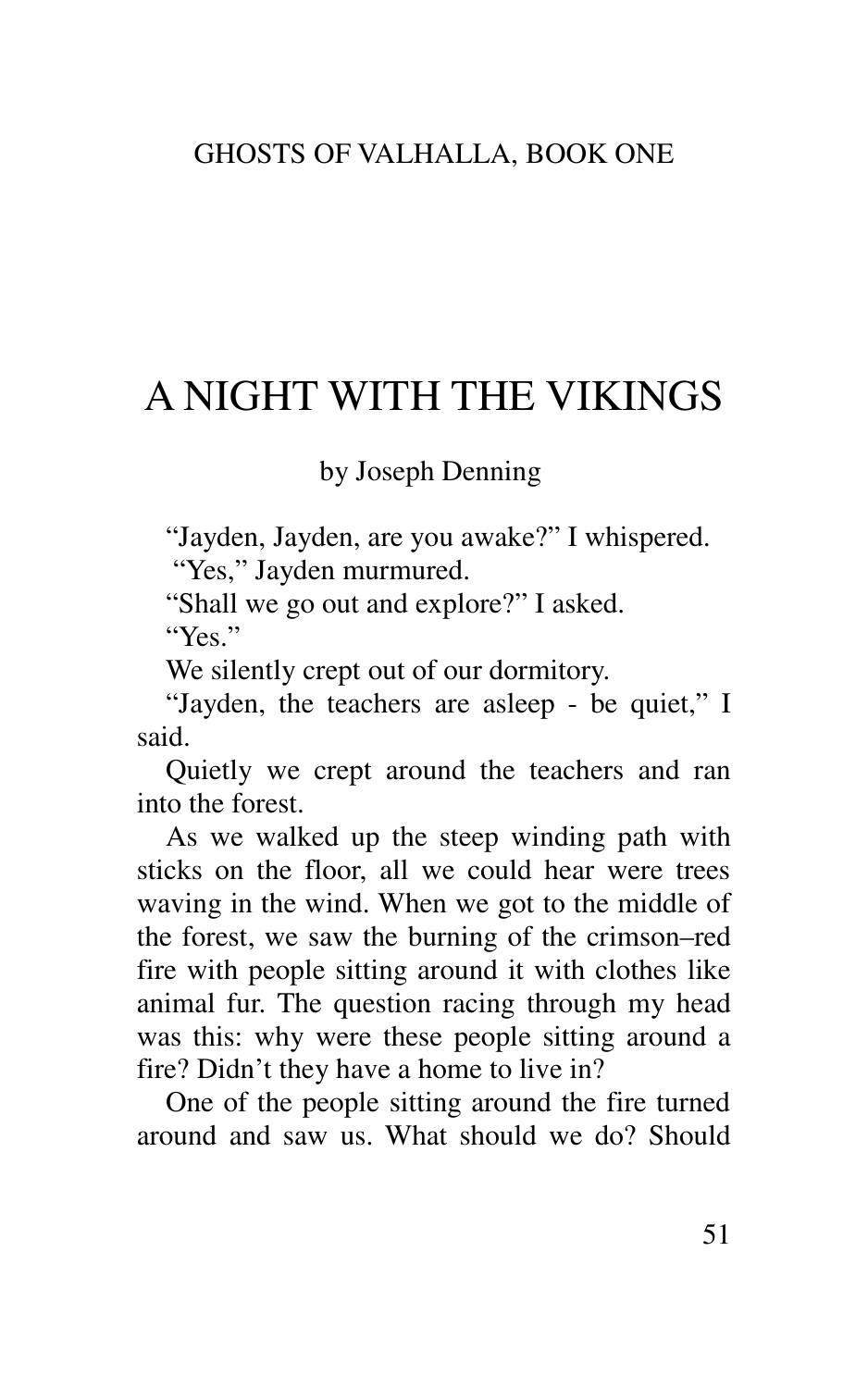we run or should we stay? Before we could run, a deep voice instructed us to stop and stay.

 Rooted to the spot, Jayden and I were so nervous that we couldn't move. The person got closer and closer. As the person was nearly upon us, we saw a shape appear. It was a man, but no ordinary man. It was a Viking. And the clan leader.

He was mad. Really mad. All because we had interrupted his feast with his friends. And his friends were mad too.

Then, one of the Vikings started to chase us, so we started to run back to our dormitory. When we got to the dormitory, we jumped into our beds and under the covers, hoping no-one was going to come and get us and that none of the teachers were going to come tell us off. Suddenly, the sun came streaming through the curtains and woke us all.

As we all woke, I found mud on my feet, as well as some wooden bowls and some pictures of us with some Vikings…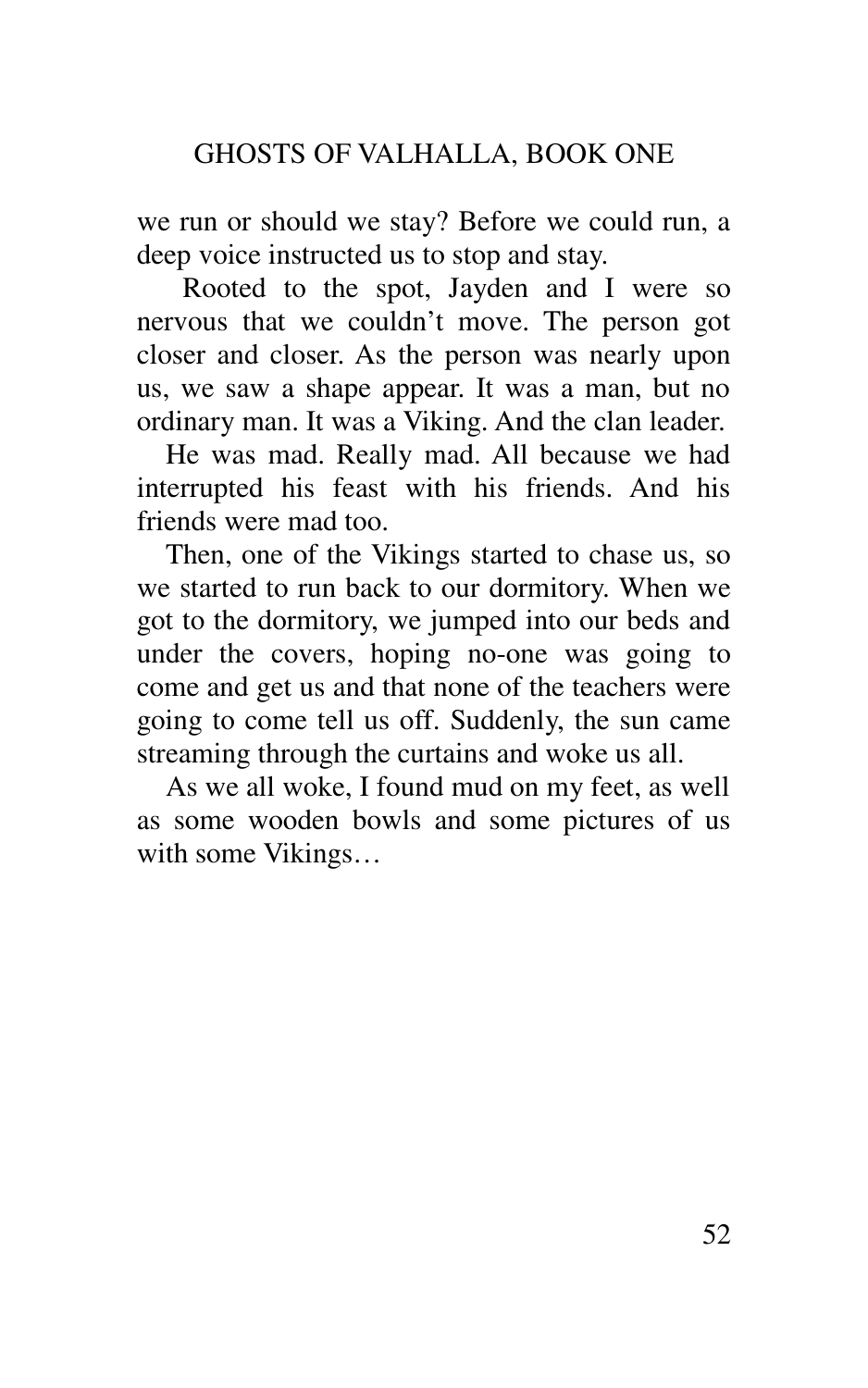## THE VIKING TERROR TRIP!

by Kaitlyn Walker

Carefully creeping past Miss T, who was snoring loudly, I shook Emily's shoulder, whispering, "Wake up, wake up."

Emily shouted, "WHAT?"

One of the teachers opened their eyes. We froze. Luckily they didn't wake up. Emily and I sneakily woke Cherish up and we went to explore. It was dark and gloomy in the house. We walked out of the crooked doors and came to a narrow alleyway. Emily, who is apparently smart, said, "First, shall we put cream on Alyssa's head?"

Cherish answered, "Yes, yes!" So we did.

Next, we walked down the winding path. Cherish, who was so scared, needed the toilet and kept going on about it. It took forever for us to get to the top. Up above were silver, shining cobwebs. Tripping over a bone, Cherish fell on the floor and wanted to go home.

Emily spoke in a comforting voice, "It's ok."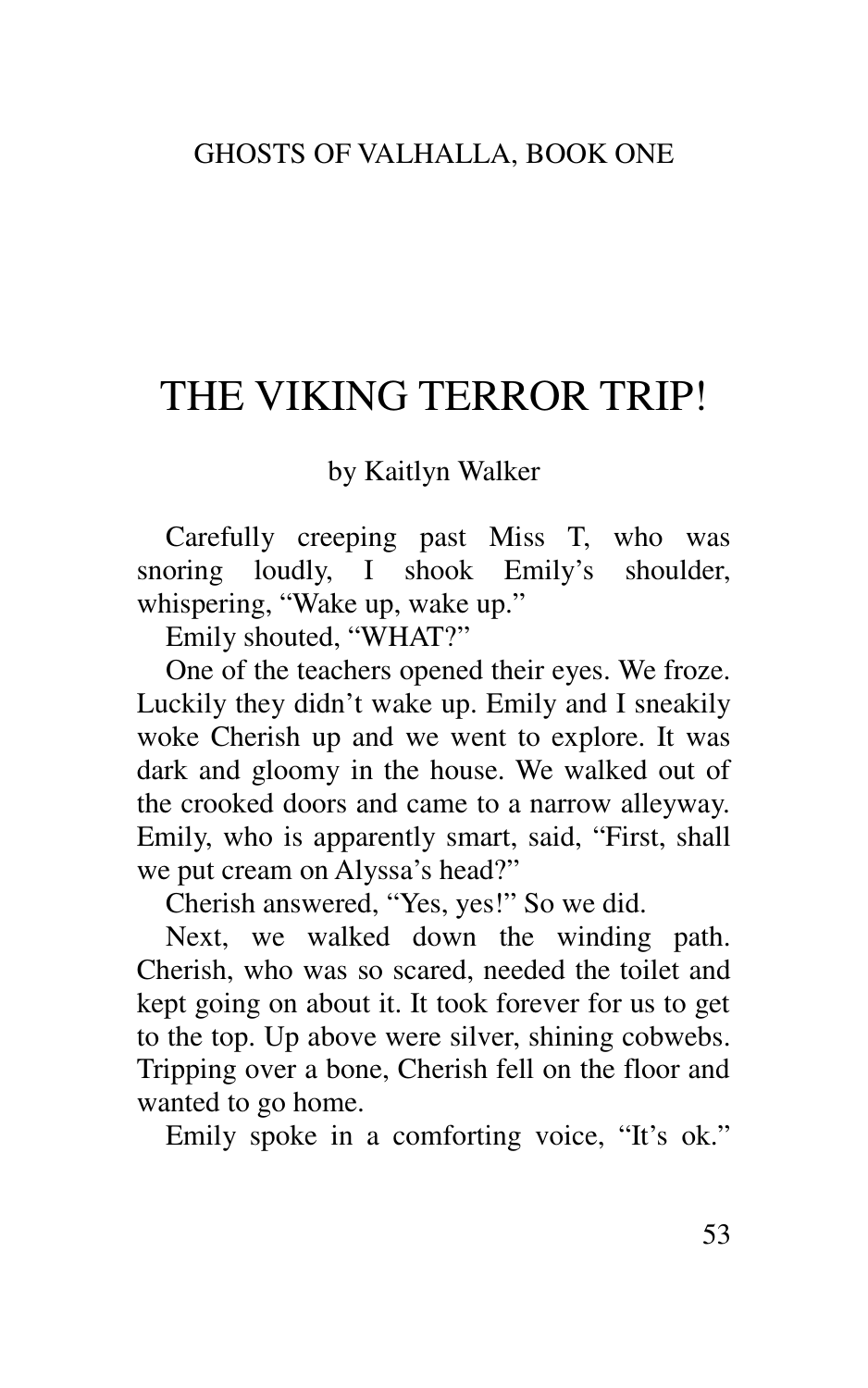But there was a shadowy figure standing in front of us. The question racing through our minds was this: what did it want?

"Aaarrrrrrgh!" we all screamed. The figure was a bearded Viking. We had no need to be scared. The Viking offered us a hand of friendship. Obviously, we agreed because we did not want to be killed. It turned out we could be killed anyway as he asked us to help him with a huge metal monster that was destroying his home village. It took a while for us to decide, but eventually we said that we would help him.

"How will we get to this hungry metal monster?" we asked.

"Just step inside this bush and leave the rest to me," said the bearded Viking. Not knowing what was going on, we stayed in the bush.

In a split second, I was in the Viking world. In front of us were screaming Vikings and a silver metal monster. The frightened Viking said that all we had to do was disconnect its wires. All of a sudden, the monster was chasing Cherish and Emily; meanwhile, I was chasing the monster to try to disconnect the silver metal monster's wires.

Eventually I grabbed its legs. It stopped. It turned. While the monster was staring at me, Cherish and Emily were slowly climbing up its slippery, silver legs. They managed to disconnect a wire but it was the wrong one. It didn't stop the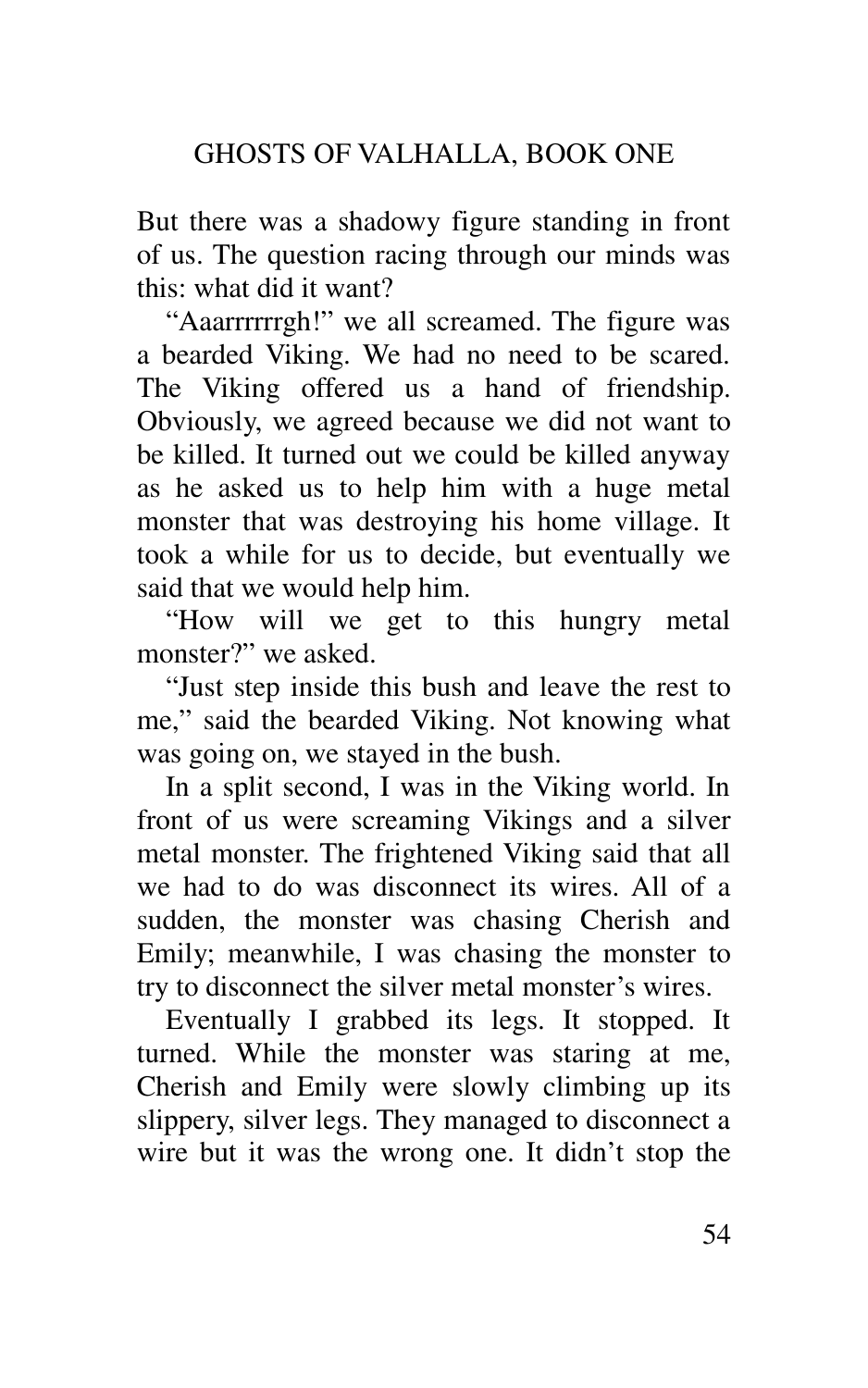monster, but it turned it good!

 The entire village applauded us. Emily and Cherish climbed down from the huge metal monster, and I let go of the enormous shiny leg.

Before we knew what had happened, we were in our beds. When we woke up, we looked at each other in confusion. We had oil on our hands. The question in our smart minds was this: where had the oil come from? Had we really been out on a terrifying terror trip with the Vikings?...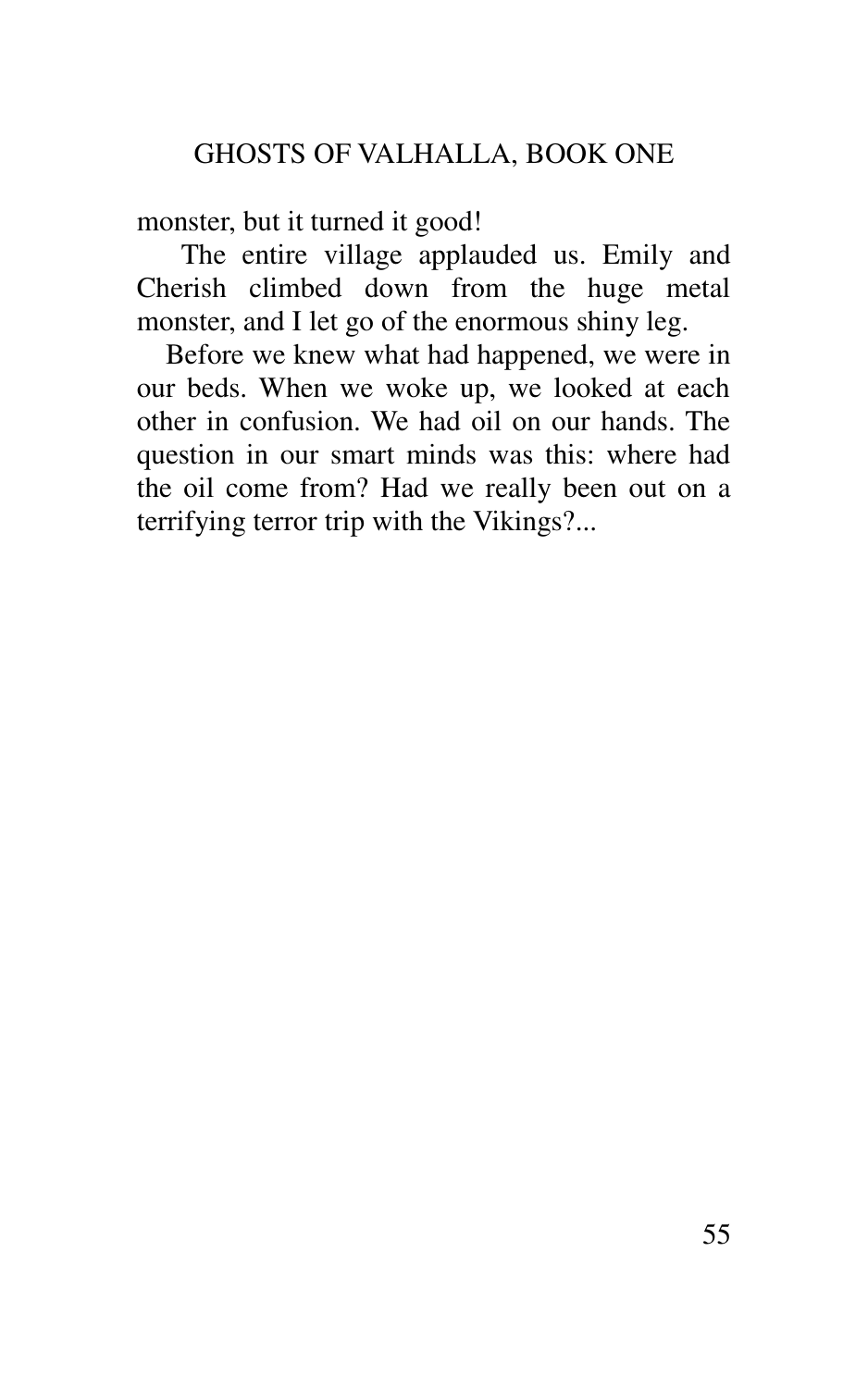# NIGHTMARES AWAITING

by Kiera Taylor

It was 11:00pm; the girls were away on a trip with school and they couldn't sleep. What could possibly go wrong?

"Hoo hoo," came a soft call through the night.

"Ahh!" screamed Molly.

"Shhh. Be quiet!" hissed Amelia.

"I can't sleep," complained Kiera.

"Neither can I," replied Amelia.

"Well I can," Molly whispered.

"How about we leave?" questioned Amelia.

"Yeah - great idea!" screamed Kiera.

"Fine, then I won't sleep," complained Molly. "Let's leave through the window and get on with it."

"Woah, look at that glow. Let's go check it out," said Kiera, mesmerised by the glow.

They climbed out of the window and headed towards the glow, passing a grotesque-looking statue with an ivy-covered body, whose finger was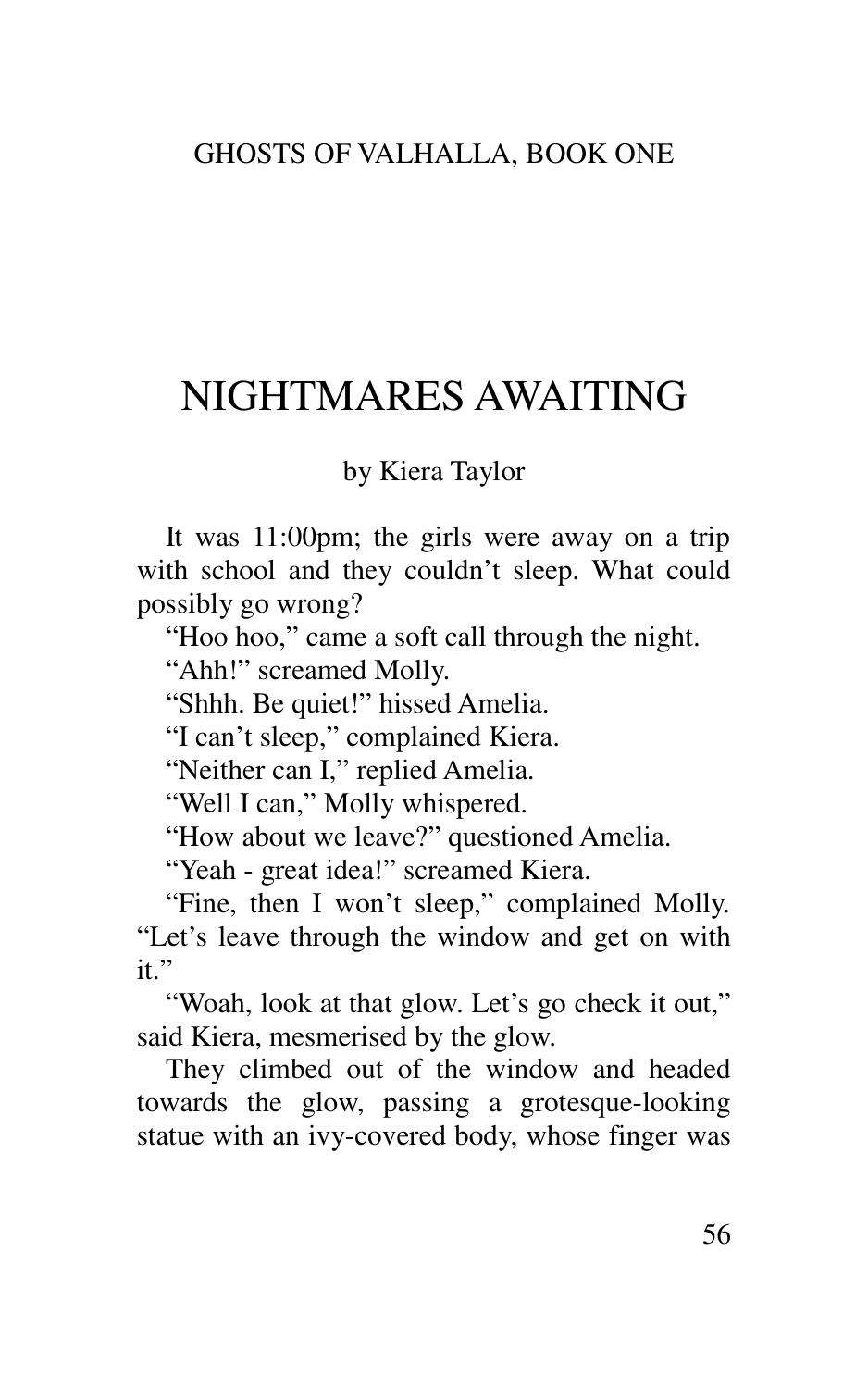pointing towards the glow. As they made their way up the narrow winding path, the searing glow of the fire gave splashes of colour across the fields. The girls walked closer and closer. The fields around them turned into a village with a calm atmosphere that surrounded them.

When they walked through the village, they felt a sense of serenity that surrounded them. They found themselves following a river, and then at the end of the river was a burial ground. A Viking burial ground. The screams from the village nearby were deafening.

The girls looked at each other, a single question racing through their minds: what was happening?

The answer soon became apparent: the village was being invaded. As they dashed back towards the village, the sight was gruesome. A longboat forged forwards from the flames and people were being slaughtered left, right and centre. The girls couldn't help them. More and more Vikings came off the boat - it was a portal on the boat or something.

"Help me!" one child screamed. It was too late.

The village was burning down, people were dying and the girls couldn't help them. They tried running into the Viking invaders to hurt them, but just ran through them. They felt lifeless. It was a massacre of people.

Minutes later, the village was totally burnt down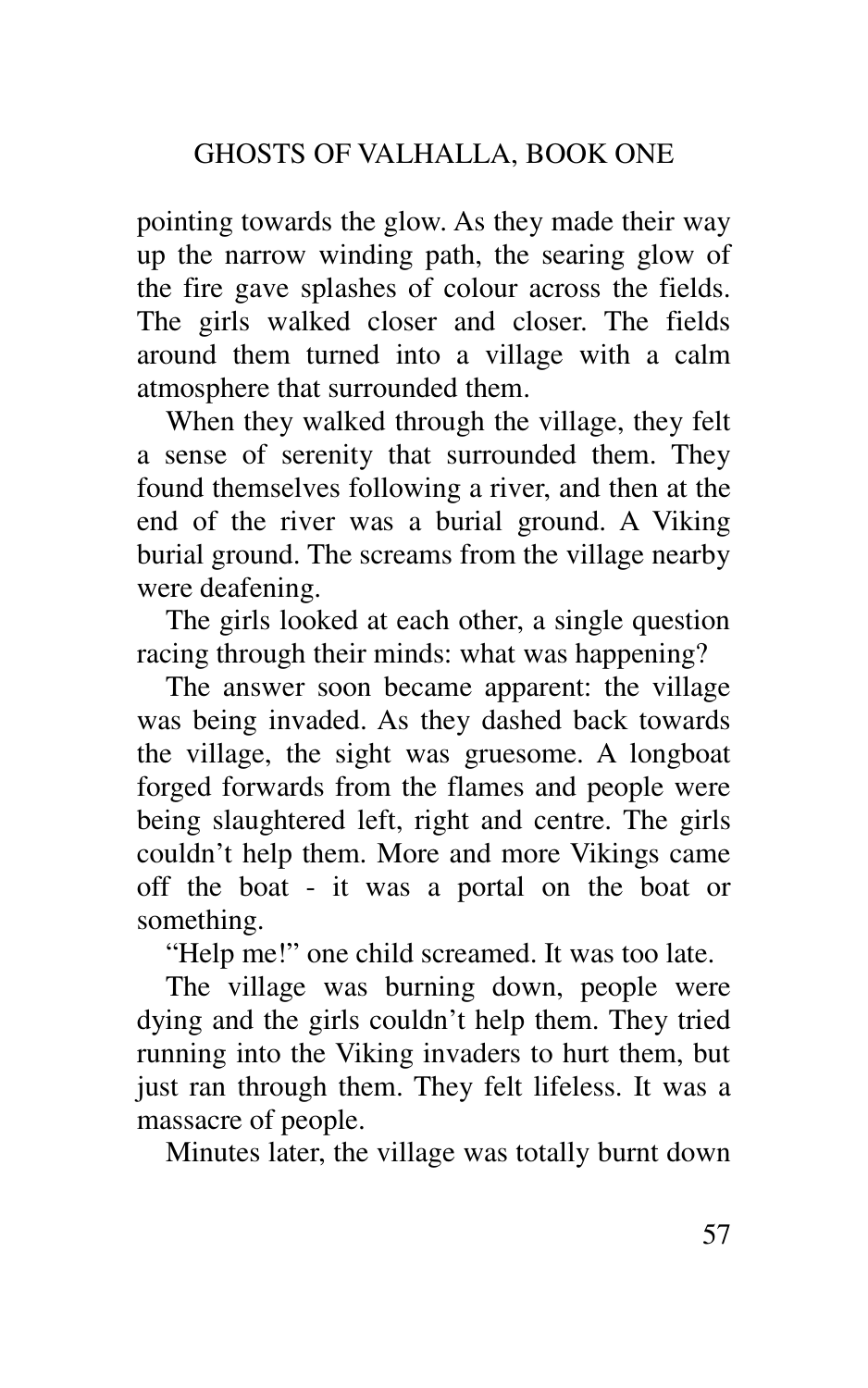and the Vikings were loading people onto their boats. They were going to use them as slaves. As they rowed away, the village started to dematerialise beneath the feet of the girls as the sun rose behind them.

A voice broke their thoughts. "What are you doing out here?" screamed Miss T.

"There was a glow," explained Molly.

"Then we followed it," continued Kiera.

"What was the glow then?" questioned Mr Henry, suddenly appearing behind Miss T.

"It was a campfire," finished Amelia.

The teachers talked between themselves. "They're going insane." whispered Miss T.

"I know!" replied Mr Henry. "I don't know how we will explain this to their parents."

"Let's take them back inside," said Miss T.

"Ok," replied Mr Henry, still looking worried.

By now, it was 7:00. Everyone was awake, but still no-one believed their story. Could they really have lived through such a nightmare?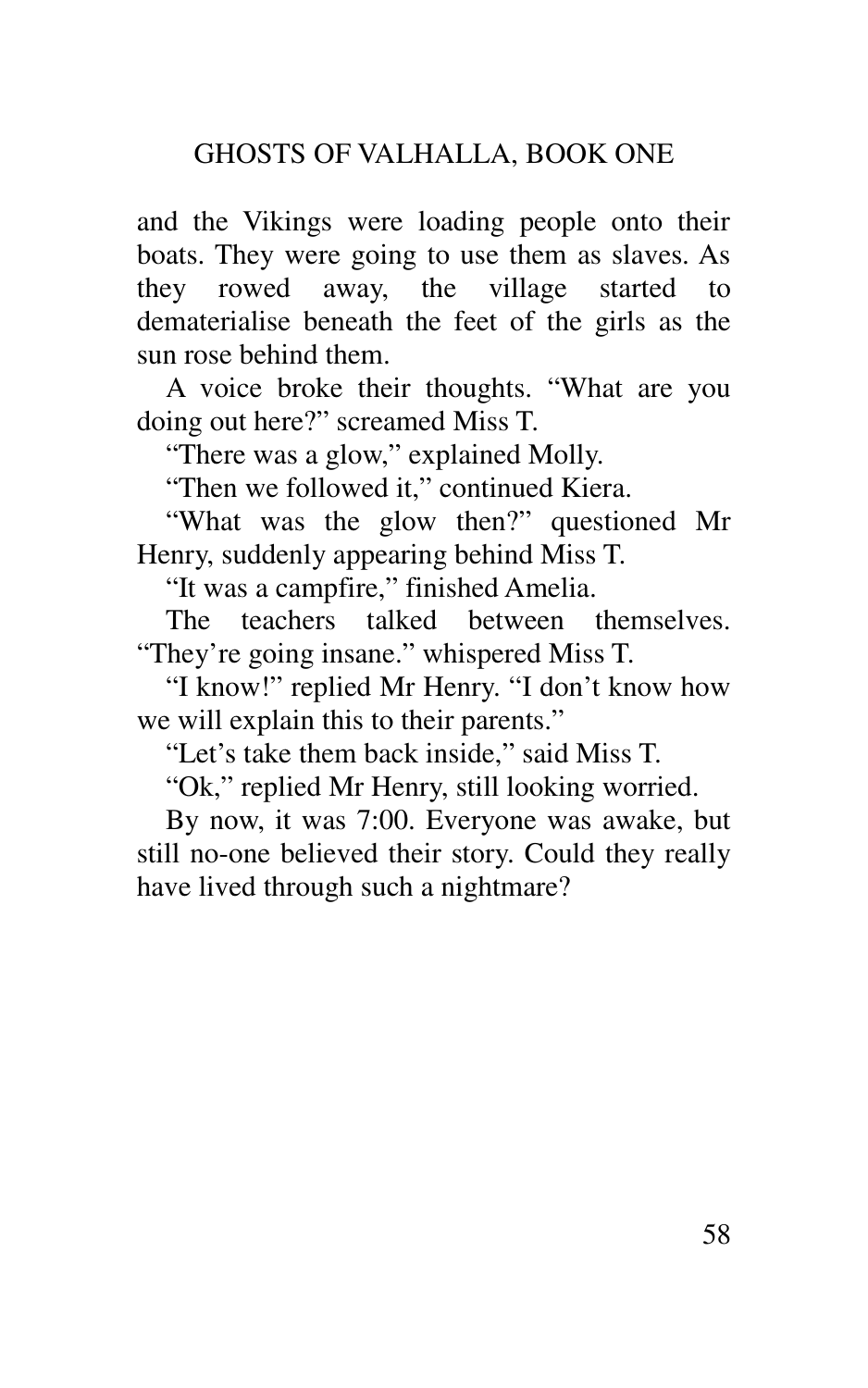# VIKING VISIONS

## By Kieran Moore

Crackle. Crackle. I woke up in my dark dormitory; everyone else was asleep. Crackle. Crackle. What was that noise? Should I explore? Many questions were running through my mind.

I sat up. "Where is the key?" I whispered to myself. I sneaked to the table, hoping nobody would hear me and picked up the gold, shining key. I looked behind me again to make sure everyone was asleep. I unlocked the door. Creak. Luckily, it didn't wake anyone up.

Swiftly, I ran downstairs. The man at the reception was asleep, but as sneaky as a mouse, I slipped outside. I finally felt the cold, arctic-like air outside.

I turned the corner into the grey, misty courtyard. In the middle, I saw a brown, wooden lever connected to the base of a bronze, metal statue. I jumped down from the small ledge and bravely pulled it. I heard a stone door open behind me which unveiled a tunnel - a dark tunnel.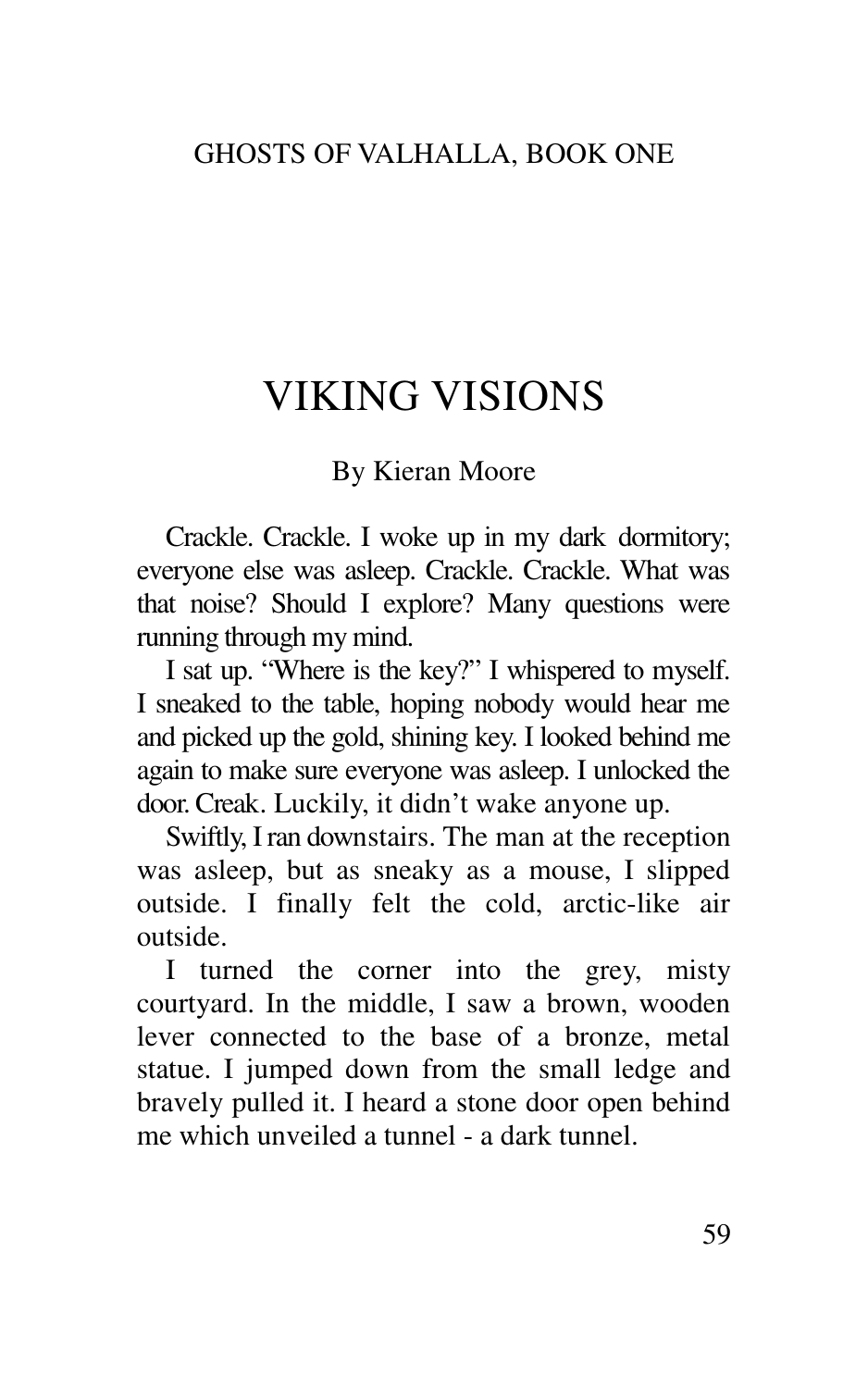Inside the tunnel, the roof looked unstable, but I walked through anyway. Lanterns lit the tunnel with a fiery-orange glow. I came to the corner and the lights stopped glowing .I was coming to the end of the small tunnel where there was a small chamber with the floor clogged with water. CRASH.

The roof had caved in! I climbed up the debris on to the hillside above. I crouched down and peeked over. I saw what looked like a Viking ship on fire with some Vikings surrounding it. I sneaked forward towards the ship and saw a black cloth bag. I looked inside and saw a gold necklace with lapis lazuli on the end. I took it and ran back quickly.

When I got to the big brown door, I was relieved that I had remembered to wedge the key into it to keep it ajar. I opened it and looked through the white glass window to the outside. I couldn't believe my eyes – all I could see outside now was a burial ground!

I placed the necklace gently under my pillow. A few hours later, when I woke up, I started to tell my friends about my midnight adventure. But the necklace had gone …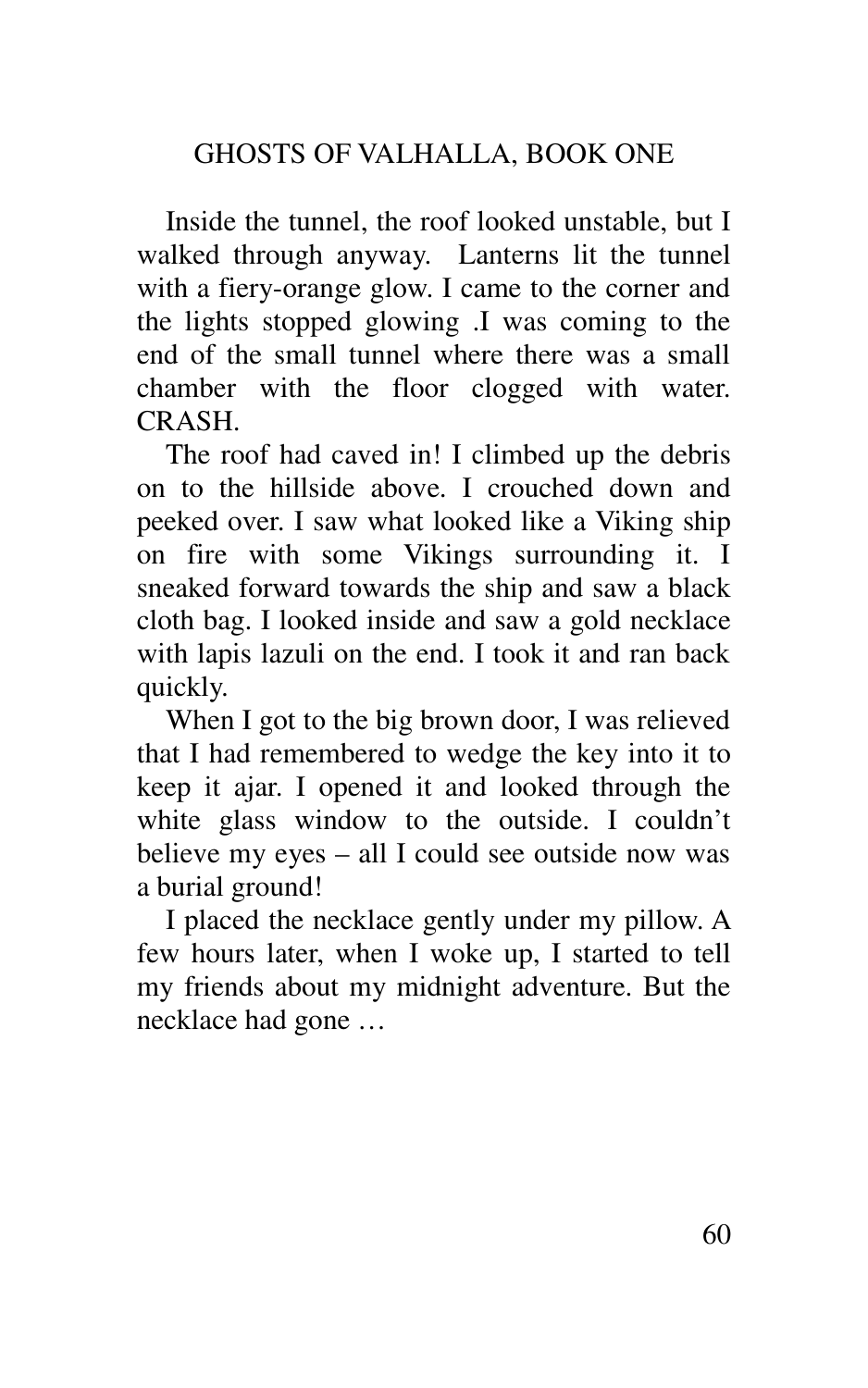# VIKING MYSTERY

### by Labeeba Naeem

As I lay in my uncomfortable bed, I could hear undertones chanting in my head. The noise seemed to be coming from the depths of the gloomy corridor.

"Emma," I murmured fearfully," Are you awake?"

"Yes, but I feel very afraid right now," exclaimed Emma in a worried voice.

"Did you hear the haunting chants coming from the corridor?" I asked.

"Of course I did," she whispered. "Should we go and explore?"

"Yeah!" I spoke with confidence as I stood up.

Whilst we paused in the grasp of the grotesque statuette, unfamiliar noises teased my semiconscious mind. The chants sounded like wounded people calling me to aid them. The grotesque statue was peculiar: ivy crawled up its copper-like torso; its menacing finger pointed at the matt,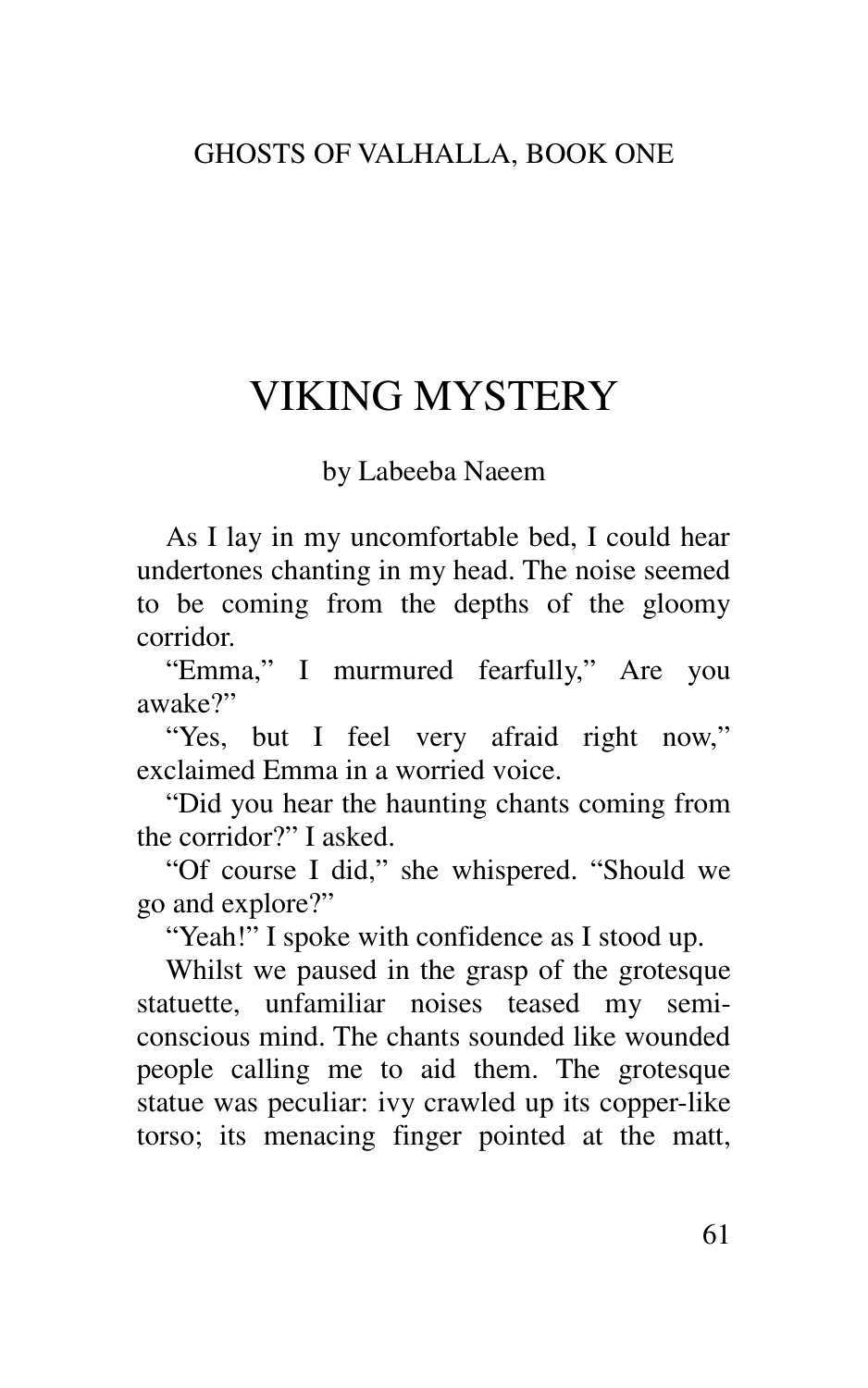## GHOSTS OF VALHALLA, BOOK ONE

cloudy sky; and moss froze on the base of the monument.

As we departed from the entrance of the gloomy castle, we heard something. What was it? Reluctantly, we turned our heads to meet the same statue, but this time alive. I found that my legs wouldn't move because of the fright. My mouth wouldn't scream because of all the horror, so instead I fainted. The second I fainted, I woke back up and realised it was all a dream… or was it?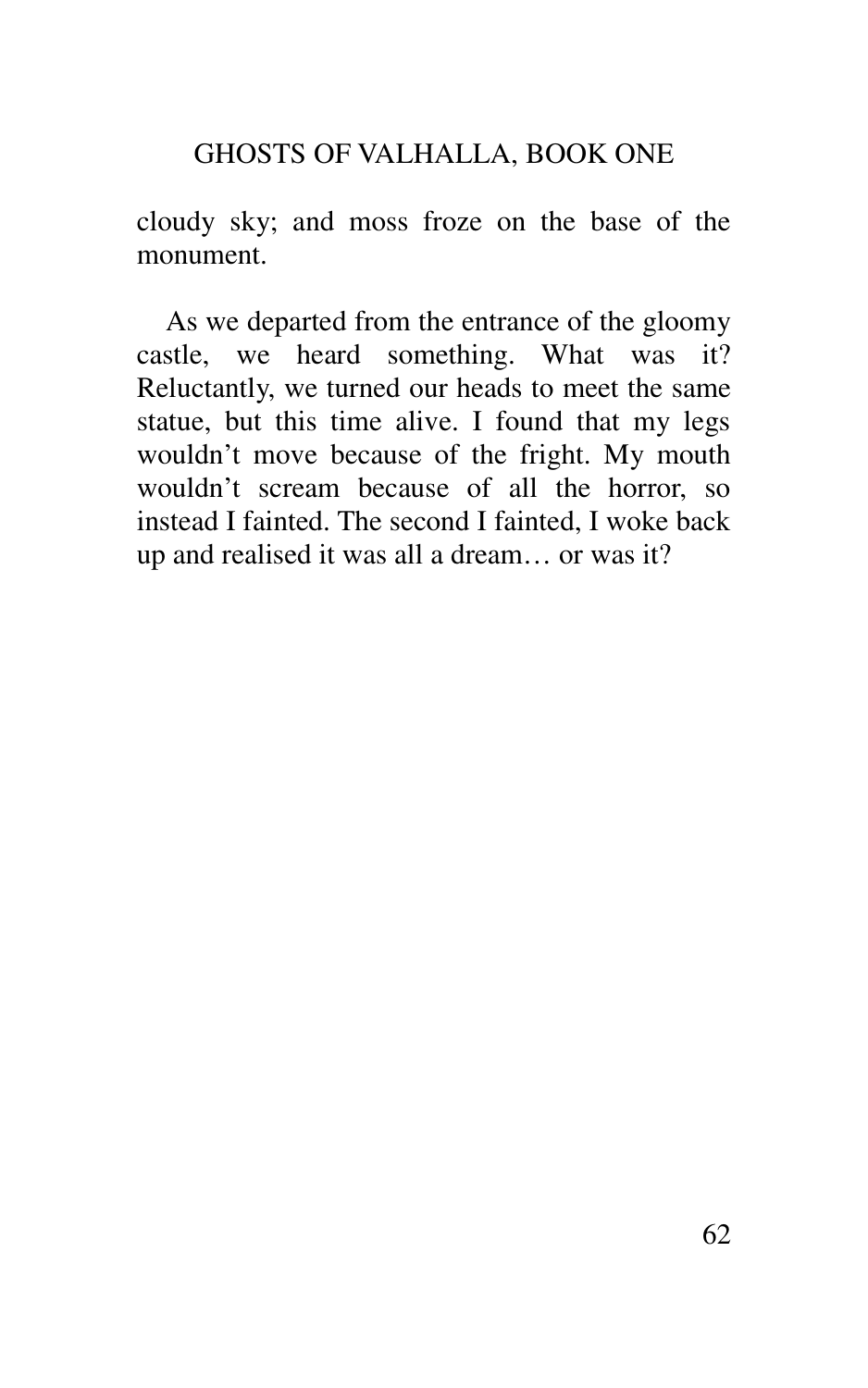## THE GHOST STORY

### by Leah Fozzard

"Chelsey, are you awake?" I asked.

"Yes, why?" Chelsey replied.

"Do you want to go outside?"

"Yes ok," came the answer.

We tiptoed past the rooms of teachers, who were snoring loudly, unlocked the wooden framed window and climbed out of it.

Suddenly, bones started appearing on the uneven pathway. Where had they come from? Then we saw a light, so we went over. As we got nearer, we could see the burning glow of the crimson-red fire.

"Who lit the fire?" I asked.

"I don't know," Chelsey replied.

"Look over there!" I shouted, pointing towards a figure in the darkness.

"Why, what is it?" Chelsey asked.

"I don't know. Wait a minute – it's a Viking and there's more."

"Oh no!" said Chelsey. "They are coming over!"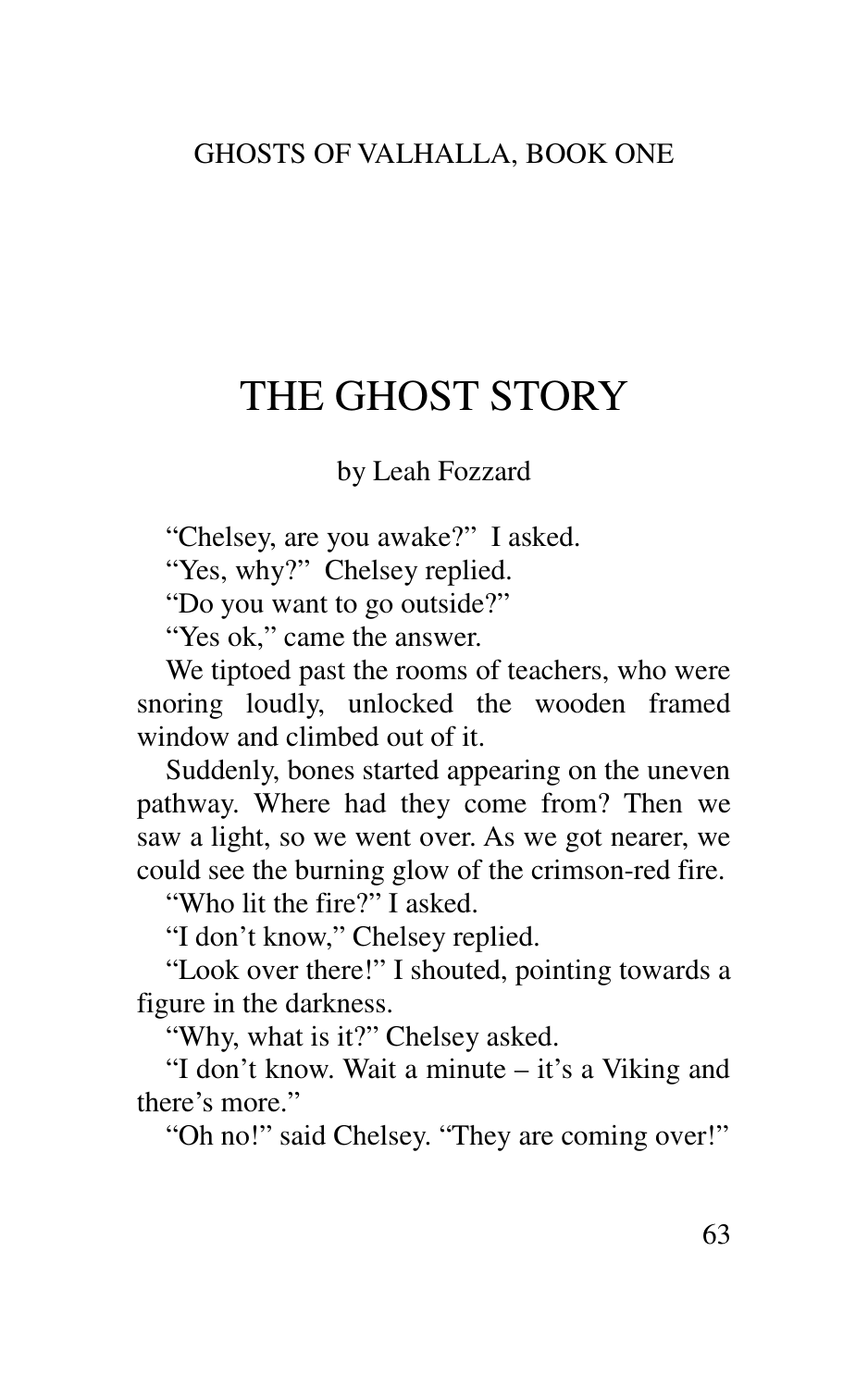"Do you think they have seen us?" I whispered.

It smelt of smoke and food. The Vikings were sitting around a fire, roasting food. They were cooking meat, stew, carrots and chicken.

"I don't think so!" came the delayed reply.

"Are you sure, Chelsey?" I said worriedly.

"I am sure – we will be fine," Chelsey answered.

But then everything suddenly faded away and I woke up in bed. Straight away, I looked to see if Chelsey was in bed too. She was.

I looked down to see that there was dirt on my feet. So then I woke up Chelsey to ask if she had dirt on her feet too and she did.

We then woke up everybody else to see if they had dirt on their feet - but they did not!

And since that day we still don't know if it was real or not…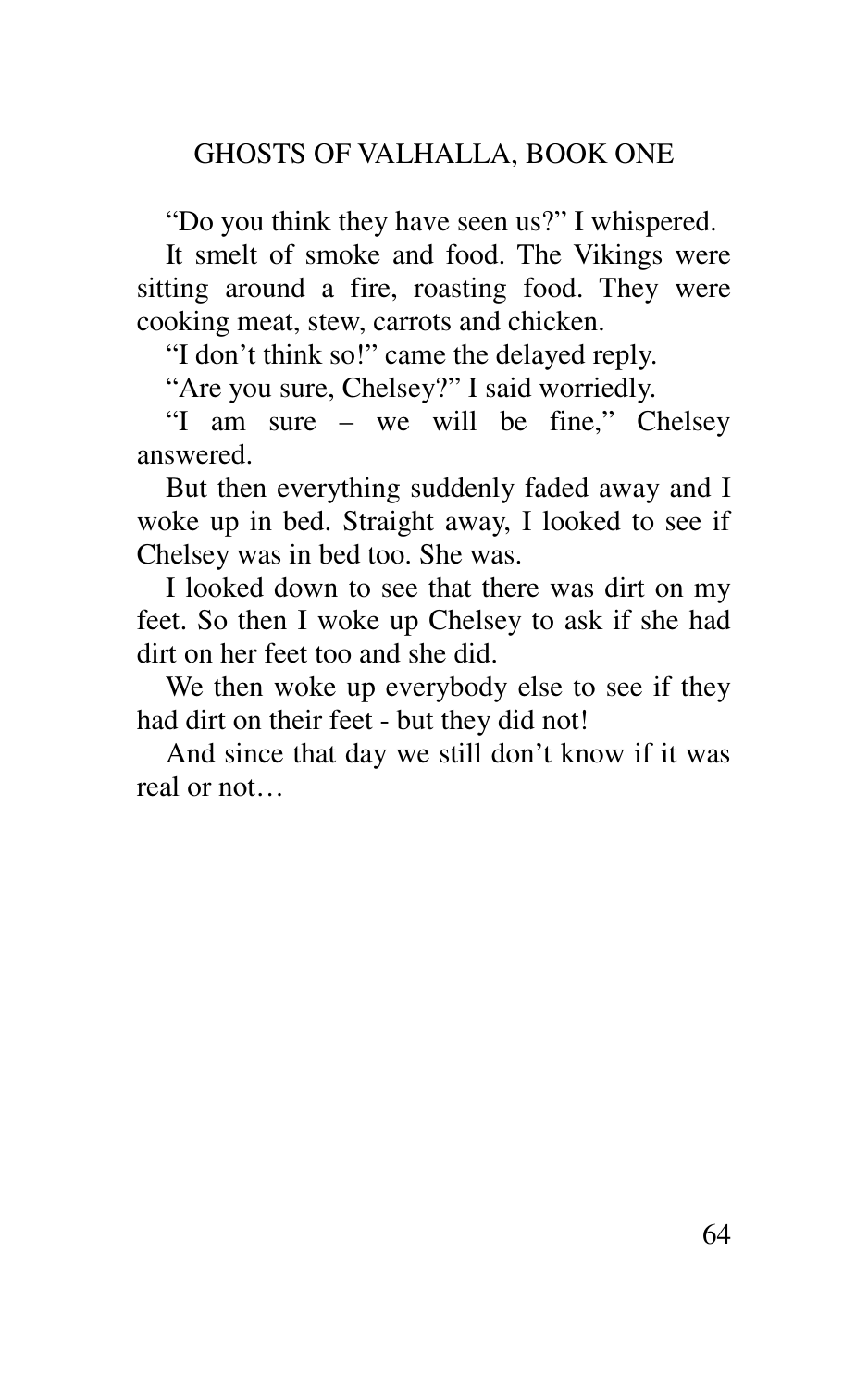## A VIKING ADVENTURE

### By Lemise Al-Saffar

"Pssst … Labeeba, are you awake?" I whispered. "I can't sleep because there are noises outside. Do you want to investigate?"

"Okay," said Labeeba. "But let's wear our coats," she added.

Carefully, we tiptoed outside. Miss T was in the corridor talking on her phone, but she didn't notice us. We went outside and saw a light. Where was it coming from?

"What's that?" questioned Labeeba.

We went closer and I tripped over something on the ground beneath me. Then something glowed around us. I closed my eyes and imagined it was a dream. The wind hissed, the trees blew and the ground shook. The next thing I knew we were surrounded by Vikings!

They spoke in a different language and we couldn't understand them.

"What are they saying?" asked Labeeba.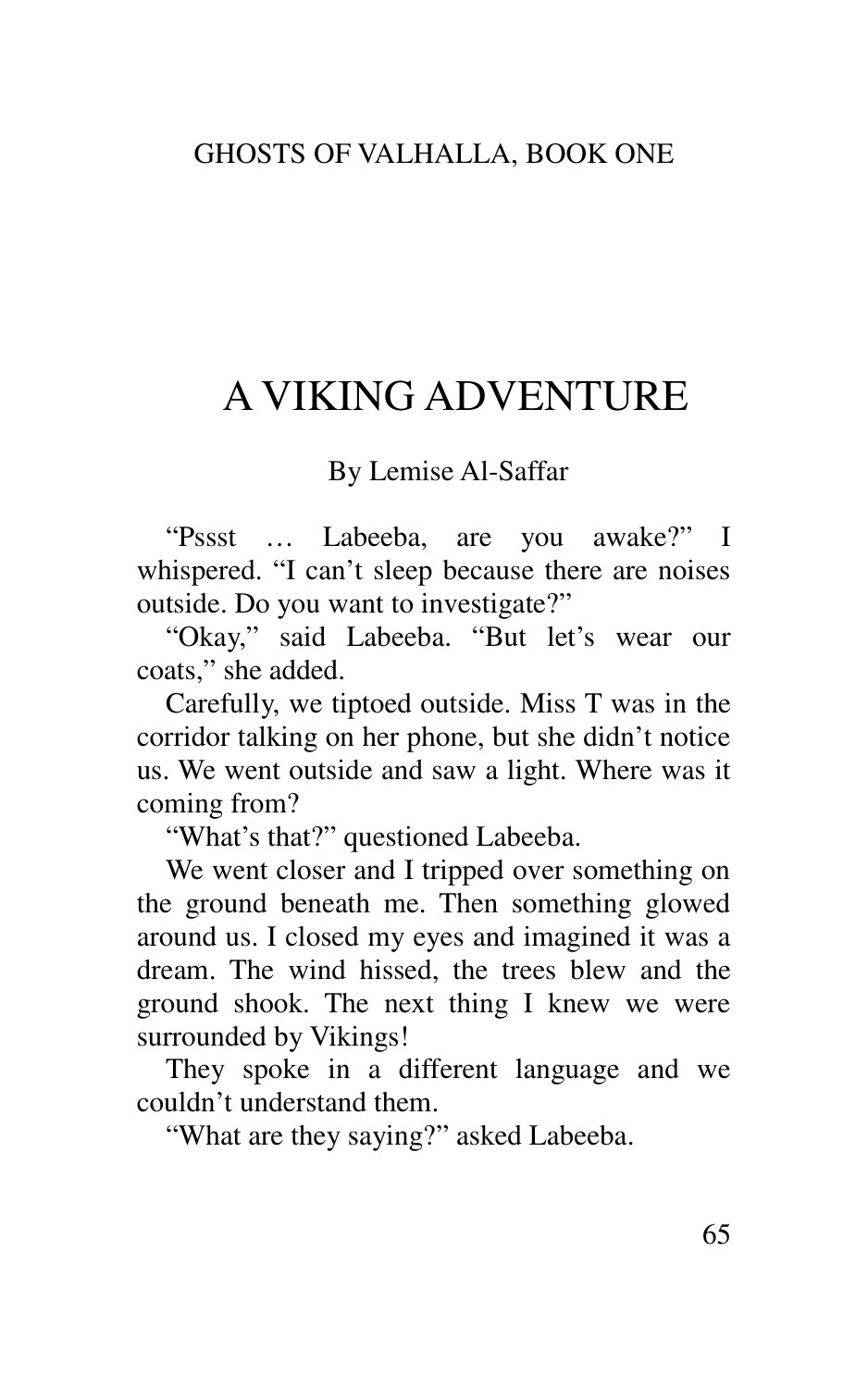"I have no idea," I replied.

Miss T came outside and saw the Vikings. She calmly told us that we needed to find a new home for the Vikings, but where? The Vikings pointed at a large, wooden ship.

"I think that possibly they want us to go in?" queried Miss T.

Bravely, we stepped into the ship and together we sailed to every island we could find, but the Vikings didn't like any of the islands that we visited. As we travelled, the Vikings sang songs, made weapons and swam. Miss T tried to teach them English and, after a while, they seemed to understand it.

"Can they speak English now? " I asked.

"Yes, I think so," replied Miss T.

We went further away over the horizon, still in search of islands that would suit our new Viking friends.

"Look," said the Viking leader.

We saw a gorgeous island in front of us with lush, green grass and colourful, majestic flowers. There was plenty of space for a farm and many animals. In fact, it was beautiful.

The Vikings thanked us, so we stayed for a while. We helped them: we grew crops; fed the animals; told stories; and made fires with them. Then they took us back to our modern-day camp, but every month they came and talked about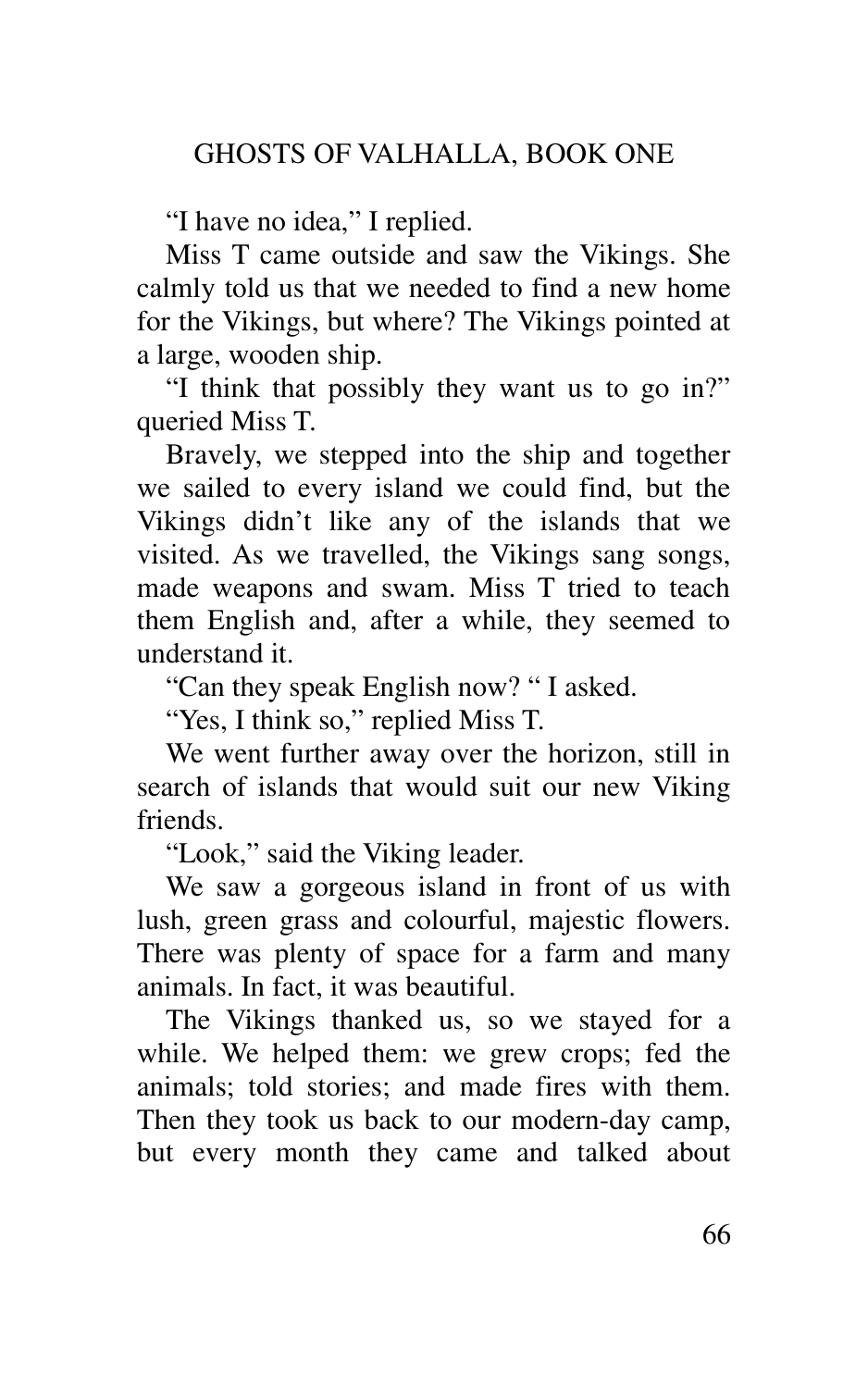themselves to the people staying there.

We also visited them regularly and helped them with the crops and in return they gave us souvenirs.

It was a true Viking adventure.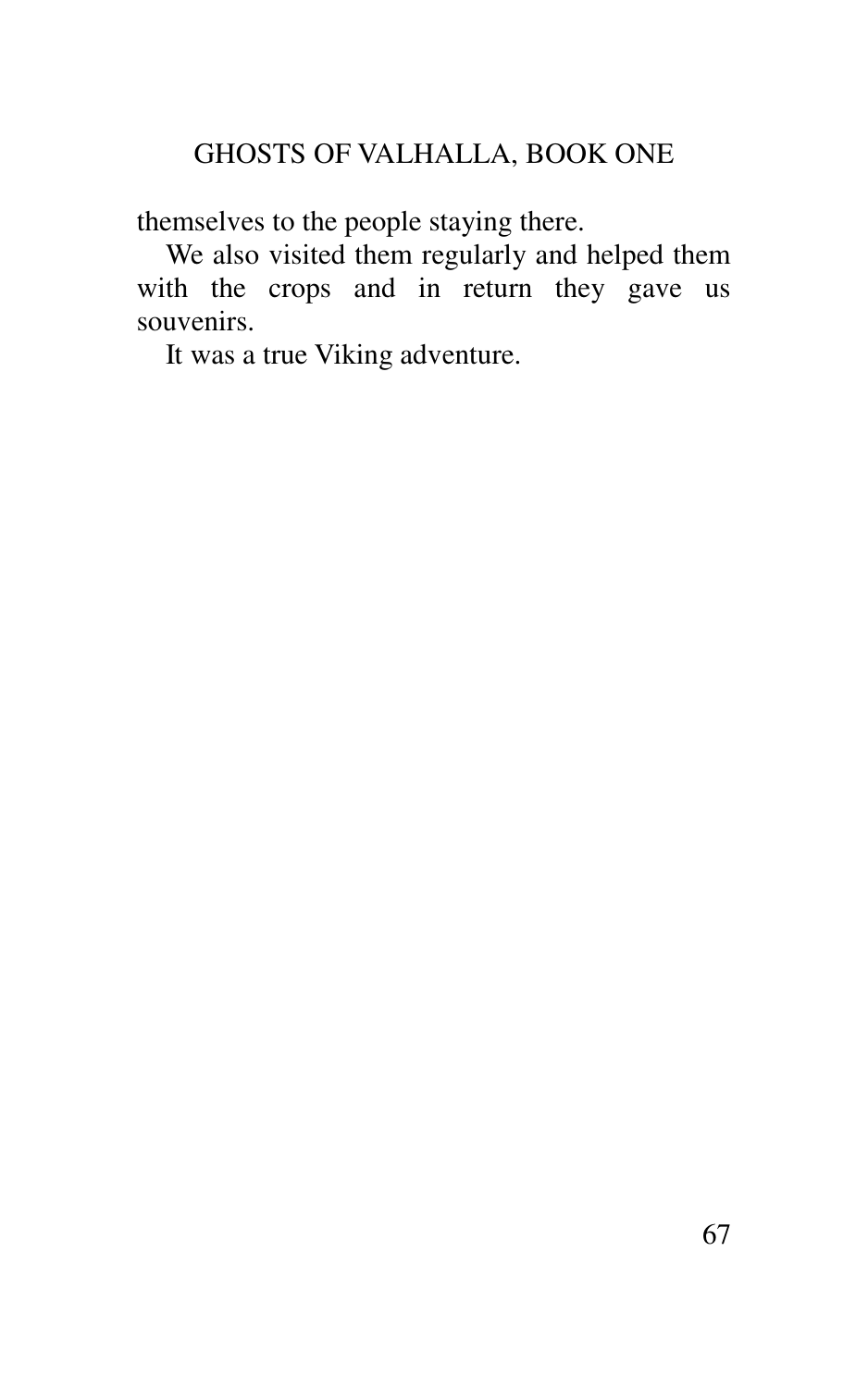## VIKING HORROR!

### By Lily-Mai Coles

"Lily-Mai, wake up," whispered Leah. "What is a matter?" asked Lily-Mai. "Shall we go outside?" said Leah. "Why?" whispered Lily-Mai. "I heard a strange noise!" said Leah. "Okay," replied Lily-Mai.

Slowly, creeping across the dark alleyway, the girls made their way outside, passing Miss T who was snoring as loud as an elephant.

The wind outside was swirling and screeching. The misty sky reflected on the earth. Everything was dark, gloomy and terrifying. As the alleyway become nearer, the lights (which were flickering on and off) made shadows on the dirty wall.

CRACK. The roof of the alleyway they were in cracked and suddenly the girls could see the dark, faded, blue sky. Then they scrambled up the hard stones. They could hear birds crying and foxes howling. Nervously, they looked around,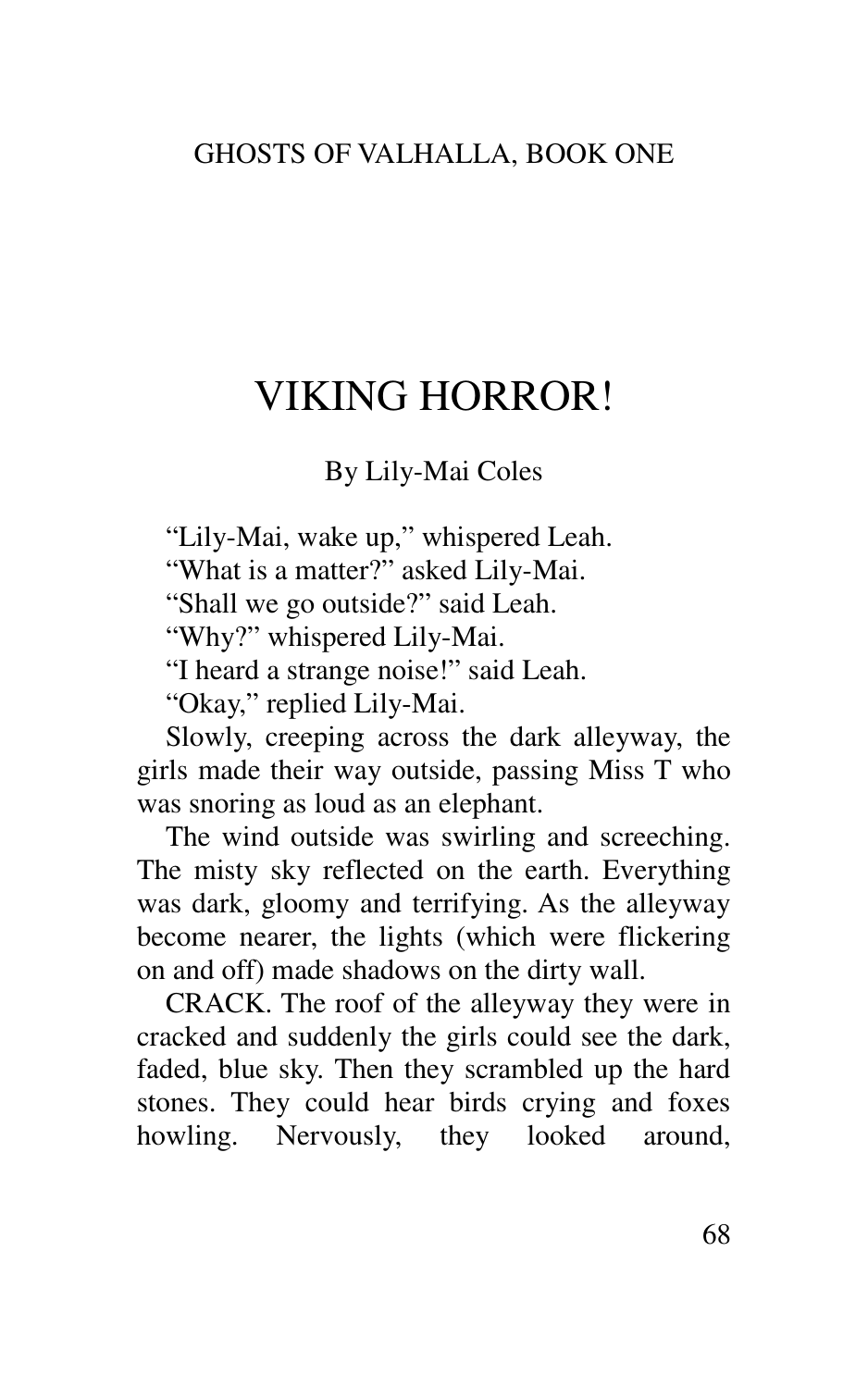wondering where they could be.

Suddenly, they saw the grassy ground moving, splitting in half. They did not know what to do. They fell, and as they opened their eyes, they could see they were in a burial ground with weird Vikings wearing strange clothes.

The clothes looked like they were made with animal skin. They were sitting around the fire, eating animal meat. As they tiptoed back, they heard a deep voice.

"STAY RIGHT THERE!" shouted a Viking. Leah and Lily-Mai were rooted to the spot!

After they turned around, the Viking said, "Do you want to join our celebration?"

They mumbled, "Okay." What what might happen to them?

They sat down next to a hairy Viking with big horns. It was getting dark. All of the Vikings started to dance, so the girls took some pictures. It got very late and they decided that they wanted to get some sleep. They went to bed. And you wouldn't believe what they saw next …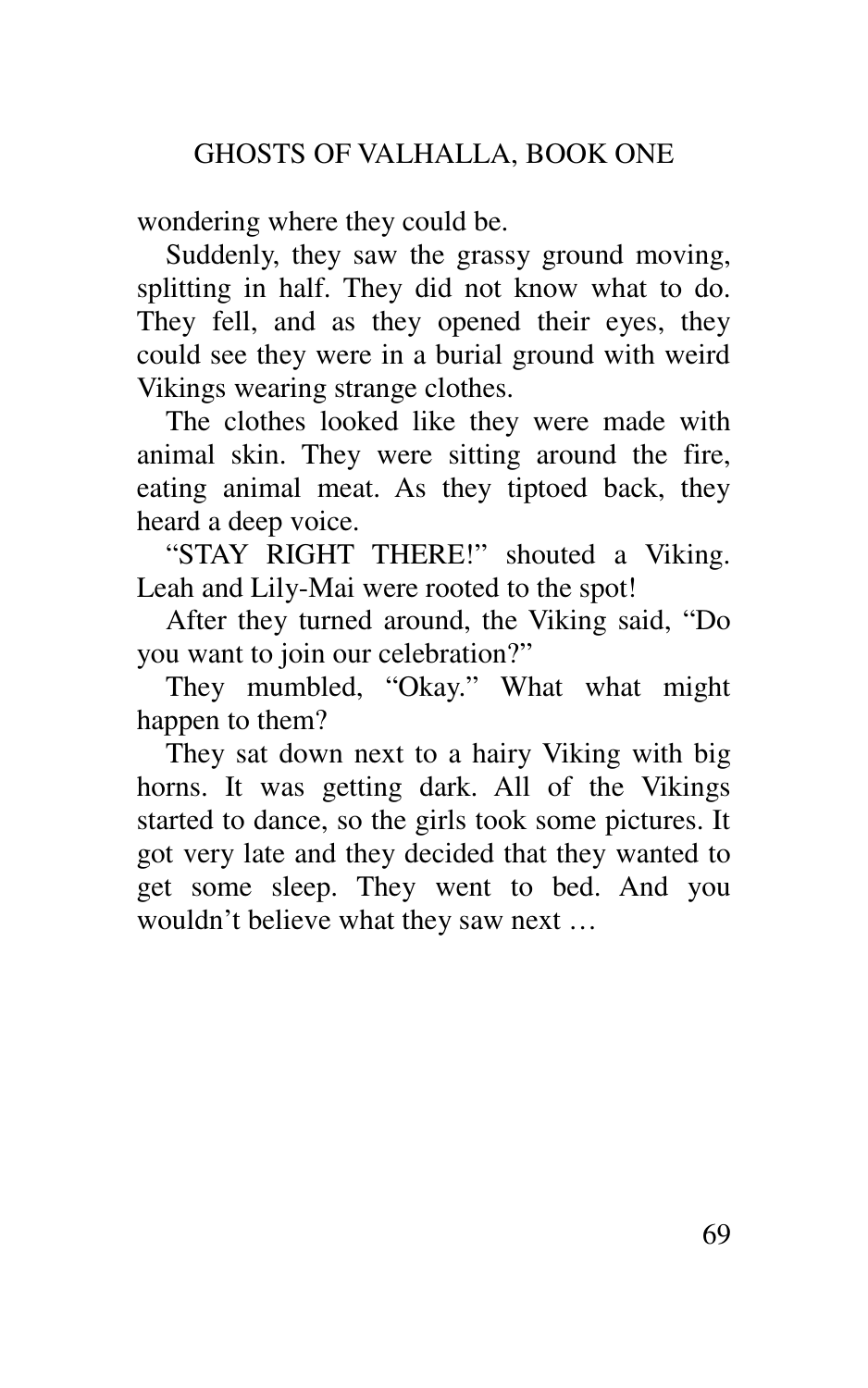## NIGHTMARES! (OR NOT)

### by Lucy Barker

Hi, my name is Lucy and I am currently 426 years old. 416 years ago, I died and this is a story is about how it all happened (but beware!)…

I lay awake in bed staring at the gruesome cracked ceiling with mould growing from the lights. Siena was laid on the bed next to me making majestic shadow puppets with her nightlight.

"What was that?" I asked her.

"What was what?" she replied.

"Never mind," I moaned. THUD! There it was again. I slowly crawled out of the creaky bunk bed and slithered down the cold, metal ladder.

"What are you doing?" Siena asked me. I said nothing, but continued to pack my bag with a torch, shovel and pocket knife. "Again, what are you doing?" Siena said again. She continued to ask me the same thing repeatedly.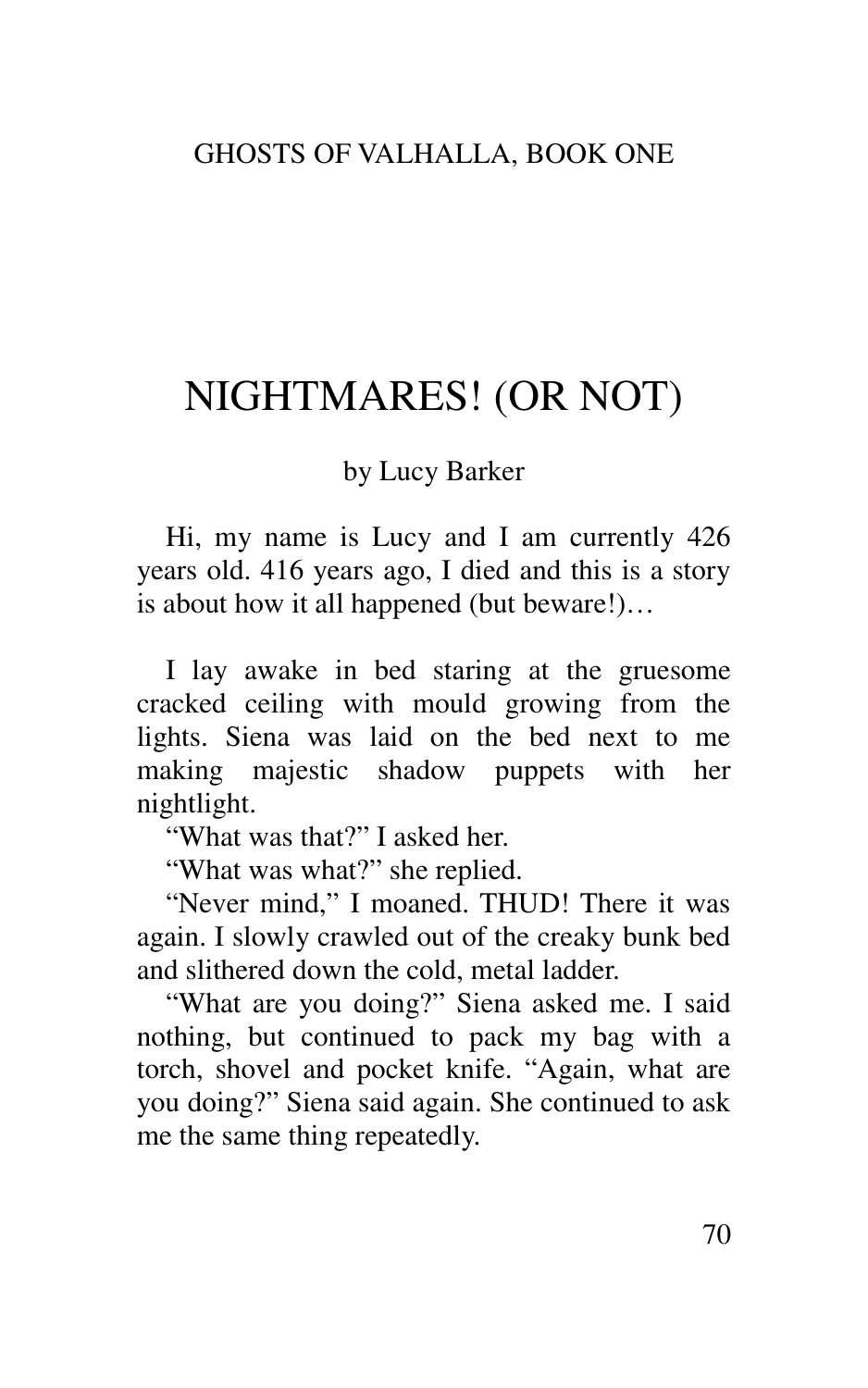"Sshh!" I hissed, "I'm going to see what that noise was."

"Then I'm coming with you!" she insisted. She followed along with me and we slowly crept out of the dorm trying not to make the floor boards creak.

We sneaked past reception and slowly opened the door with a squeak.

"Sshh!" I whispered. I and Siena quietly crept outside and… BANG! The door behind us slammed shut and we swiftly turned round to see a long outstretched graveyard in front of us. The long, bending ivy crawled up the crumbly façade of the deathly gravestones. A ghostly galleon crawled across the dark, blue sea with tremendously huge waves crashing against the cliffs. The wind howled through the swaying of the branches that seemed like they were looking at me. We were lost!

"Just keep on walking," Siena insisted. I wasn't sure what to do, so I did as she said. "AAUUGGHH!!!" she shouted as she tripped over an old mossy bone. "Good thing I brought a shovel," I exclaimed, "let's dig it up!" Siena followed my actions and began to dig up the hard, crumbly earth with her hands.

"There we go!" I reached to put the bone in my back pack when, unexpectedly, a voice appeared from the misty air.

"HALT!" came the voice, "what are you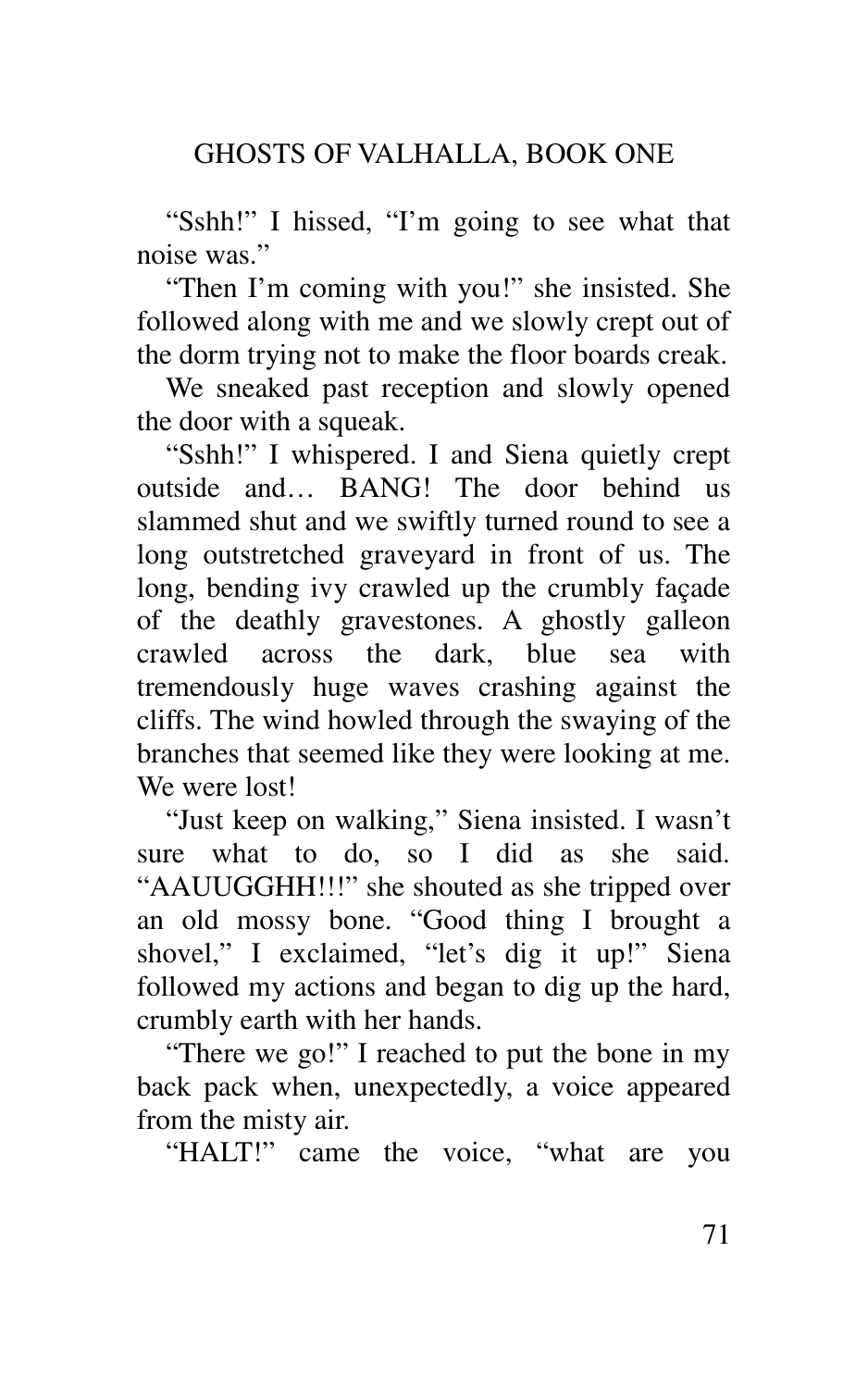voyagers doing down here so late?"

"Err," Siena murmured, "we're not voyagers."

HUMP! He sat down with a slump. He had an unforgettable sulky look on his face that sent a shiver down my spine. "We've been expecting you!" he said as he lowered his voice. Grumpily, he hunched his back and gave out a big groan. "Scarred for life," whispered Siena, "and who's we?"

"The Vikings of course!" he remarked.

I spluttered, letting out a big cough.

"What's the matter with you?" he asked rudely.

"More like what's the matter with you?" I replied even more rudely, just to annoy him.

"I've been searching for my stupid left arm for years and now I find it in the hands of you two amateurs!" he remarked. I handed him his arm and he suddenly stood up and began walking. Siena and I were curious to see where he was going so we followed him.

"Who are you exactly?" I asked impatiently.

"Harold the Conqueror of Valhalla the VIII!" he said as he ran out of breath.

"Maybe a shorter version would be fine," I said

"Fine - call me Harold for short, then," he groaned.

"Now, let's get on with this sacrifice," he called. I and Siena gave each other a worried look. Where was he taking us? Who was this terrible person?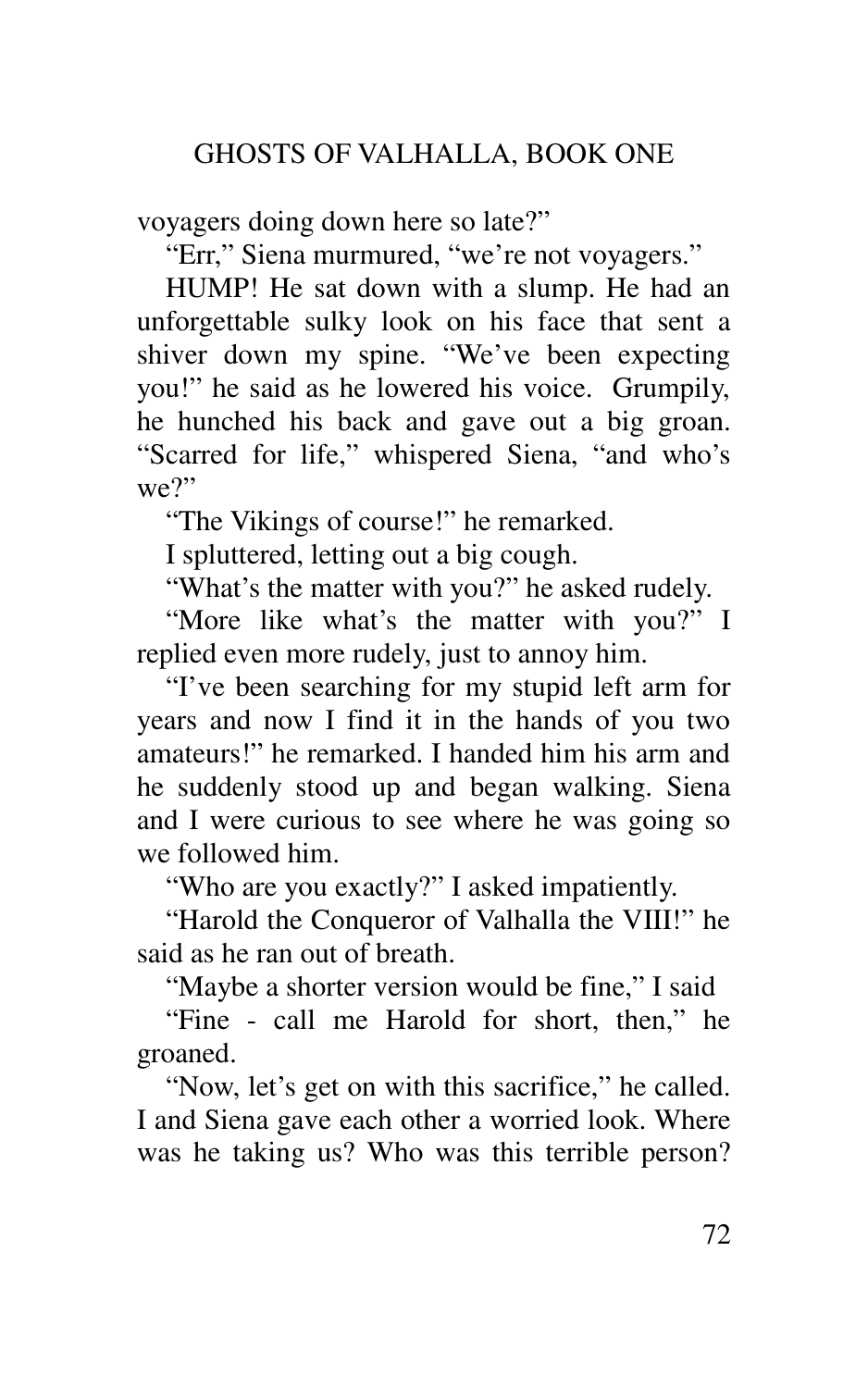Why were we going? The further we walked, the creepier the place became. The wind howled through the curling branches of the old, oak trees that had red, crimson leaves growing from each bending branch like fingers. I tried to escape from Harold's arms and continued to kick and paddy.

Slowly, we emerged at the top of a long winding track with a huge crowd in the distance chanting: "SACRIFICE! SACRIFICE!"

They began to push us forward and very close to a fire pit.

"AGGHHRR," Siena wailed as she was shoved forward into the fire pit. She was gone and burnt alive! I struggled trying to slither out of Harold's arms but he was too strong to fight. I was chucked into the fire pit and all of me was destroyed with not a single bone left to spare…

### SO, DID I SCARE YOU?

IF I DID, DON'T SAY I DIDN'T WARN YOU! IF YOU DON'T TAKE THIS SERIOUSLY, THEN KARMA WILL MAKE ITS MOVE ON YOU! SO LOOK OUT!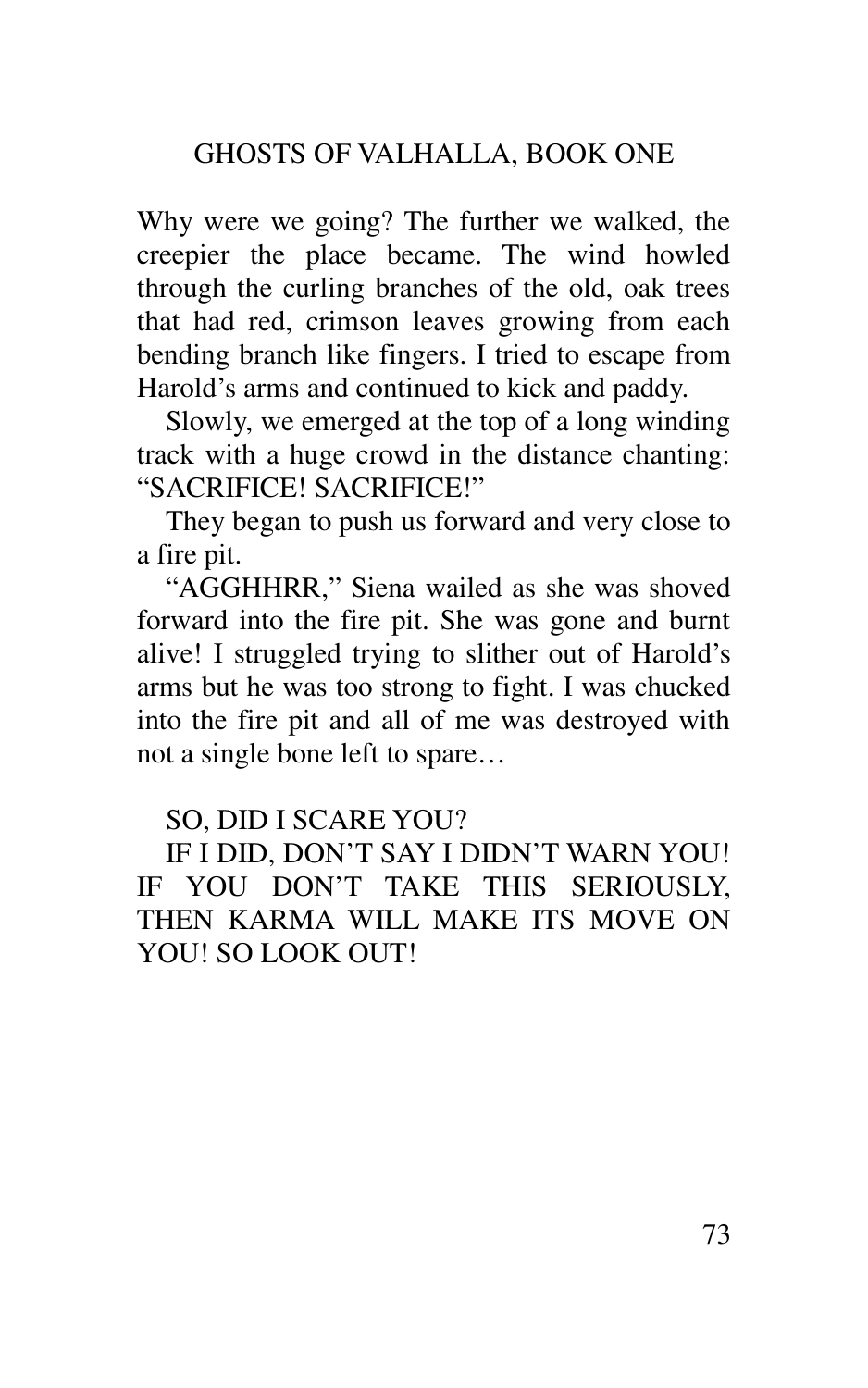## THE DOOR

#### by Micah Stewart

I woke up suddenly to the sound of a loud, blood-curdling screech. Slowly, a small, decaying, wooden door in the corner of the room started to open. The question racing through my mind was this: should I go though it? As I attempted to move, my body froze. My conscience seemed to be warning me not to go. However, I felt compelled to go. I forced myself in. It was a small, dark room. I barely see something. A statue. Somewhere behind me, still as stone - pointing. Pointing at me with a murderous smile.

The darkest moment of my life had begun. In the blink of an eye, to my shock and horror, I was now outside. The statue had moved. My eyes could not believe what I was seeing. In the distance, the ground had opened up and there was an ancient staircase in its place. The statue began walking. Walking to its doom. Walking closer and closer to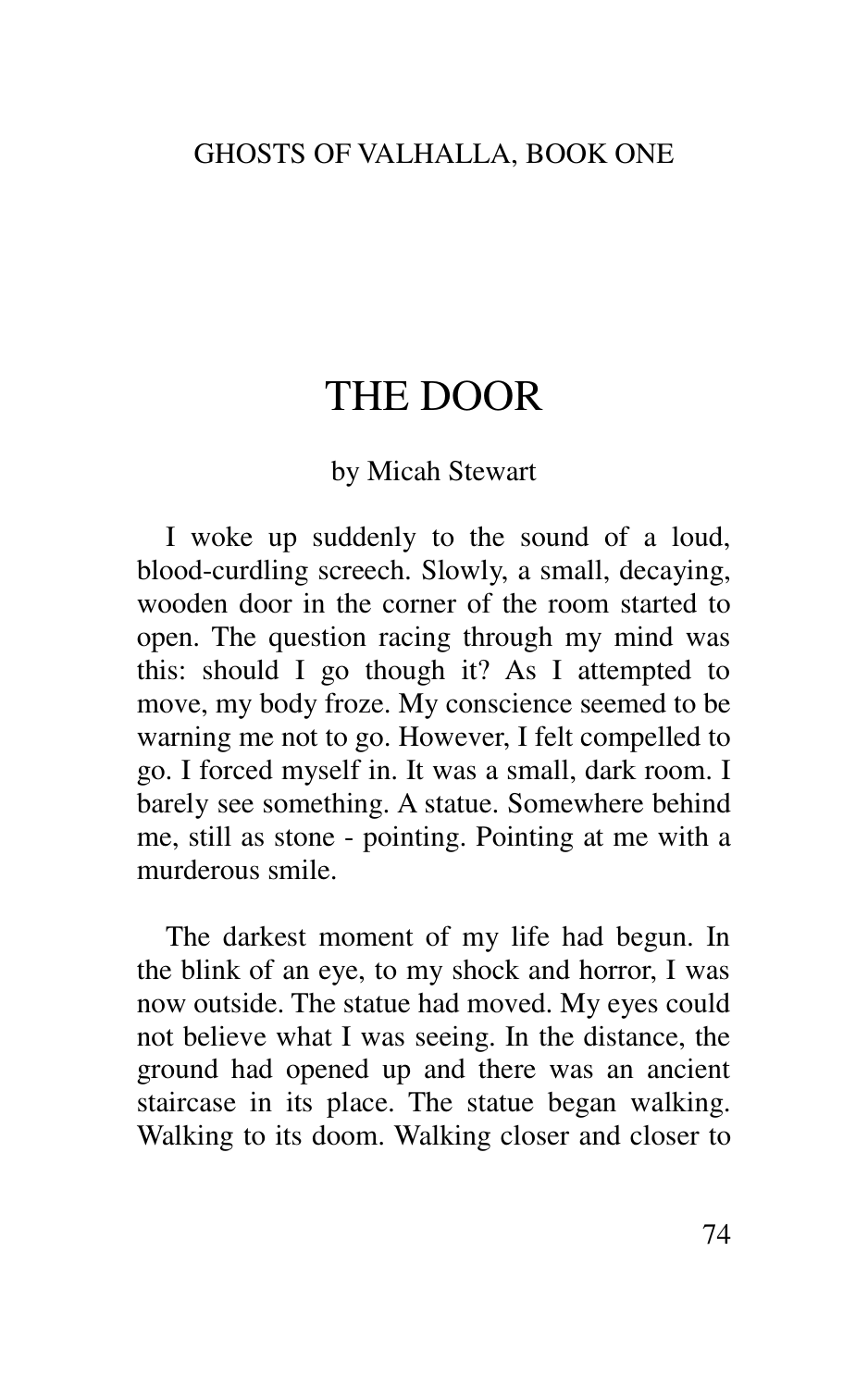the screams coming from below, pleading for help. Walking as if it was under a spell, unable to halt its fate.

Suddenly, I was back in the small room, unable to move, like I was dead. It felt like my body was acutely warning me of something, so I took my chance to run. It felt like my only chance.

Flying out of the trap door, I was back into the dormitory. I screwed my eyes tightly and went to sleep. After only a short while, I woke up again. Laughs came from the trap door. Only I seemed to hear them. Slowly, I edged back towards it. The trap door was forced open by a mysterious force.

Horrified, I saw Vikings emerging from it stabbing straight through me …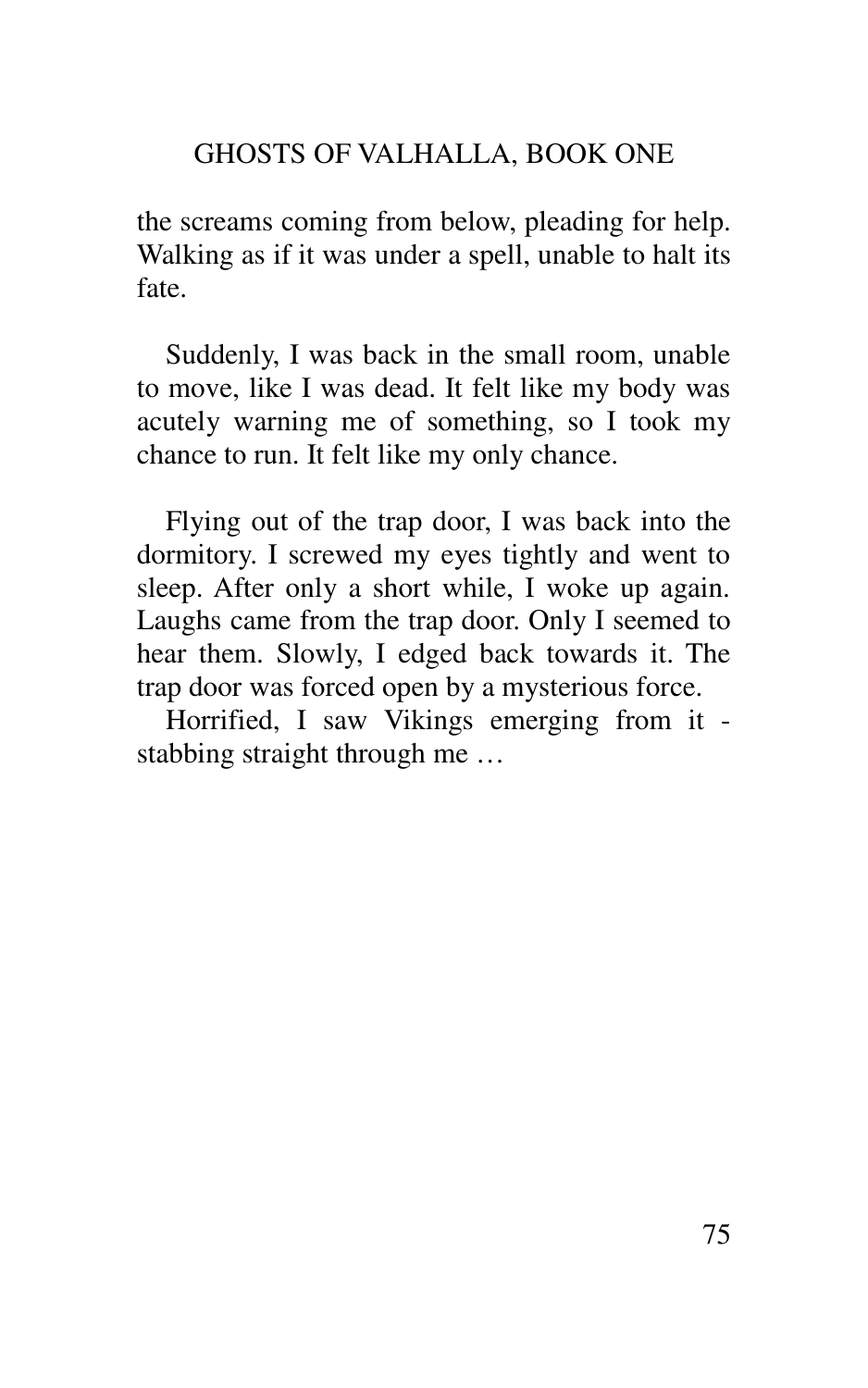## ARGHHHHHH!

### by Molly Lowry

It was 11:00pm and I was with my three best friends (Emma, Anna-Jo and Lucy) when we got trapped in school after doing football with no teachers. Just us, silence and darkness.

"Come on then, I guess we should be trying to get out of this place. I've heard it's haunted." I whimpered.

"Come on, then – let's go!" shouted Lucy.

"Sshhhh! OK," whispered the rest of us.

We peered out of the window and suddenly, we heard a creepy, ghost-like chant coming from outside. Emma had already said that she had heard this, but we thought she was playing games. NOPE. We were all freaked out. But Emma was still curious. Before we even had chance to blink, we saw a bright, flickering glow, a horrid, deadly stench of smoke suffocating me and the black ashes dancing in the deadly, night sky.

My breath fogged up the glass and we couldn't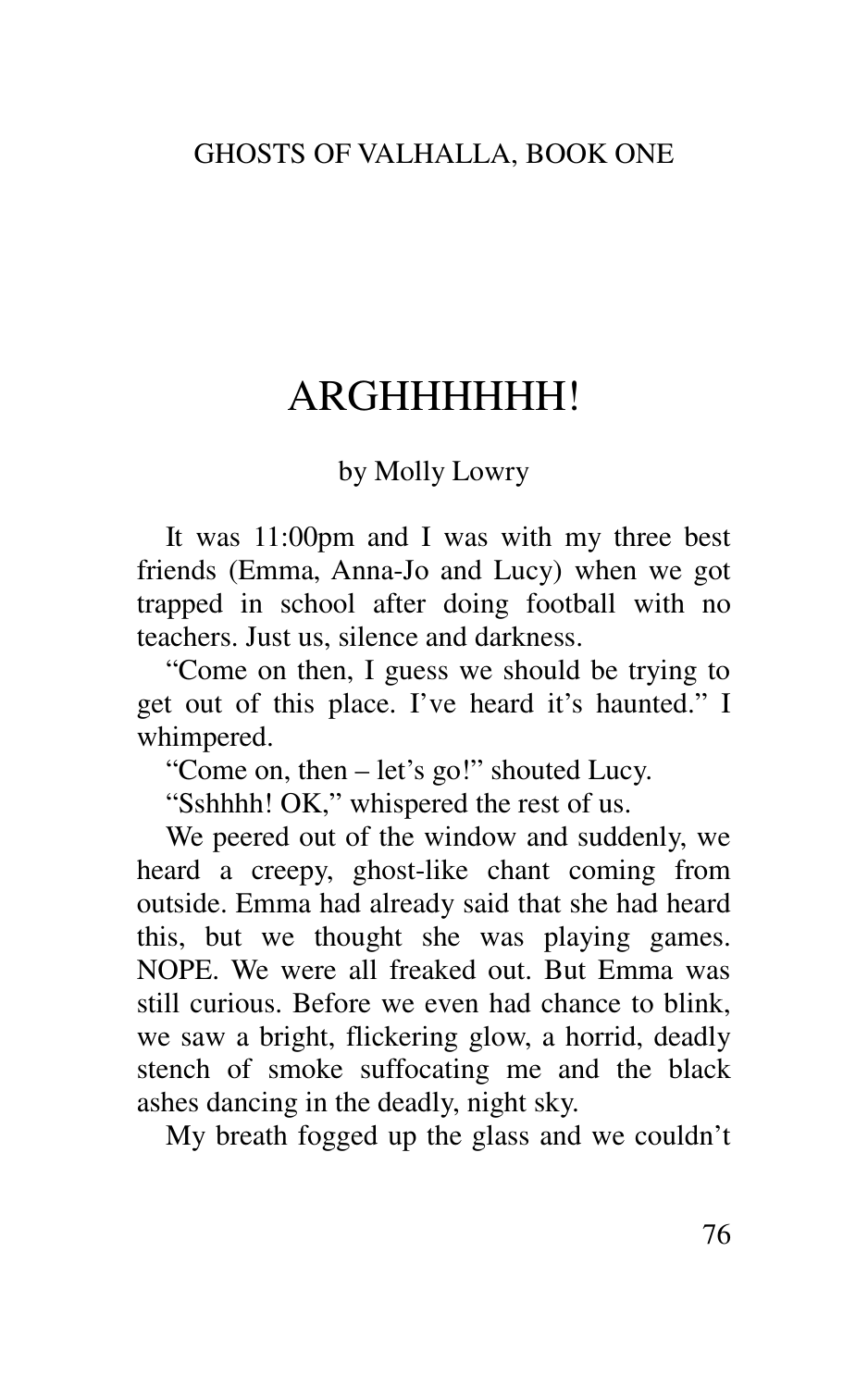see anything but blackness. I threw my jacket over my shoulder along with my bag and led the girls out like a big, strong leader. We sneaked outside tiptoeing like mice, shivering and lifting our leaden legs to squelch through the mud, branches whacking us in the face while we tripped over bones that seemed to be human remains.

In the distance, there was a statue - a weird looking statue that was very tall and mean looking. We decided to run over there quickly to have a closer look. When we finally got there (which felt like a million years), we took a picture of us with the statue on Anna-Jo's phone, but when I looked back at the statue on the photo, I noticed something out of place… he was gone!

Where did the statue go? It couldn't have just disappeared when it was here just a minute before. Bewildered, I rubbed my tired eyes as I took another look at the mysterious photo of us with the statue that seemed to have vanished. In my semiconscious mind, I could already feel the statue haunting me.

We slowly carried on our haunting journey to find that the weird statue that disappeared into nowhere. On the way, we bumped into what looked like the tallest tree in the world. Unfortunately, Anna-Jo and Emma hated heights. I encouraged them to climb it, but they didn't buy it.

The burning glow of the crimson-red fire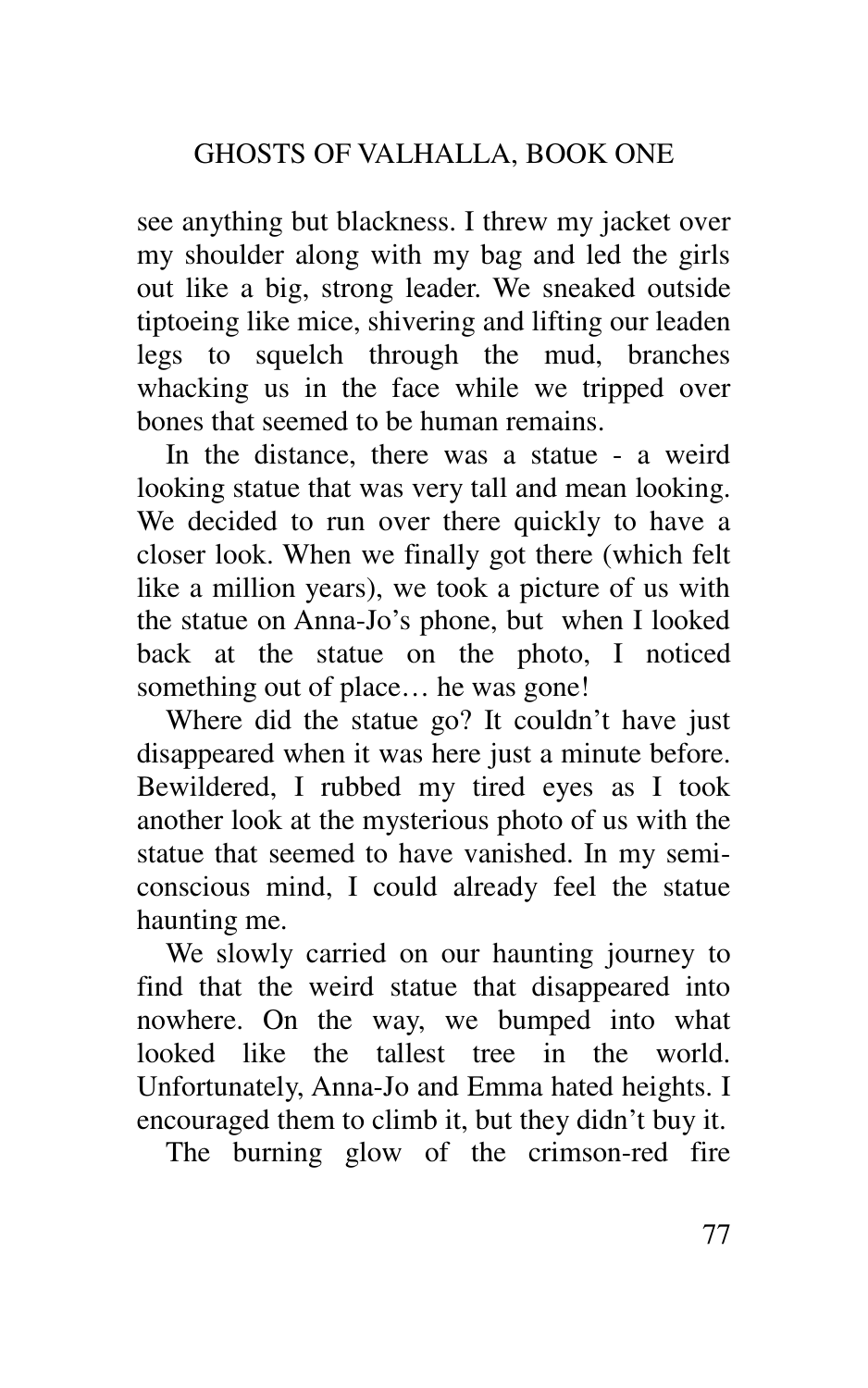crackled in my eyes; blazing flames roasted my face; and the burning fire pit screamed out loud. It seemed to be calling, "Come closer to me, come closer and we can become the best of friends!"

Tap. Tap. Tap.

"What was that?" I exclaimed.

"What was what?" Lucy asked.

"Someone tapped me!" I replied in horror.

I slowly turned around, and there it was again, that mean, weird-looking statue. But something was different about it this time. IT WAS A VIKING WARRIOR TRYING TO KILL ME!

"We're sorry for everything we've done. Please forgive us," we begged, sobbing.

"It's too late. I'm going to kill you on my fire pit on my longboat. Ha ha aha!" he cackled. He dragged us by the neck and furiously threw us into the pit. There was nothing left of us. Not even a single bone or piece of flesh…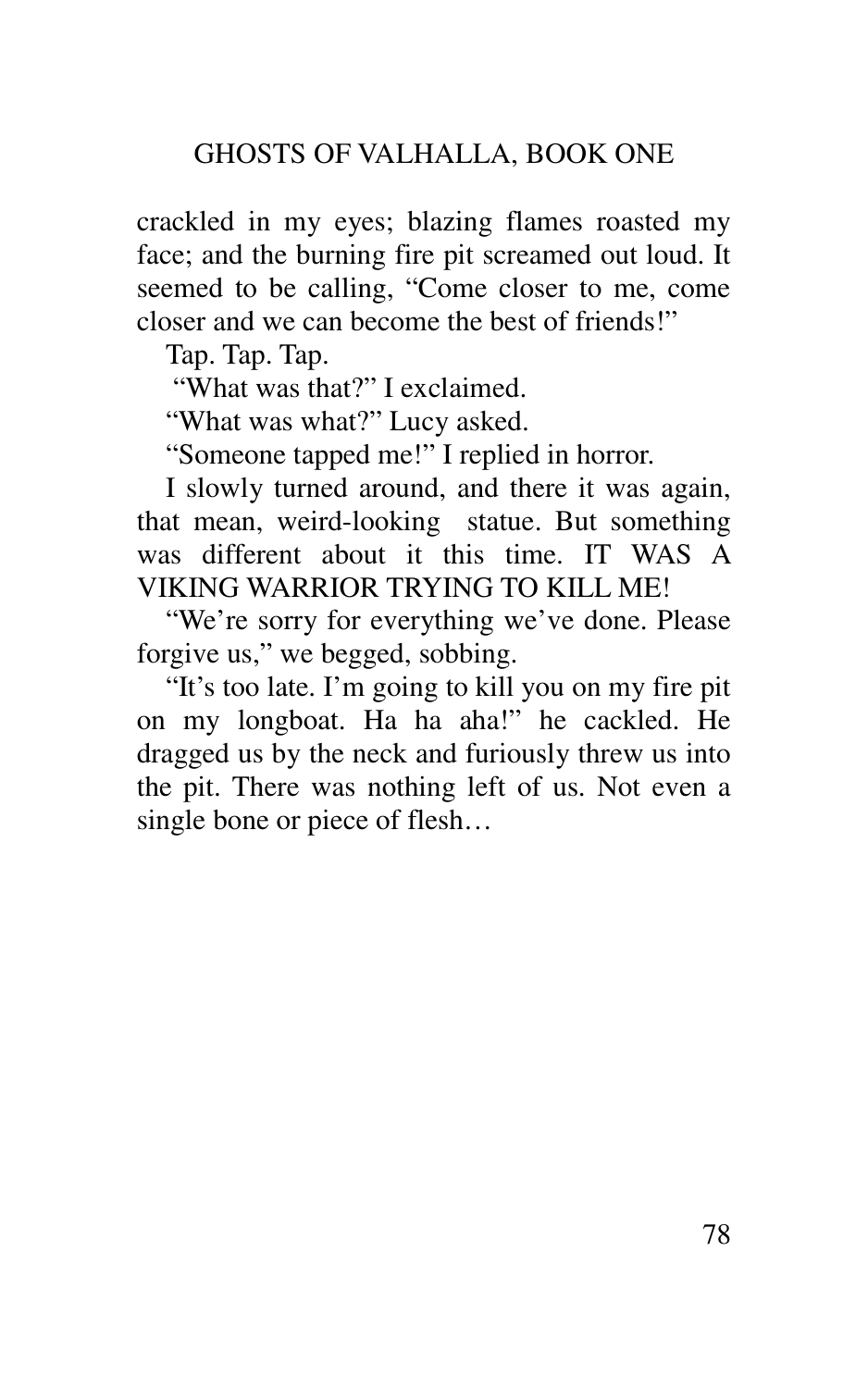# THE SKELETON OF VALHALLA

#### by Sam Winder

I was half asleep when Charlie smacked me across the face.

"Are you awake?" Charlie asked quietly. "I've seen a bone finger sticking out of the mud," he said.

"Don't be so ridiculous," I answered.

"But I have", Charlie replied, "and now there's a Viking helmet too."

I opened my eyes to a dark, gloomy dorm and looked out of my window. As I saw a Viking skeleton, I felt a shiver down my spine.

Charlie whispered, "Let's go and explore."

I replied, "No way - do you want to get killed?"

"Well, I would like to see what it's like," Charlie replied as he got a baseball bat out of his suitcase.

I said, "Where did you get that from?"

Charlie replied, "Just come on!"

"OK," I whispered in a loud voice. We went to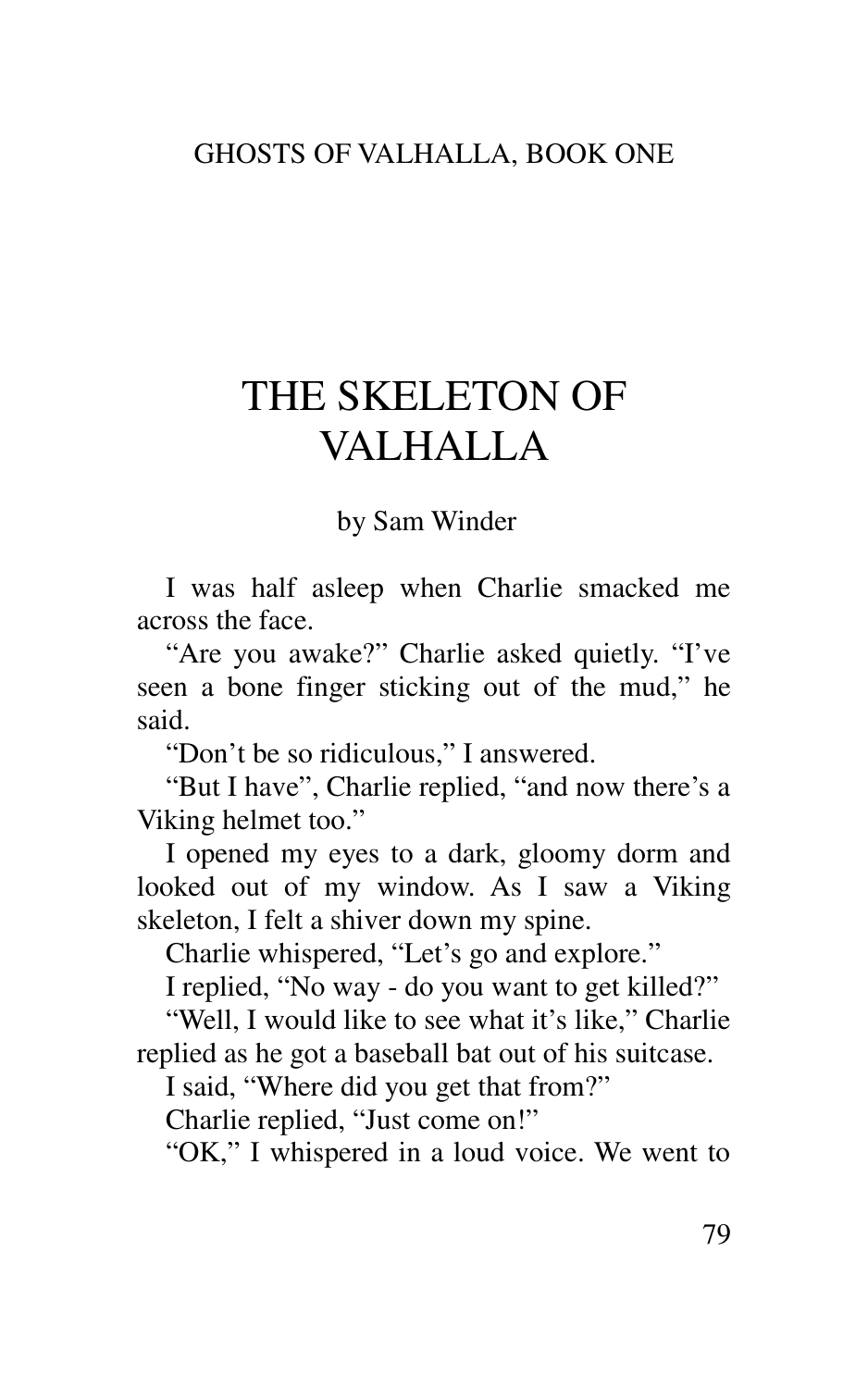the door and opened it as slow as possible so that it didn't make a noise.

We went cautiously down the spiral staircase and out of a wooden door. We were in a graveyard. Rooks cried overhead.

Silence was all around us. Suddenly we noticed smoke coming from the ruined church next to the abbey. As we hid silently behind a twisted old oak tree, we saw a skeleton holding a shield and sword which gleamed in the moonlight. Charlie dropped his baseball bat in fear and it made a clattering noise on the ground.

"Charlie," I shouted as a skeleton came round the corner. Charlie picked up his baseball bat and ran behind a bush while I started to fight it with a spear from a corner of a cobble wall that I had just spotted in the corner of my eye.

I got the skeleton down to the ground as it said in a scared voice, "I surrender."

Later on we became best friends. The skeleton said, "Come with me" as he followed me down a huge hole. I landed on a cobble stone path and saw a huge building as skeletons surrounded us with fierce looks on their faces.

Then the skeleton came and said, "They are our friends," and I heard a stomp coming from behind the skeletons. It was the Jarl.

"Welcome back," he said with a confused look as he was about to pull out his shiny, silver sword.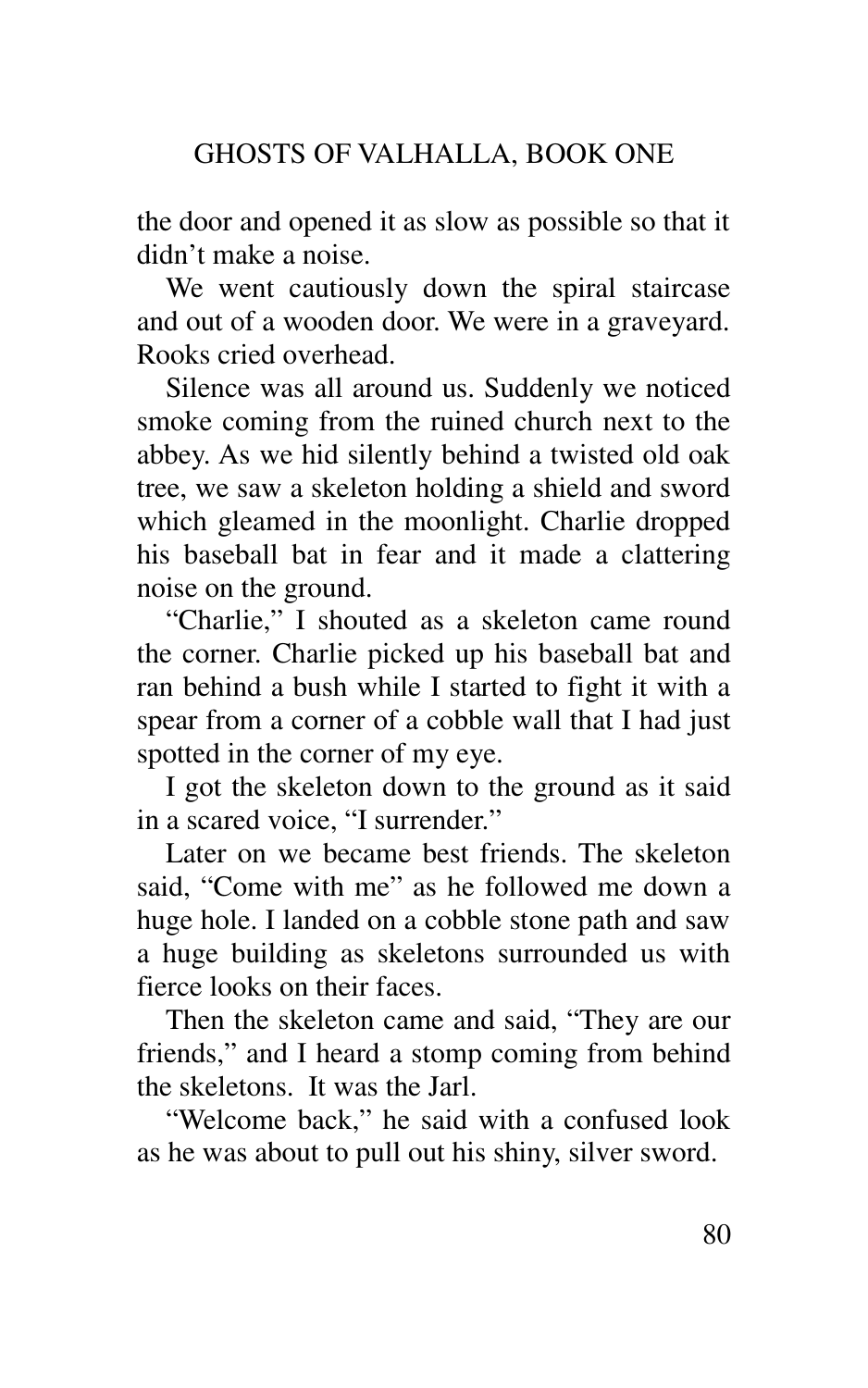"Don't attack," he then said, "because they are friends!"

"Yes," one of the other skeletons said in a mumbling voice. "You know you can only bring people here if they beat you in a fight?"

"Yes, but he did," he said.

 "If he did, then let's go and have the feast!" For hours, the feast went on. There was music and a lot of food. I took photos. At the end of the feast, I took a Viking brooch with me and so did Charlie.

What seemed like minutes later, we woke up in the dormitory. I opened my eyes to a bright dorm and then grabbed my camera. I looked at the photos but there were no Viking skeletons in my pictures. There were millions of questions running through my mind, but the main one was this: was it just a ghost or was it something else, more sinister?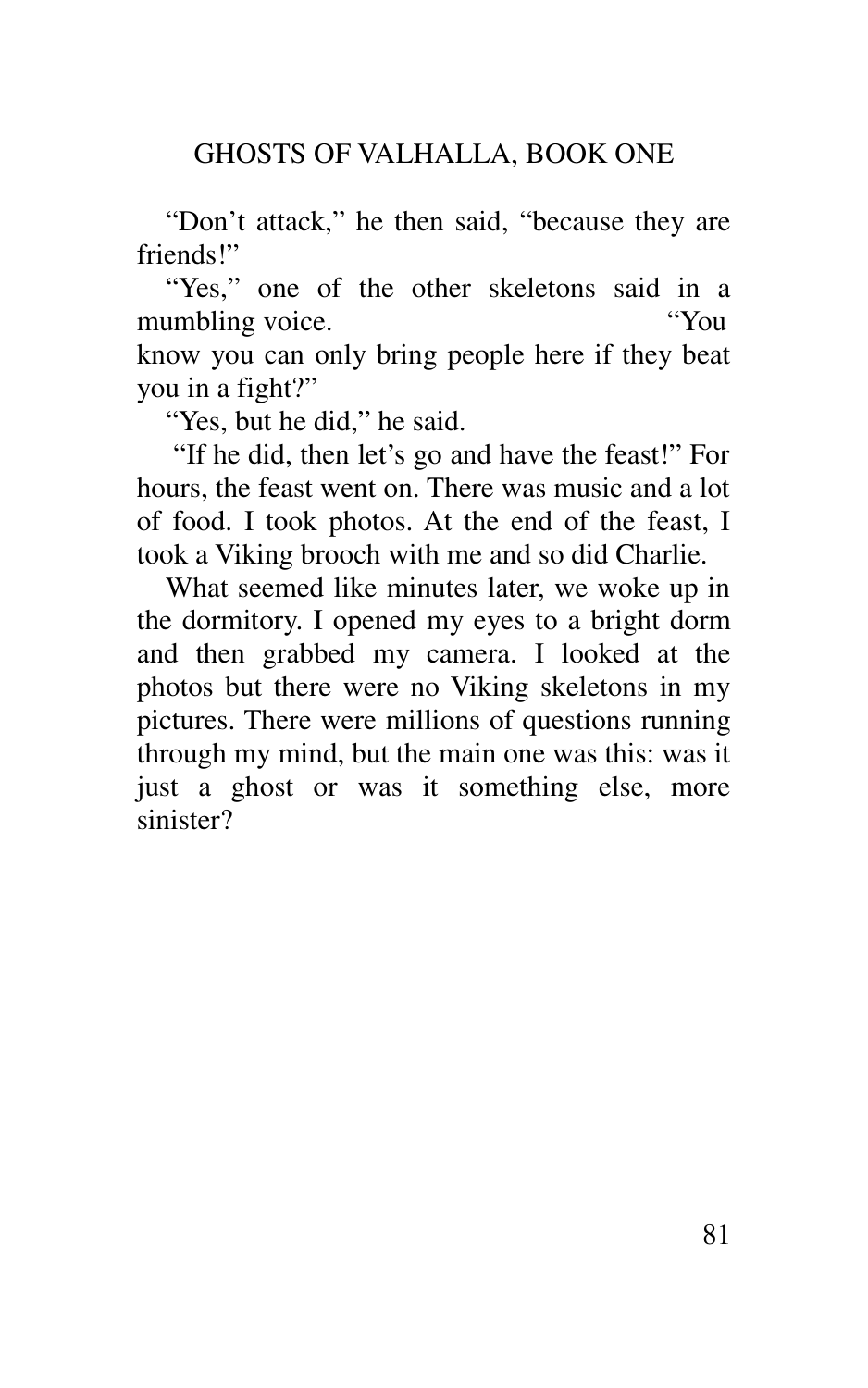## TERROR ON VIKING LANE

By Siena Bharaj

Emma put the light on our dorm. It was 2:00am and we'd been planning this since we got there. Operation Explore.

"Backpack?"

"Check."

"Shoes?"

"Check."

"Torch?"

"Check."

"And camera?"

"Check," said Kaitlyn and Emma.

"We've got everything," answered Labeeba. We stepped out of our dorm. The sky was dark. We looked inside the adults' room. Silence. (Apart from Mrs Meer who was snoring very loudly.)

"I want to go back," squealed Kaitlyn.

"We can't - we've got to do this," I explained. All of a sudden, there was a flicker of light. We all ran towards it.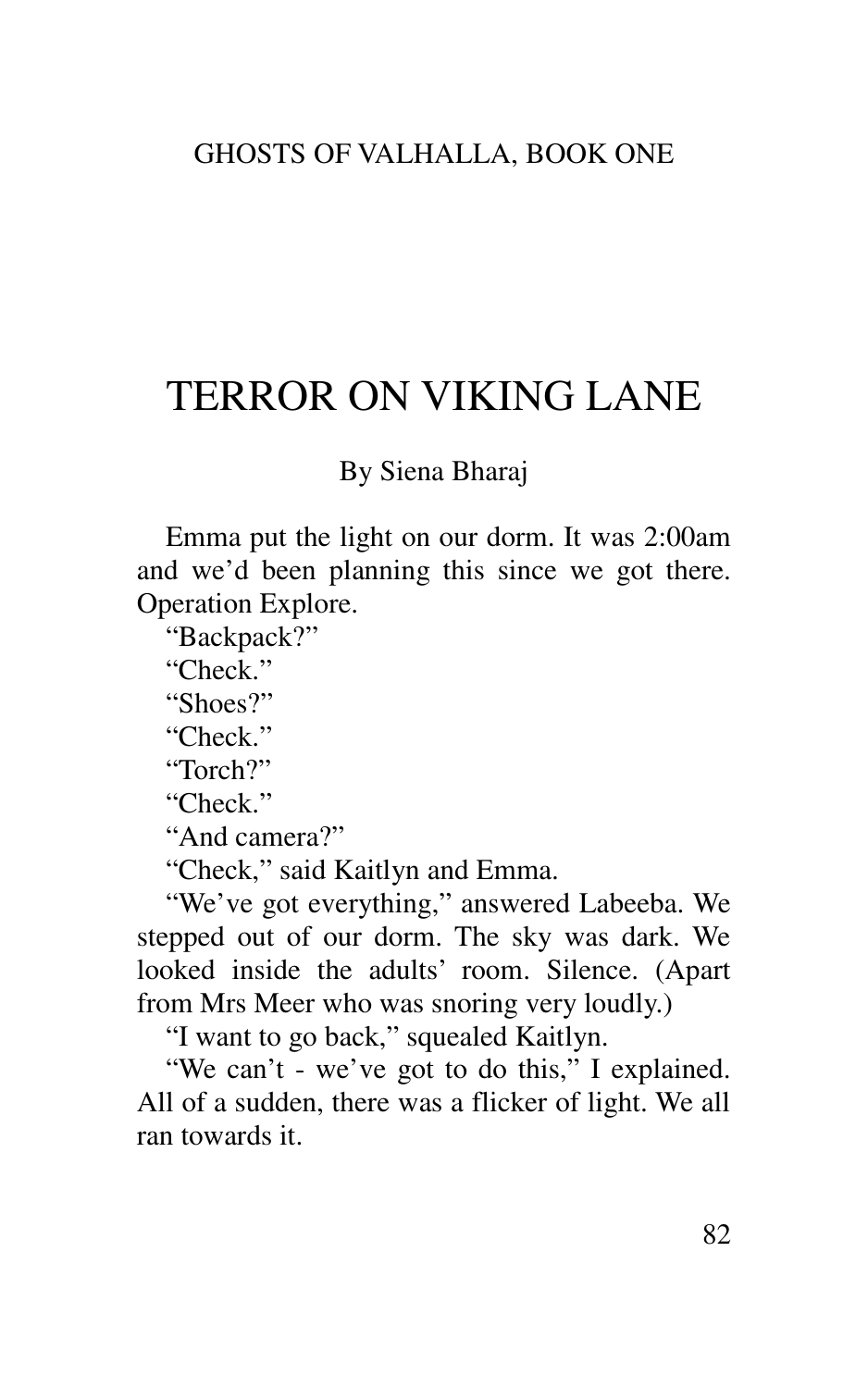"Quick, get your cameras out," shouted Labeeba. It was 3:00am.

Unexpectedly, a huge, scaly dragon (with a man riding on it) flew out of the flickering fire. We stepped back in amazement.

"Greetings, folk of Whitby Abbey." The man riding the dragon introduced himself, "My name is Sigwolf. Thank you for letting me out of Valhalla."

"Hi m..y n..a..m..e i..s S..i..e..n..a. Th..e..se are m..y friends," I stuttered in astonishment.

"What are you?" asked Labeeba. "I'm a Viking," Sigwolf said, proudly.

Suddenly, a large hole appeared in the sky. "Come with me to Valhalla and help me defeat Eric the Conqueor," whispered Sigwolf.

"Who's Eric the Conqueror?" asked Kaitlyn.

"He's a villain who has captured lots of people in Valhalla," replied Sigwolf. "So are you in?"

 "Sure," we said suspiciously. We stood under the eerie, large hole and, abruptly, we got sucked into the depths of the never-ending hole. I opened my eyes and was amazed on how beautiful Valhalla was.

"Welcome to Valhalla," Sigwolf announced.

"Wow! It's outstandingly the greatest place I've ever been," yelled Labeeba as she took loads of photos. At one side, stood a mountain looking over the beautiful town. At the other side, a lake glimmered in the beaming sun, but right in the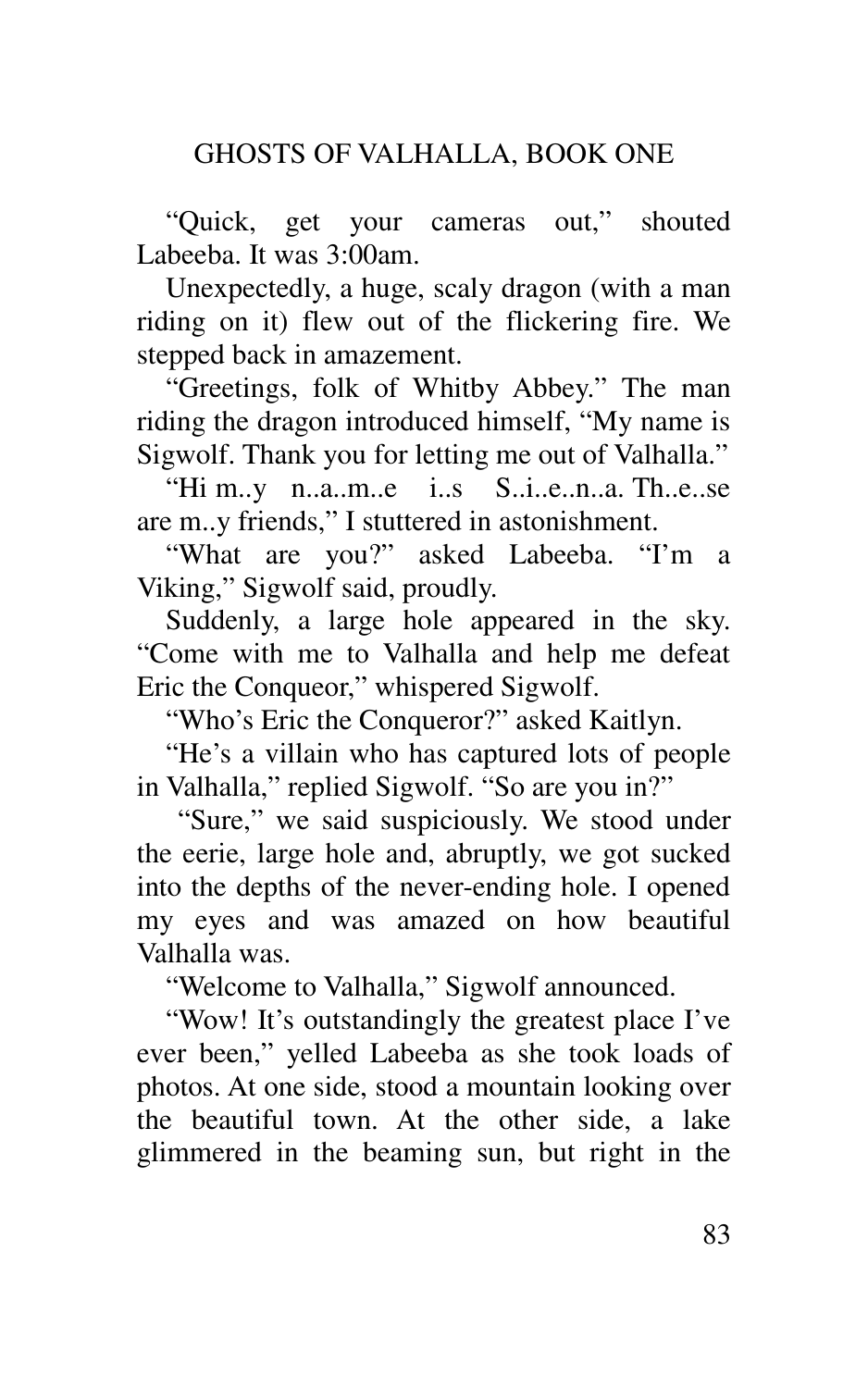centre there was a building that was not beautiful and pretty like the rest of the village. It was a mossy, old building with a grotesque statue next to it.

Unexpectedly, a scary, shadowy figure appeared from the building with a fearsome dragon looking as though it wanted to eat us! "Capture these peasants," he shouted.

"Run," screamed Sigwolf, but it was too late. We got swept into the claws of the hideous-looking creature. Sigwolf's dragon tried to save us, but Eric the Conqueror, the man who stood at the top of the building, was too powerful and captured him too.

"We're flying," yelled Emma as we took more photos, but we were about to get ourselves into danger! The dragon soared through the air, then we came to a stop. We saw Eric the Conqueror standing on a longboat and, as Eric's dragon put us onto it, Eric tied us up. Back at Eric's home, Sigwolf's dragon broke out of the ropes and flew to the longboat. "Help us," we shouted. He swooped down, untied us and flew us back to Eric. Sigwolf yanked out his sword and went into battle with Eric the Conqueror. Thankfully, Sigwolf won the battle and Sigwolf's dragon won the battle with Eric's dragon. We all said goodbye to Sigwolf and his dragon.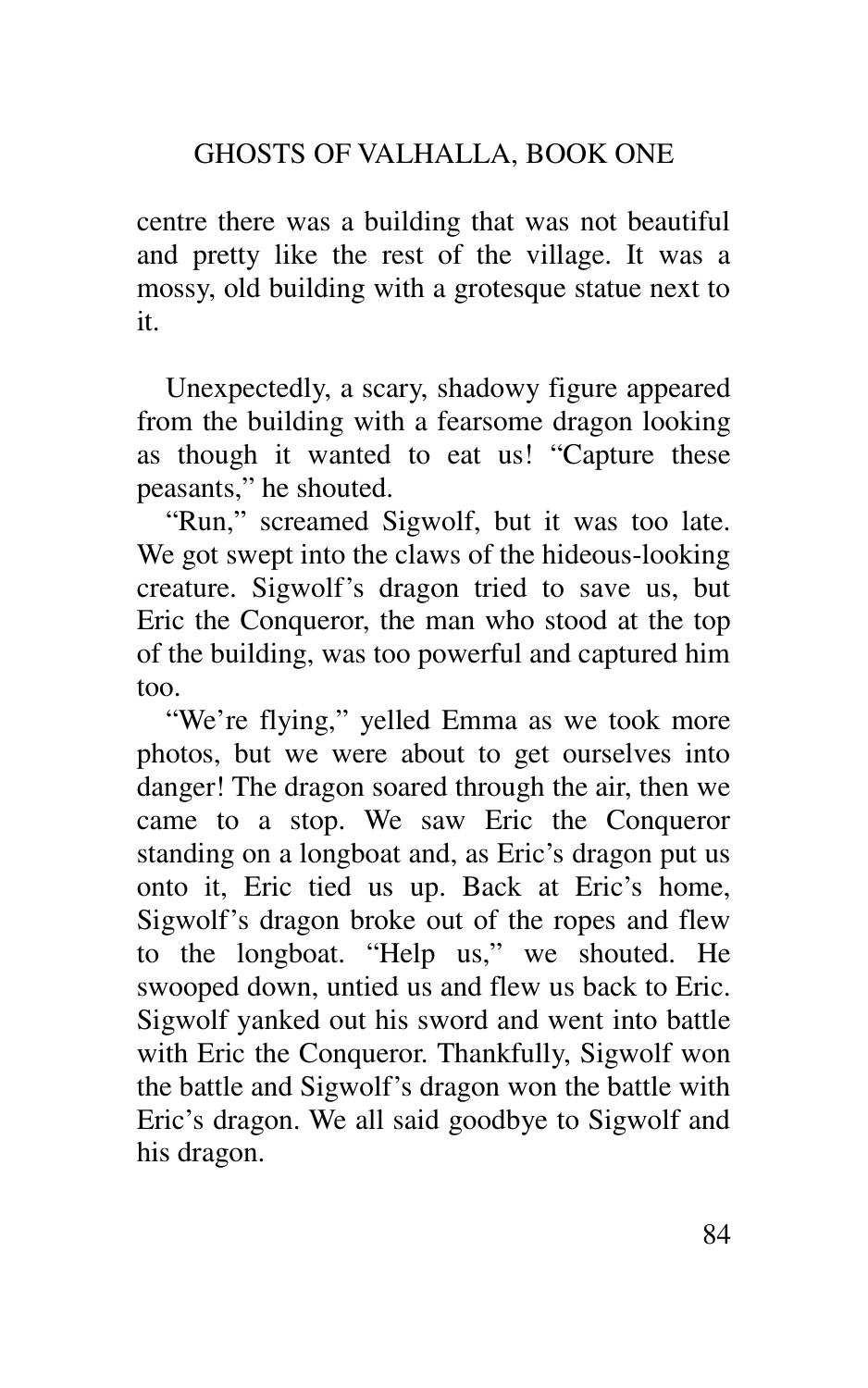Finally, the large hole appeared and we got sucked back into our dorm. Labeeba was going through the photos, but there were no Vikings in the pictures. The question racing through my mind was this: could it really be just a dream?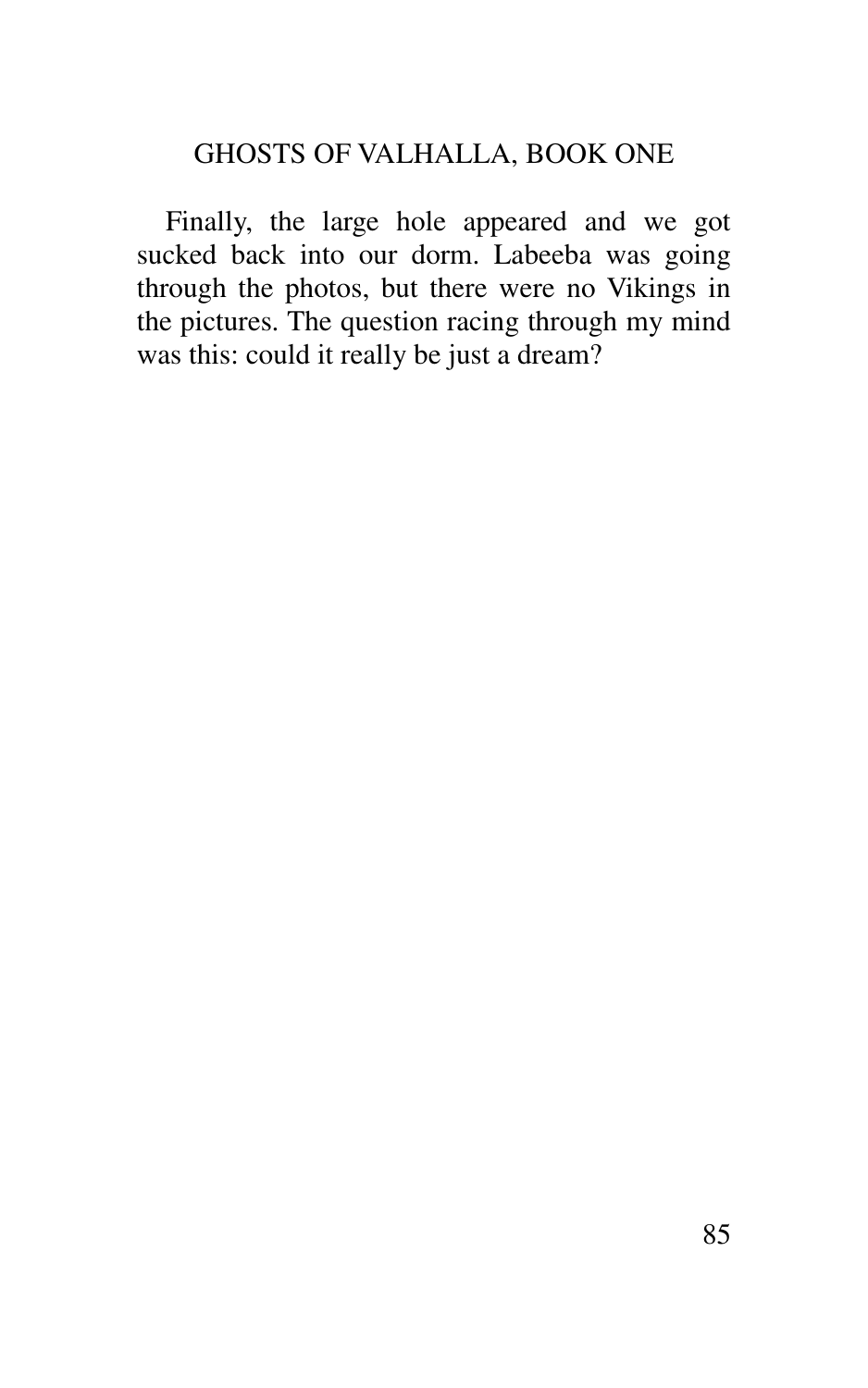# THE ATTACK OF THE VIKING WARRIORS!

by Thomas Thornton-Fletcher

I woke up. It was midnight. There was a horrible stench of smoke coming through the foggy window that crawled up my nostrils. I said to Jayden, "Can you smell that?"

"Yeah, we should probably check it out?" he replied.

"Sure – let's climb out of the window and explore," I said.

We carefully climbed out of the dirty, heavy window trying to make as little sound as possible. In the distance, was a huge flickering glow that caught our attention.

As we wandered closer, the sound of chanting echoed around us. The smoke was coming from a huge, wooden, boat set alight like a huge candle in the night. Jayden tripped over something in the ground. Was it human remains? Instantaneously,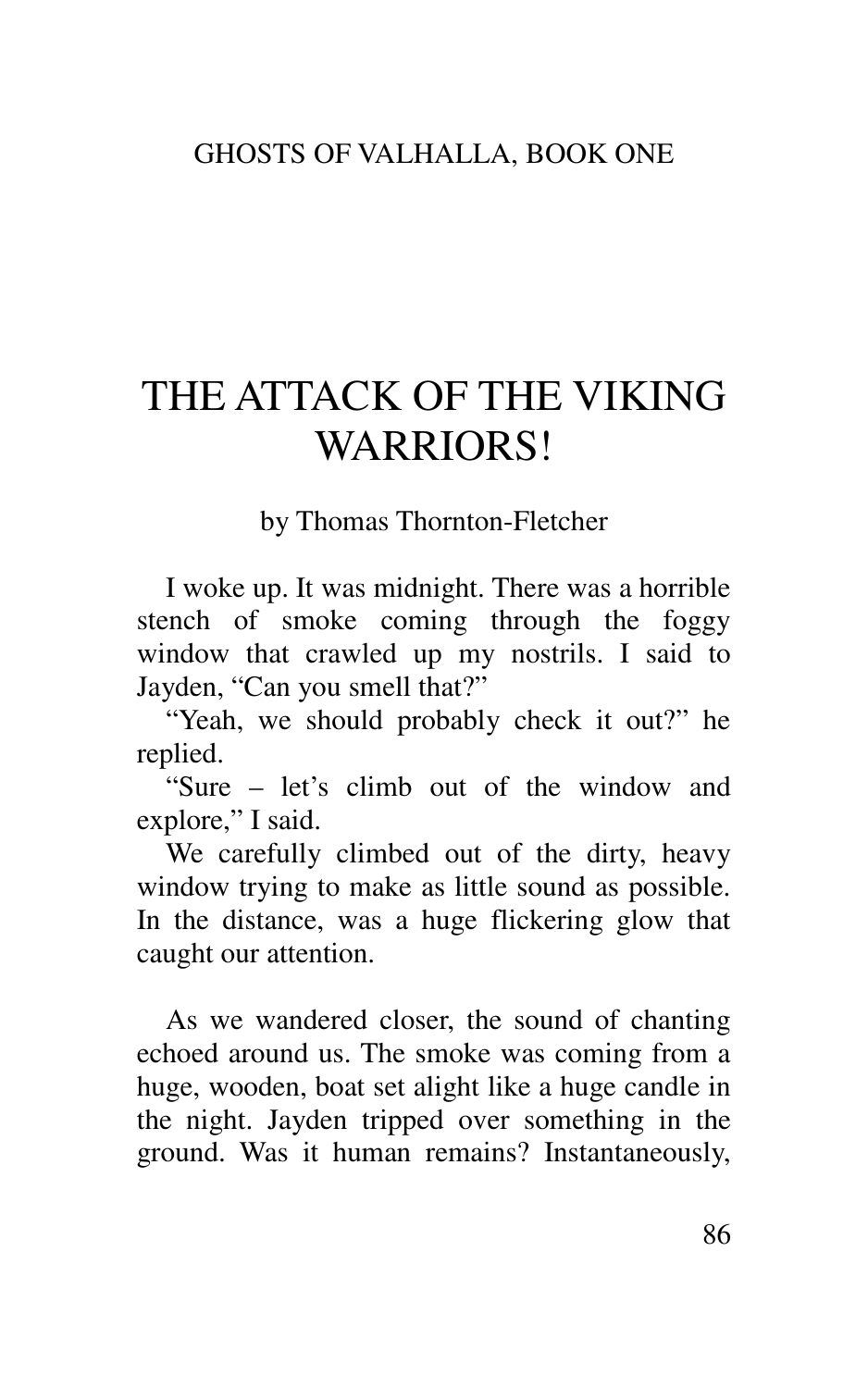the floor collapsed. It was too deep to climb out. Crunch. We looked underneath our feet. There was an old, skeletal Viking. In an instant, it grabbed my leg and hundreds of Viking warriors started to rise from the ground.

They grabbed us from every angle and dragged us to the surface. Their shouts were as loud as megaphones and never seemed to stop. One Viking, who looked like the leader, was holding a huge axe that was the size of my head that glimmered in the night sky. We were forced to kneel down on the hard rocky floor. It was at that moment that Jayden realised that they were using us as a sacrifice. We were so petrified. He held the axe above our heads. The chanting was getting louder and louder.

Jayden shouted, "Run!" We ran as fast as we could to save our lives. The Vikings were catching up. Each one struggled past each other to be the first to kill us. It was an awful sight.

I shouted to Jayden, "Quick, let's lose them in the forest."

"OK," said Jayden, trying to catch his breath.

We diverted into the cold, misty forest. We each climbed a giant, rotting tree that was impossible to see into due to the thick, dark leaves clinging to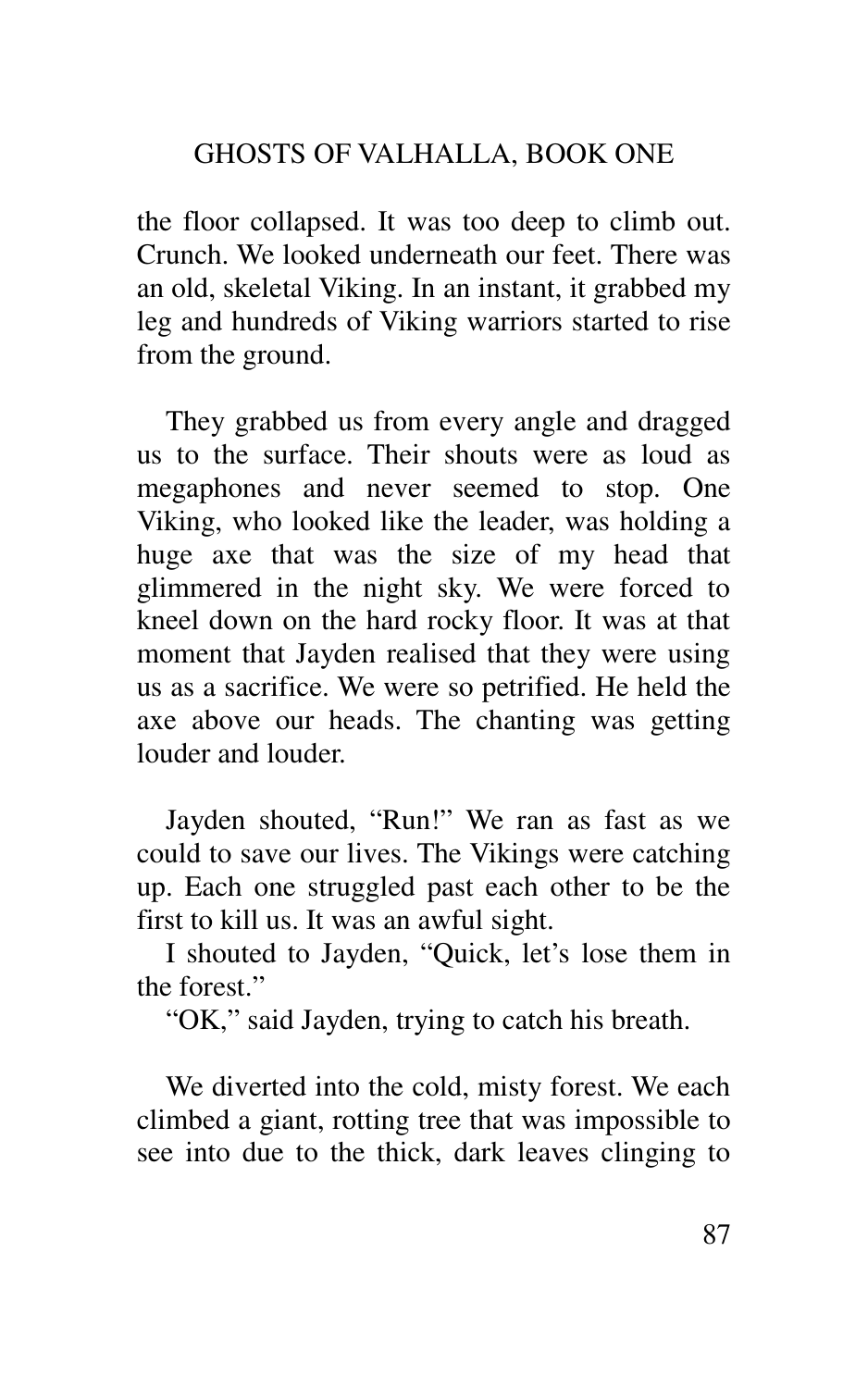the rotted branches. The Vikings had disappeared into the distance. The sky was beginning to light up and morning was coming. We ran back to the Abbey and went back to sleep. When we woke up we saw a Viking sword placed on the floor. Where did it come from? Who would know?